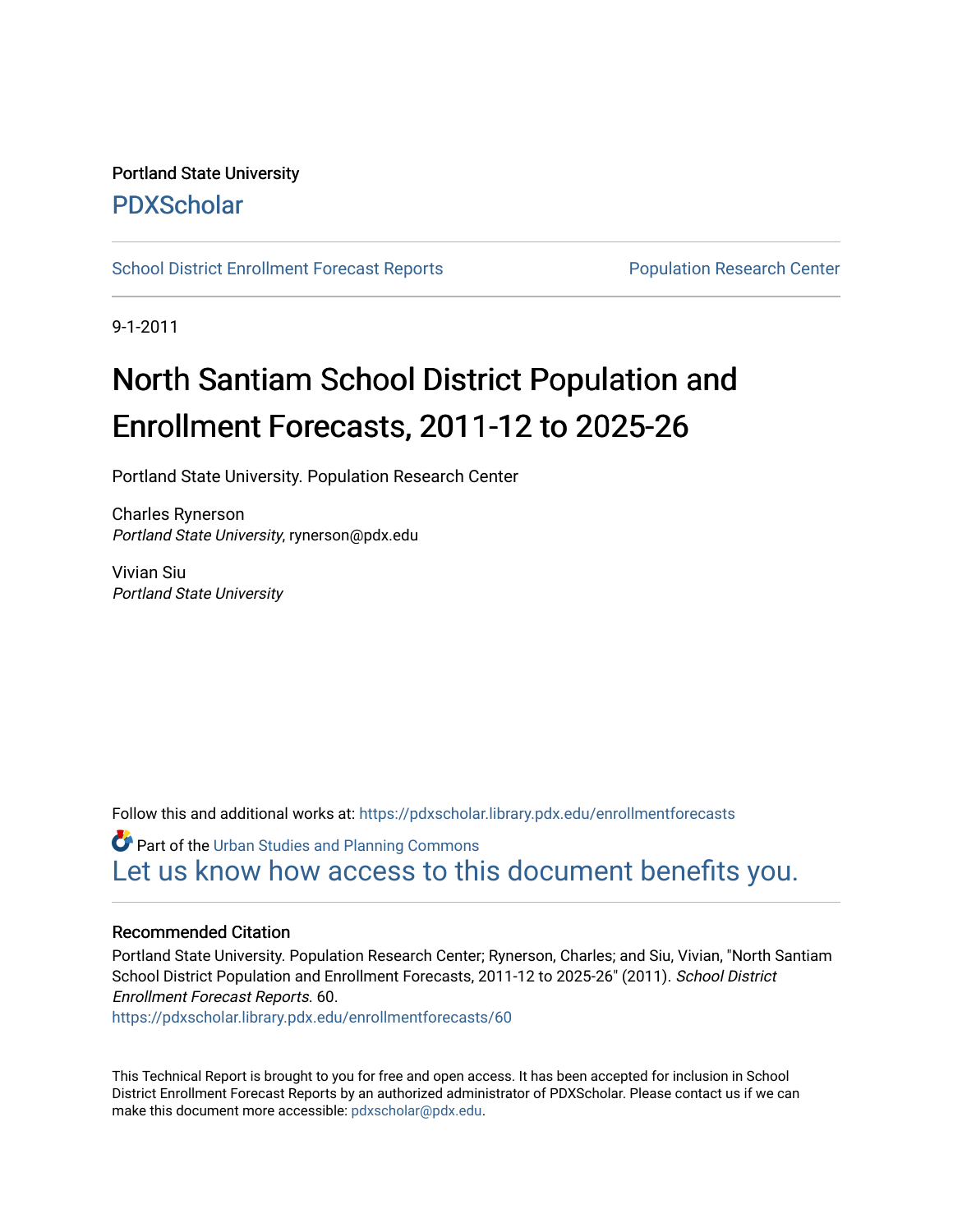# **NORTH SANTIAM SCHOOL DISTRICT POPULATION AND ENROLLMENT FORECASTS 2011-12 TO 2025-26**



Population Research Center



# **SEPTEMBER, 2011**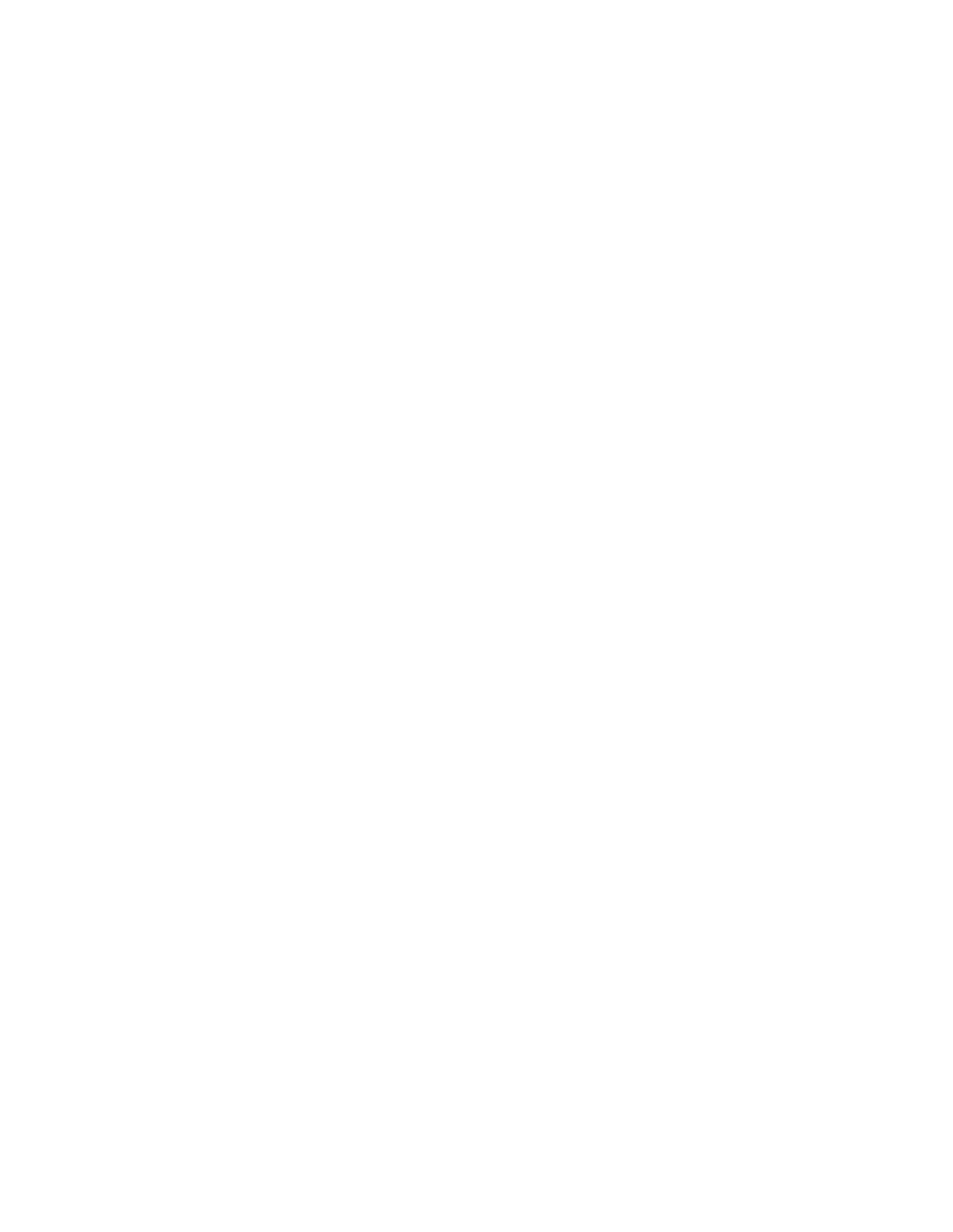# **NORTH SANTIAM SCHOOL DISTRICT POPULATION AND ENROLLMENT FORECASTS 2011-12 TO 2025-26**

**Prepared By Population Research Center Portland State University** 

**SEPTEMBER, 2011** 

**Project Staff:** 

**Charles Rynerson** 

**Vivian Siu**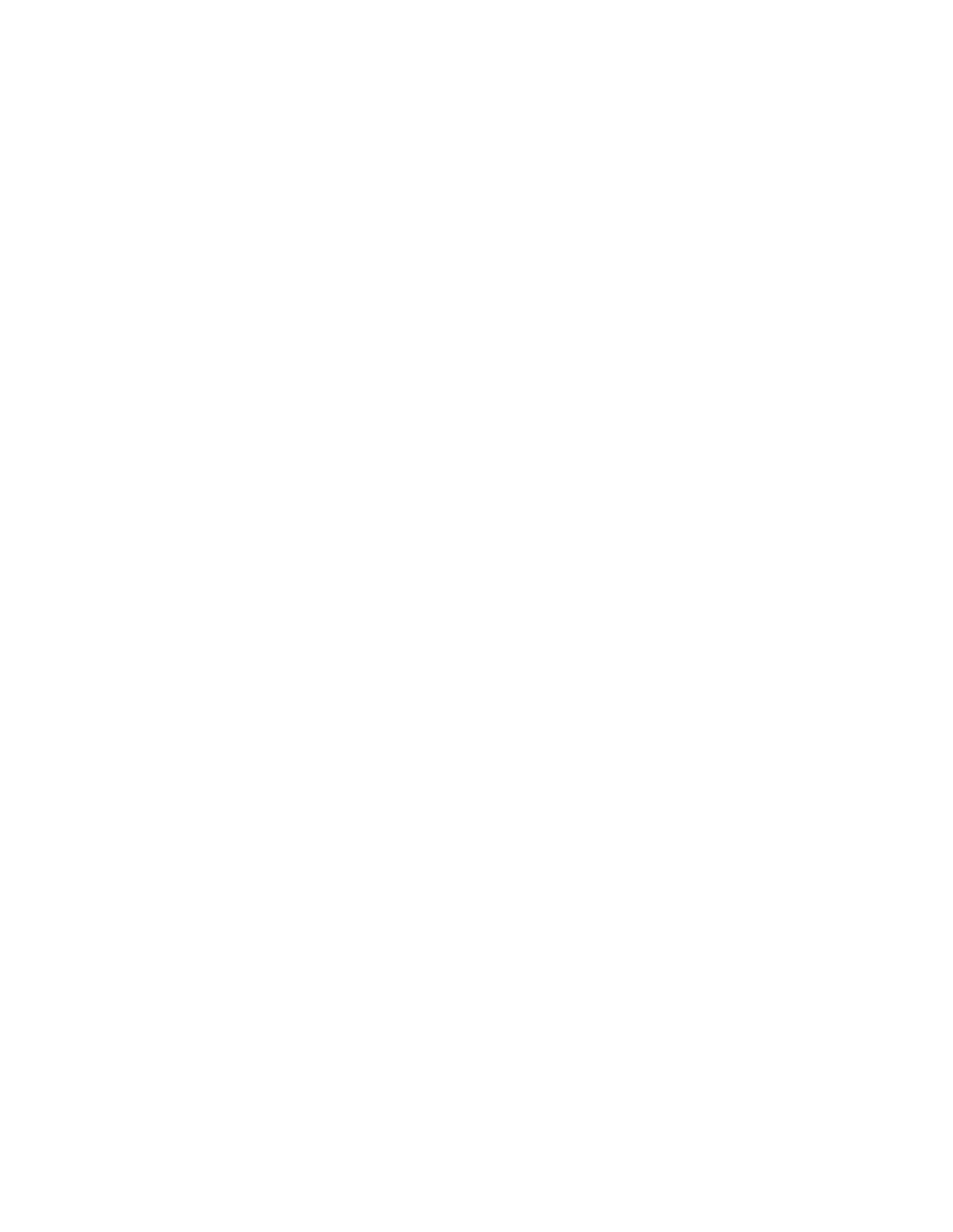### **CONTENTS**

| Private School Enrollment, Home School, and Inter-District Transfers 15 |
|-------------------------------------------------------------------------|
|                                                                         |
|                                                                         |
|                                                                         |
|                                                                         |
|                                                                         |
|                                                                         |
|                                                                         |

\_\_\_\_\_\_\_\_\_\_\_\_\_\_\_\_\_\_\_\_\_\_\_\_\_\_\_\_\_\_\_\_\_\_\_\_\_\_\_\_\_\_\_\_\_\_\_\_\_\_\_\_\_\_\_\_\_\_\_\_\_\_\_\_\_\_\_\_\_\_\_\_

### **TABLES AND CHARTS**

| Table 4. Population by Age Group, North Santiam School District, 2000 and 2010 |  |
|--------------------------------------------------------------------------------|--|
|                                                                                |  |
|                                                                                |  |
|                                                                                |  |
|                                                                                |  |
|                                                                                |  |

\_\_\_\_\_\_\_\_\_\_\_\_\_\_\_\_\_\_\_\_\_\_\_\_\_\_\_\_\_\_\_\_\_\_\_\_\_\_\_\_\_\_\_\_\_\_\_\_\_\_\_\_\_\_\_\_\_\_\_\_\_\_\_\_\_\_\_\_\_\_\_\_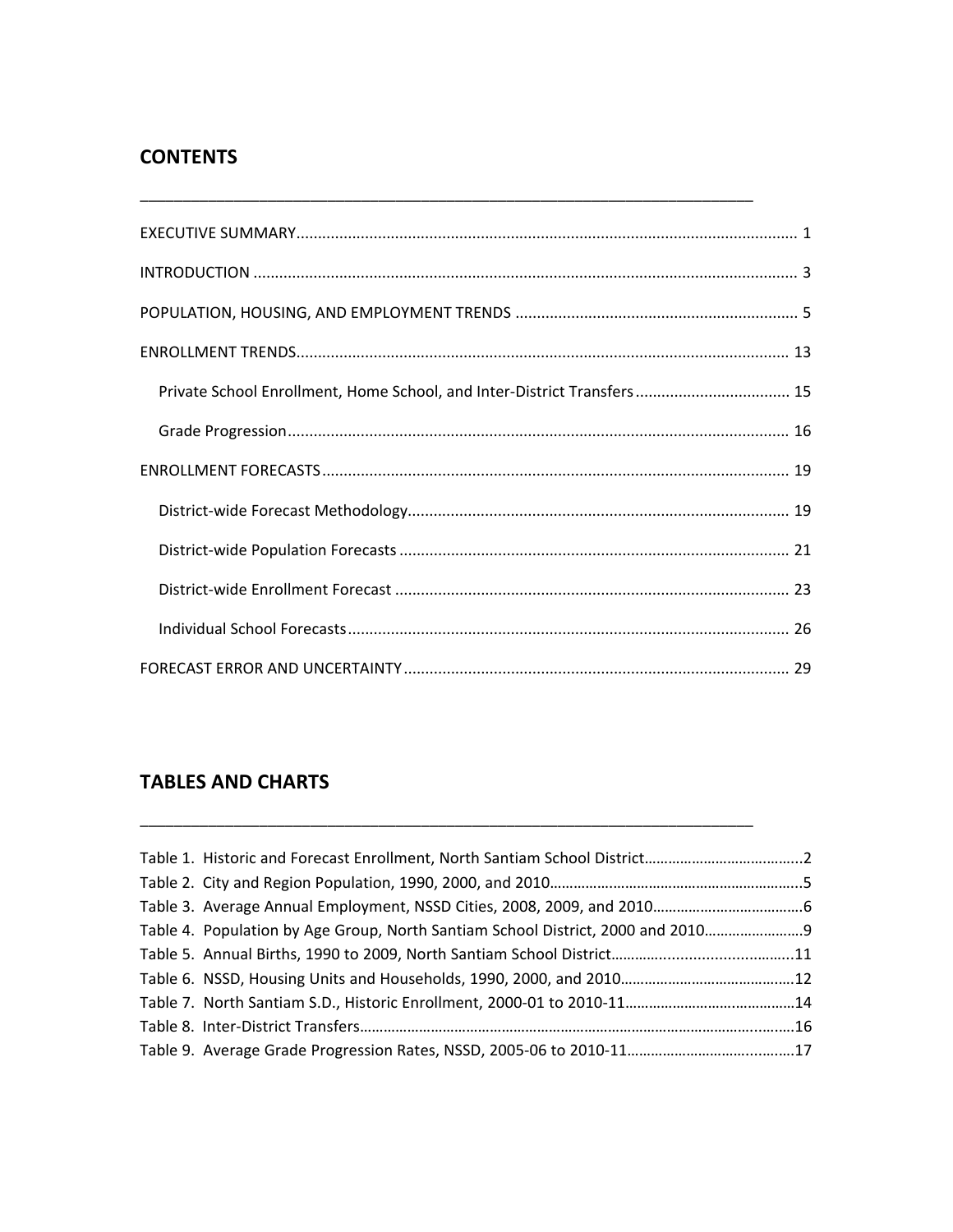# **TABLES AND CHARTS (continued)**

| Table 12. Comparison of Population Growth Rates, Counties, Cities, and NSSD22           |
|-----------------------------------------------------------------------------------------|
| Table 13. North Santiam S.D., LOW SERIES Enrollment Forecasts, 2011-12 to 2025-2624     |
| Table 14. North Santiam S.D., MIDDLE SERIES Enrollment Forecasts, 2011-12 to 2025-2625  |
| Table 15. North Santiam S.D., HIGH SERIES Enrollment Forecasts, 2011-12 to 2025-2626    |
|                                                                                         |
| Table 17. Fall 2010 Enrollment Compared to Previous NSSD Districtwide Forecast30        |
|                                                                                         |
| Table A2. Population by Age Group, MIDDLE SERIES Forecast, NSSD, 2000 to 2030           |
|                                                                                         |
| Table A4. North Santiam S.D., LOW SERIES Enrollment Forecasts, 2011-12 to 2025-26A-8    |
| Table A5. North Santiam S.D., MIDDLE SERIES Enrollment Forecasts, 2011-12 to 2025-26A-9 |
| Table A6. North Santiam S.D., HIGH SERIES Enrollment Forecasts, 2011-12 to 2025-26A-10  |

| Chart 2a. Population Change due to Migration, 1990 to 2000, NSSD by Age Group7           |
|------------------------------------------------------------------------------------------|
| Chart 2b. Population Change due to Migration, 2000 to 2010, NSSD by Age Group 8          |
|                                                                                          |
| Chart A1. Net Migration, 1990 to 2030, NSSD, History and LOW SERIES Forecast             |
| Chart A2. Net Migration, 1990 to 2030, NSSD, History and MIDDLE SERIES Forecast4-1       |
| Chart A3. Net Migration, 1990 to 2030, NSSD, History and HIGH SERIES Forecast            |
| Chart A4. NSSD Births and Kindergarten Enrollment, LOW SERIES Enrollment ForecastsA-6    |
| Chart A5. NSSD Births and Kindergarten Enrollment, MIDDLE SERIES Enrollment ForecastsA-6 |
| Chart A6. NSSD Births and Kindergarten Enrollment, HIGH SERIES Enrollment ForecastsA-7   |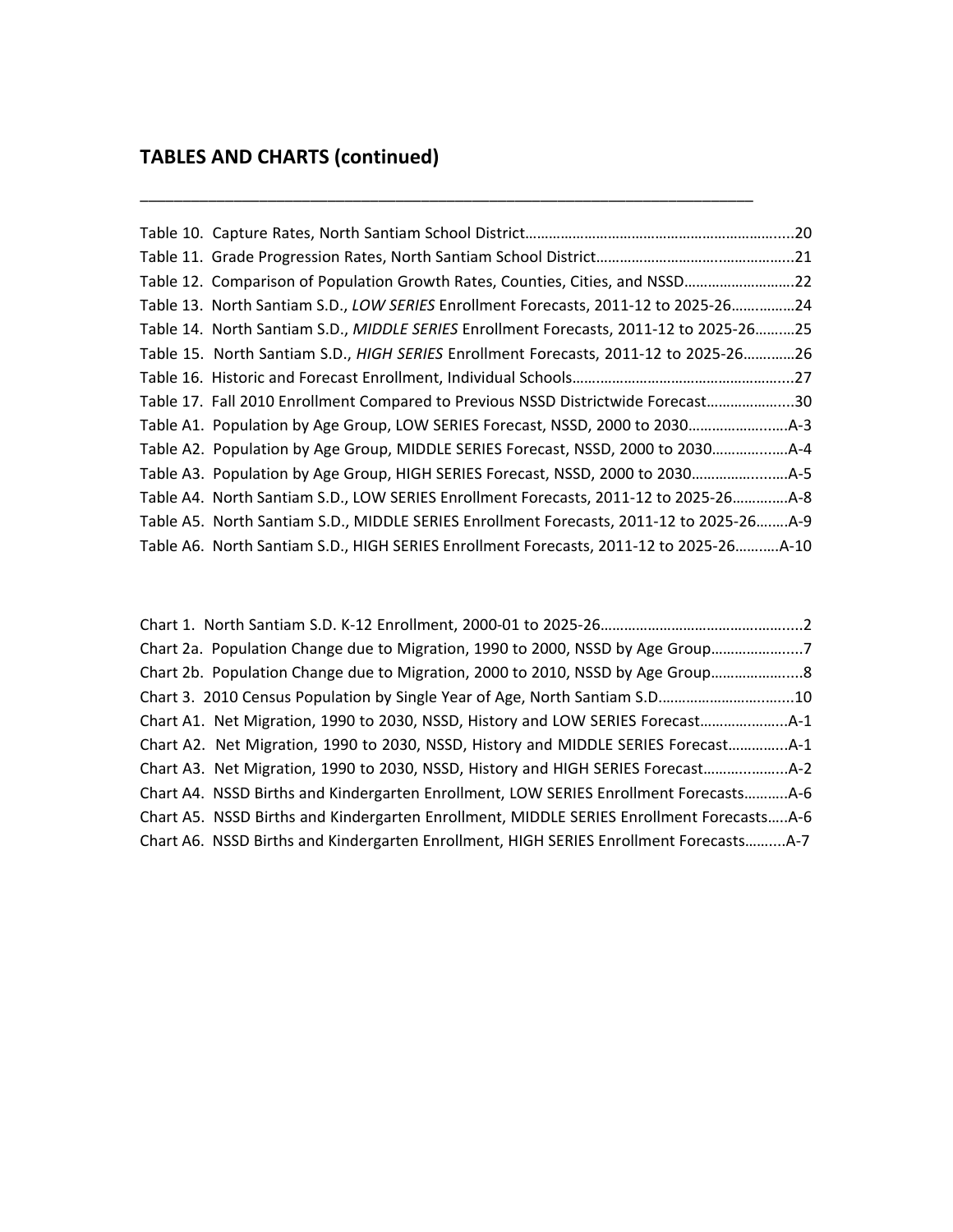#### **EXECUTIVE SUMMARY**

This report presents the results of a demographic study conducted by the Portland State University Population Research Center (PRC) for the North Santiam School District (NSSD). The three district‐wide enrollment forecast scenarios for the period 2011‐12 to 2025‐26 describe a long-range in which enrollment is either relatively stable (LOW series), growing moderately (MIDDLE series), or growing rapidly (HIGH series). They differ due in their assumptions about migration levels as well as the share of District school‐age residents attending NSSD schools.

\_\_\_\_\_\_\_\_\_\_\_\_\_\_\_\_\_\_\_\_\_\_\_\_\_\_\_\_\_\_\_\_\_\_\_\_\_\_\_\_\_\_\_\_\_\_\_\_\_\_\_\_\_\_\_\_\_\_\_\_\_\_\_\_\_\_\_\_\_\_\_\_

Assumptions for migration rates by age and sex incorporate observations from the 1990s and 2000s, and population growth levels in each scenario are consistent with recent population forecasts for Marion County and Stayton and Sublimity. Growth expectations in the 2010 to 2020 period are tempered by the reality that employment is recovering slowly from the recession and major new industrial or residential development is not expected in the short term.

In the first two years of the forecast, 2011‐12 and 2012‐13, both the LOW and MIDDLE forecasts predict overall K‐12 enrollment losses, while the HIGH forecast predicts very small gains. During the remaining 13 years of the forecast, each of the three forecasts indicates enrollment growth, though at very different rates.

In the LOW series, K‐12 growth averages 0.2 percent annually between 2012‐13 and 2025‐26. This forecast would be consistent with a prolonged period of stagnant employment levels and little or no housing growth. The MIDDLE series is considered the most likely scenario, consistent with a return to the modest growth levels observed during the long term period between 1990 and 2007. In the MIDDLE series, K‐12 growth averages 0.9 percent annually between 2012‐13 and 2025‐26. In the HIGH series, K‐12 growth averages 1.4 percent annually between 2012‐13 and 2025‐26.

A forecast prepared by PRC based on enrollments observed through the 2005‐06 school year predicted that K‐12 enrollment would reach 2,597 by 2010‐11, growth of 166 students over the five year period. Most of that growth did not materialize, likely due to the severe recession that crippled the housing market and caused job losses in the area's manufacturing sector and throughout the economy. Still, modest growth of 37 students did occur in the five year period.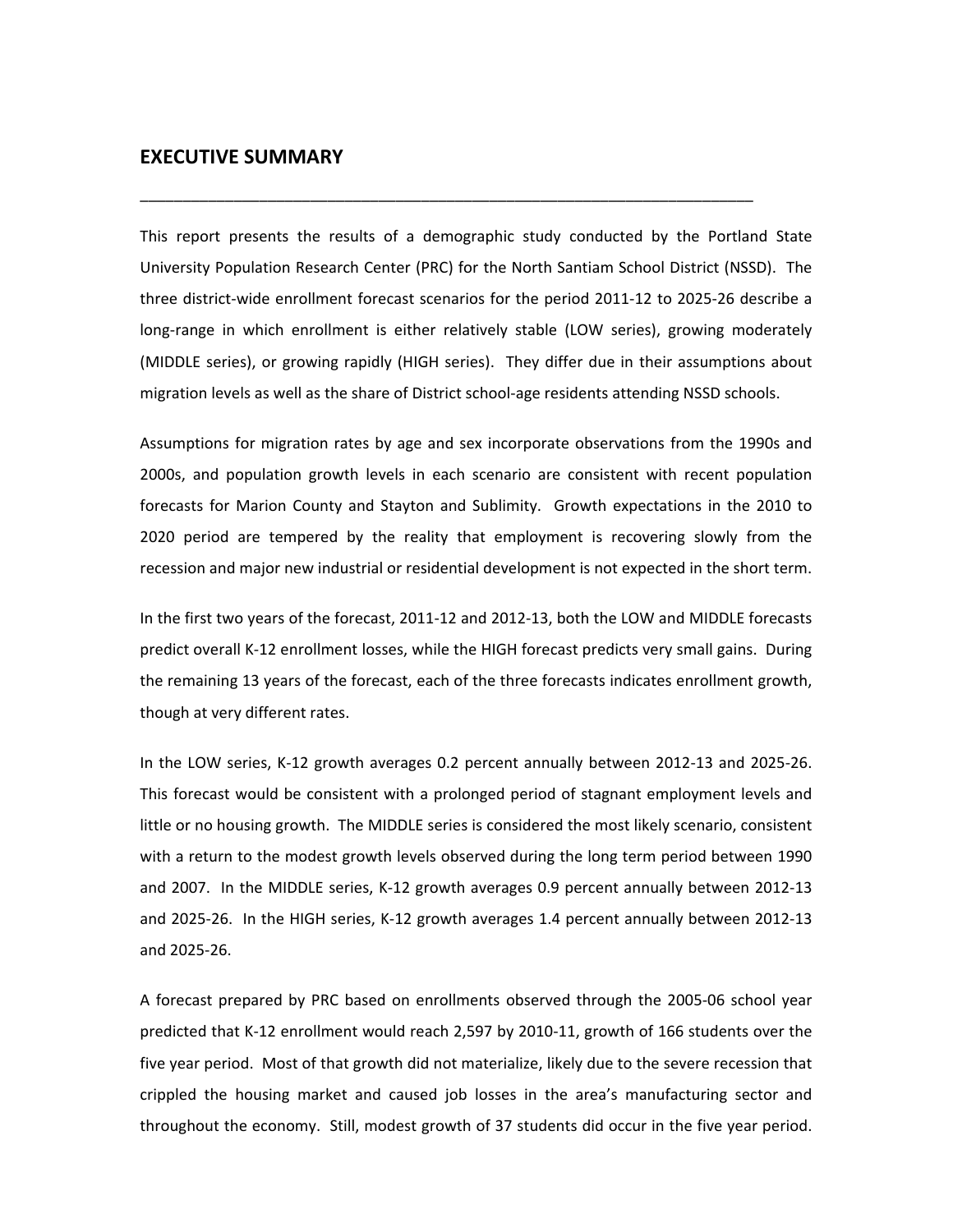Table 1 summarizes historic and forecast district-wide enrollment. More detailed tables are presented in the "Enrollment Forecasts" section and in Appendix A.

|                              |                 | <b>North Santiam School District</b> | Table 1         | <b>Historic and Forecast Enrollment</b> |                 |                  |
|------------------------------|-----------------|--------------------------------------|-----------------|-----------------------------------------|-----------------|------------------|
|                              |                 | LOW                                  |                 | <b>MIDDLE</b>                           |                 | HIGH             |
| <b>School Year</b>           | Enroll-<br>ment | 5 year<br>growth                     | Enroll-<br>ment | 5 year<br>growth                        | Enroll-<br>ment | 5 year<br>growth |
| 2000-01                      | 2,344           |                                      | 2,344           |                                         | 2,344           |                  |
| 2005-06                      | 2,431           | 87                                   | 2,431           | 87                                      | 2,431           | 87               |
| 2010-11                      | 2,468           | 37                                   | 2,468           | 37                                      | 2,468           | 37               |
| 2015-16 (fcst.)              | 2,383           | -85                                  | 2,492           | 24                                      | 2,608           | 140              |
| 2020-21 (fcst.)              | 2,454           | 71                                   | 2,666           | 174                                     | 2,867           | 259              |
| 2025-26 (fcst.)              | 2,439           | -15                                  | 2,706           | 40                                      | 2,992           | 125              |
| AAEG*, 2010-11 to<br>2025-26 |                 | $-0.1%$                              | 0.6%            |                                         |                 | 1.3%             |

*\*Note: Average Annual Enrollment Growth.*

*Source: Historic enrollment, North Santiam School District; Enrollment forecasts, Population Research Center, PSU. September 2011.*

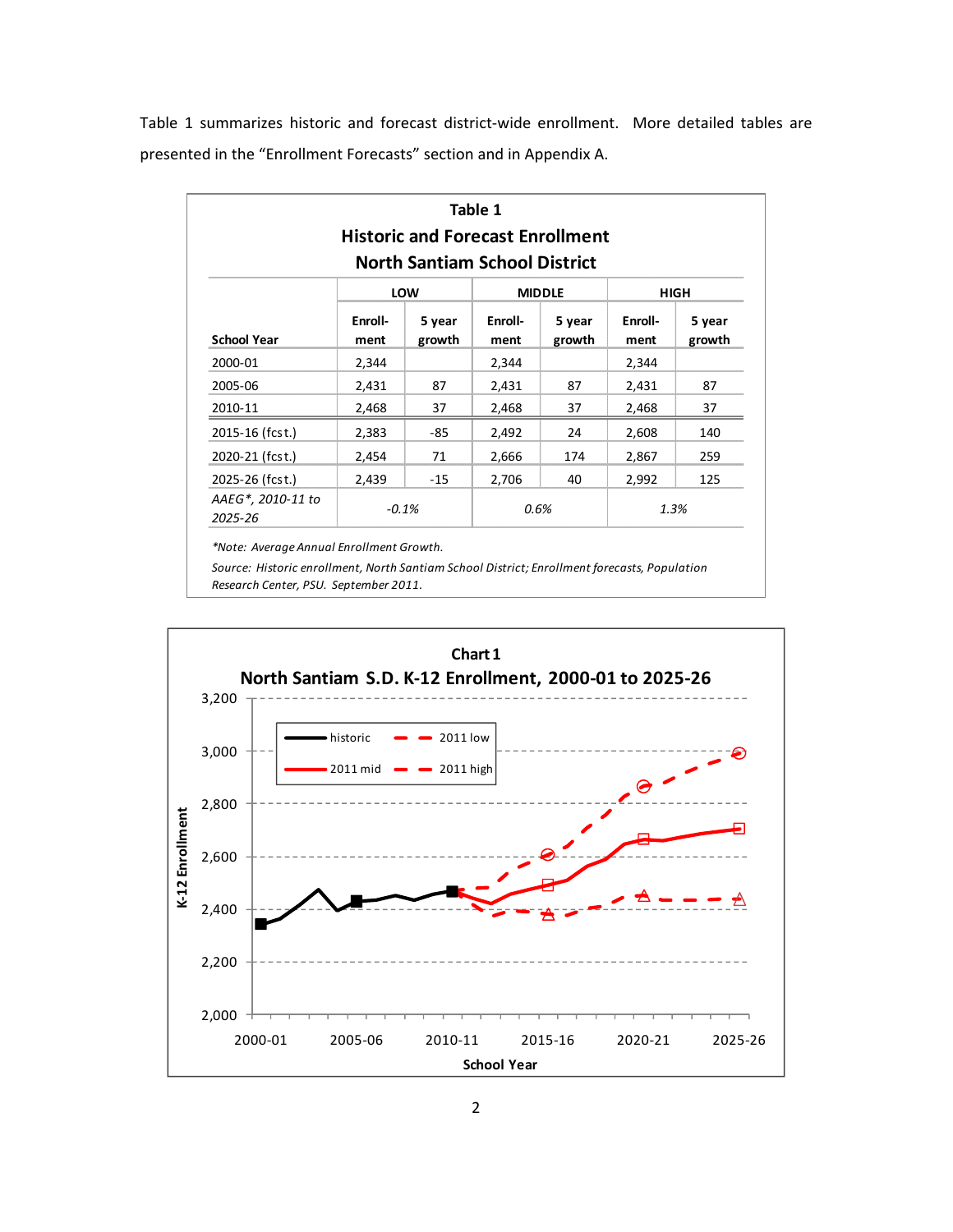#### **INTRODUCTION**

The North Santiam School District (NSSD) requested that the Portland State University Population Research Center (PRC) prepare enrollment forecasts for use in the District's long‐ range planning. This study integrates information about NSSD enrollment trends with local area population, housing, and economic trends, and includes a population forecast for the District as well as enrollment forecasts by grade level. Information sources include the U.S. Census Bureau, birth data from the Oregon Center for Health Statistics, geographic shape files from Marion County, population forecasts from the Oregon Office of Economic Analysis, PRC, and Marion County, employment trends from the Oregon Employment Department, and personal interviews with local officials.

\_\_\_\_\_\_\_\_\_\_\_\_\_\_\_\_\_\_\_\_\_\_\_\_\_\_\_\_\_\_\_\_\_\_\_\_\_\_\_\_\_\_\_\_\_\_\_\_\_\_\_\_\_\_\_\_\_\_\_\_\_\_\_\_\_\_\_\_\_\_\_\_

The North Santiam School District (NSSD) covers about 100 square miles of Marion and Linn Counties in Western Oregon, and includes the communities of Lyons, Mehama, Stayton, and Sublimity.

Following this introduction are sections presenting recent population, housing, and employment trends within the District, and historic enrollment trends. Next are the results of the districtwide enrollment forecasts and individual school forecasts, and a description of the methodologies used to produce them. The final section contains a brief discussion of the nature and accuracy of forecasts. Appendices contain detailed forecast tables and charts, one page profiles for each school showing its enrollment forecasts and school capacities, and a 2000 and 2010 Census comparison profile for the District.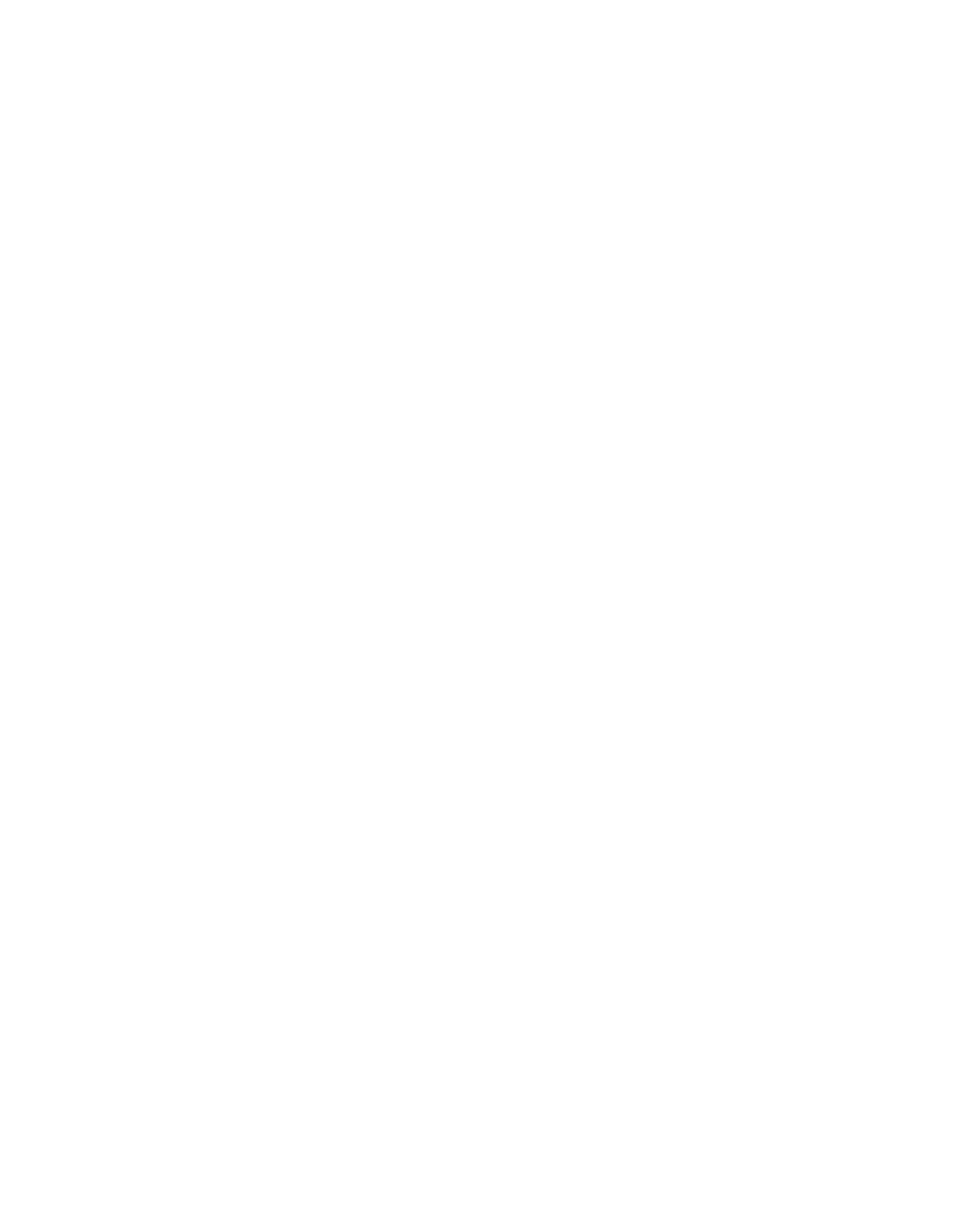#### **POPULATION, HOUSING, AND EMPLOYMENT TRENDS**

During the decade between the 2000 and 2010 Censuses, total population within the boundaries of the North Santiam School District grew by 11 percent, from 14,305 persons to 15,826. This growth rate was nearly identical to Marion County's growth rate, and slightly lower than Linn County's 13 percent growth. Marion County, the NSSD, and its two largest cities, Stayton and Sublimity, all grew at a slower rate in the 2000s than in the 1990s. Linn County grew at about the same rate in each decade, and the City of Lyons grew faster in the 2000s than in the 1990s. Total population and average annual growth rates for each area are shown in Table 2.

\_\_\_\_\_\_\_\_\_\_\_\_\_\_\_\_\_\_\_\_\_\_\_\_\_\_\_\_\_\_\_\_\_\_\_\_\_\_\_\_\_\_\_\_\_\_\_\_\_\_\_\_\_\_\_\_\_\_\_\_\_\_\_\_\_\_\_\_\_\_\_\_

|                         | City and Region Population, 1990, 2000, and 2010 | Table 2 |         |           |                         |
|-------------------------|--------------------------------------------------|---------|---------|-----------|-------------------------|
|                         |                                                  |         |         |           | Avg. Annual Growth Rate |
|                         | 1990                                             | 2000    | 2010    | 1990-2000 | 2000-2010               |
| NSSD Total <sup>1</sup> | 11,861                                           | 14,305  | 15,826  | 1.9%      | 1.0%                    |
| City of Stayton         | 5,011                                            | 6,816   | 7,644   | 3.1%      | 1.2%                    |
| City of Sublimity       | 1,491                                            | 2,148   | 2,681   | 3.7%      | 2.2%                    |
| City of Lyons           | 938                                              | 1,008   | 1,161   | 0.7%      | 1.4%                    |
| NSSD Unincorporated     | 4,421                                            | 4,333   | 4,340   | $-0.2\%$  | $0.0\%$                 |
| Linn County             | 91,227                                           | 103,069 | 116,672 | 1.2%      | 1.2%                    |
| Marion County           | 228,483                                          | 284,834 | 315,335 | 2.2%      | 1.0%                    |
| Salem MSA <sup>3</sup>  | 278,024                                          | 347,214 | 390,738 | 2.2%      | 1.2%                    |

1. School District population determined by PSU-PRC based on aggregation of census blocks within the NSSD *boundary. The 2010 NSSD population published by the Census Bureau is 15,824.*

*2. Salem MSA consists of Marion and Polk (OR) Counties.*

*Sources: U.S. Census Bureau, 1990, 2000, and 2010 censuses*

The District's slower growth since 2000 was likely influenced by employment stagnation and losses during the decade's two recessions. The early 2000s recession impacted two of Oregon's biggest economic drivers, the electronics industry and trade with Asia. But it had relatively little impact on nationwide housing demand, and most employers in the core industries in the NSSD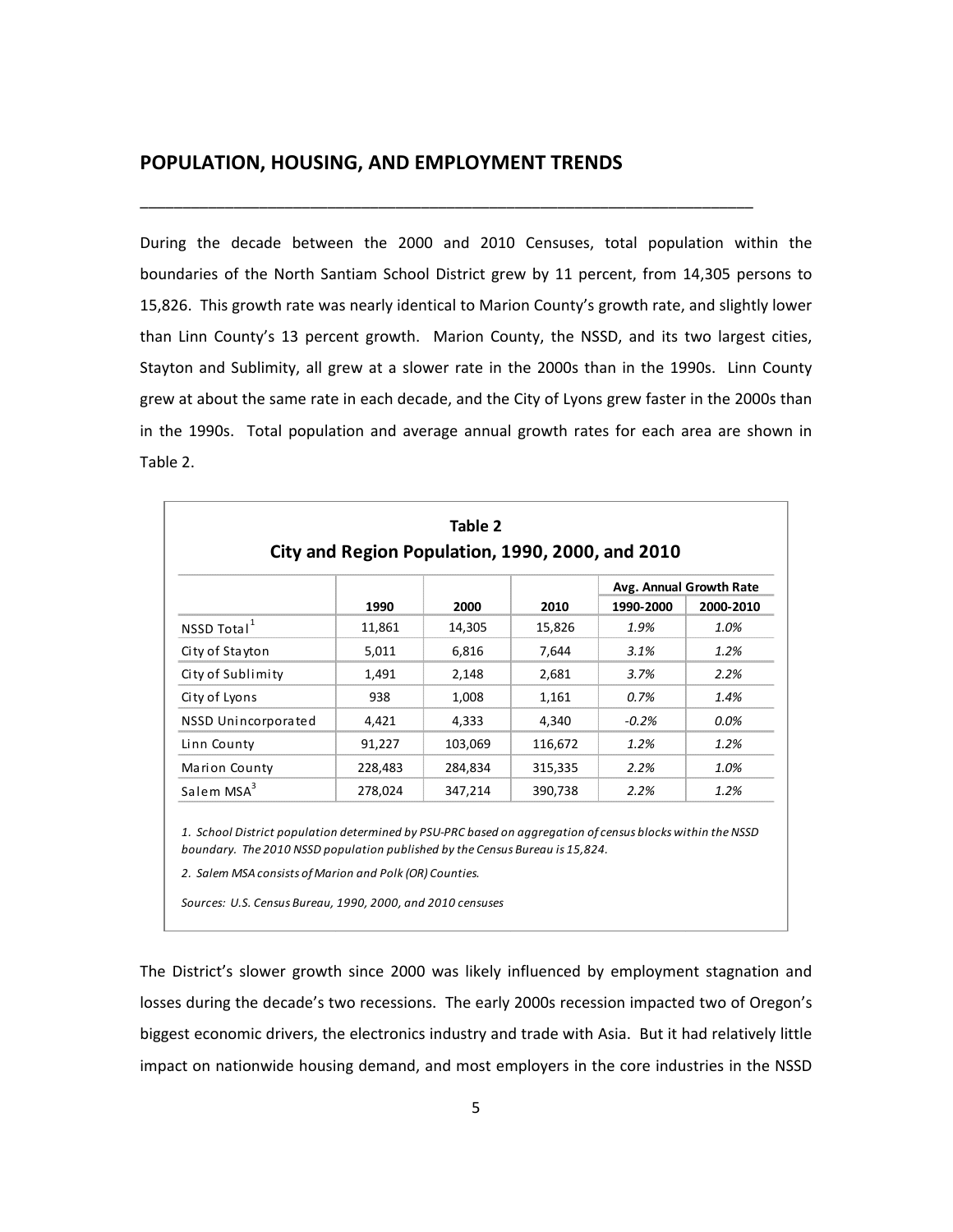communities, which include food processing, building materials, construction, metal fabrication, and wood products manufacturing, did not reduce their workforces significantly during that recession. In contrast, the housing slump in the late 2000s that undermined the economy struck a blow at Stayton's manufacturing sector. Most notably, the loss of window and door manufacturer Philips Industries, which closed in 2009, and the temporary closure of manufactured home company Karsten, now approaching the two year mark, account for several hundred fewer manufacturing jobs in Stayton.

Table 3 reports a 17 percent loss of private sector jobs in Stayton between 2008 and 2010, as well as a 14 percent loss in Sublimity and 11 percent in Lyons. The public sector fared better in each city, but more recent monthly data for Oregon and its counties in 2011 show public sector job losses mounting even as the private sector stabilizes or adds jobs.

|           | North Santiam S.D. Cities, 2008, 2009, and 2010 | Table 3<br><b>Average Annual Employment</b> |       |                     |         |
|-----------|-------------------------------------------------|---------------------------------------------|-------|---------------------|---------|
|           |                                                 |                                             |       | 2008 to 2010 Change |         |
| City      | 2008                                            | 2009                                        | 2010  | <b>Number</b>       | Percent |
| Lyons     | 724                                             | 658                                         | 656   | -68                 | -9%     |
| Private   | 631                                             | 563                                         | 560   | $-71$               | $-11%$  |
| Public    | 93                                              | 95                                          | 96    | 3                   | 3%      |
| Stayton   | 4,251                                           | 3,905                                       | 3,567 | -684                | $-16%$  |
| Private   | 3,823                                           | 3,477                                       | 3,156 | -667                | $-17%$  |
| Public    | 428                                             | 428                                         | 411   | $-17$               | $-4%$   |
| Sublimity | 913                                             | 843                                         | 813   | $-100$              | $-11%$  |
| Private   | 814                                             | 734                                         | 696   | $-118$              | $-14%$  |
| Public    | 99                                              | 109                                         | 117   | 18                  | 18%     |

The impact of local job losses on NSSD residents has been muted somewhat by the regional nature of the workforce. About 70 percent of jobs within the NSSD are held by people who live outside the NSSD boundaries, with slightly higher shares in the "Goods Producing" industry class. Also, many NSSD residents have adapted by commuting to jobs outside the District. The number and share of NSSD residents' primary jobs located outside of the District has increased steadily between 2004 and 2009. Employment statistics show an increase from about 3,750 in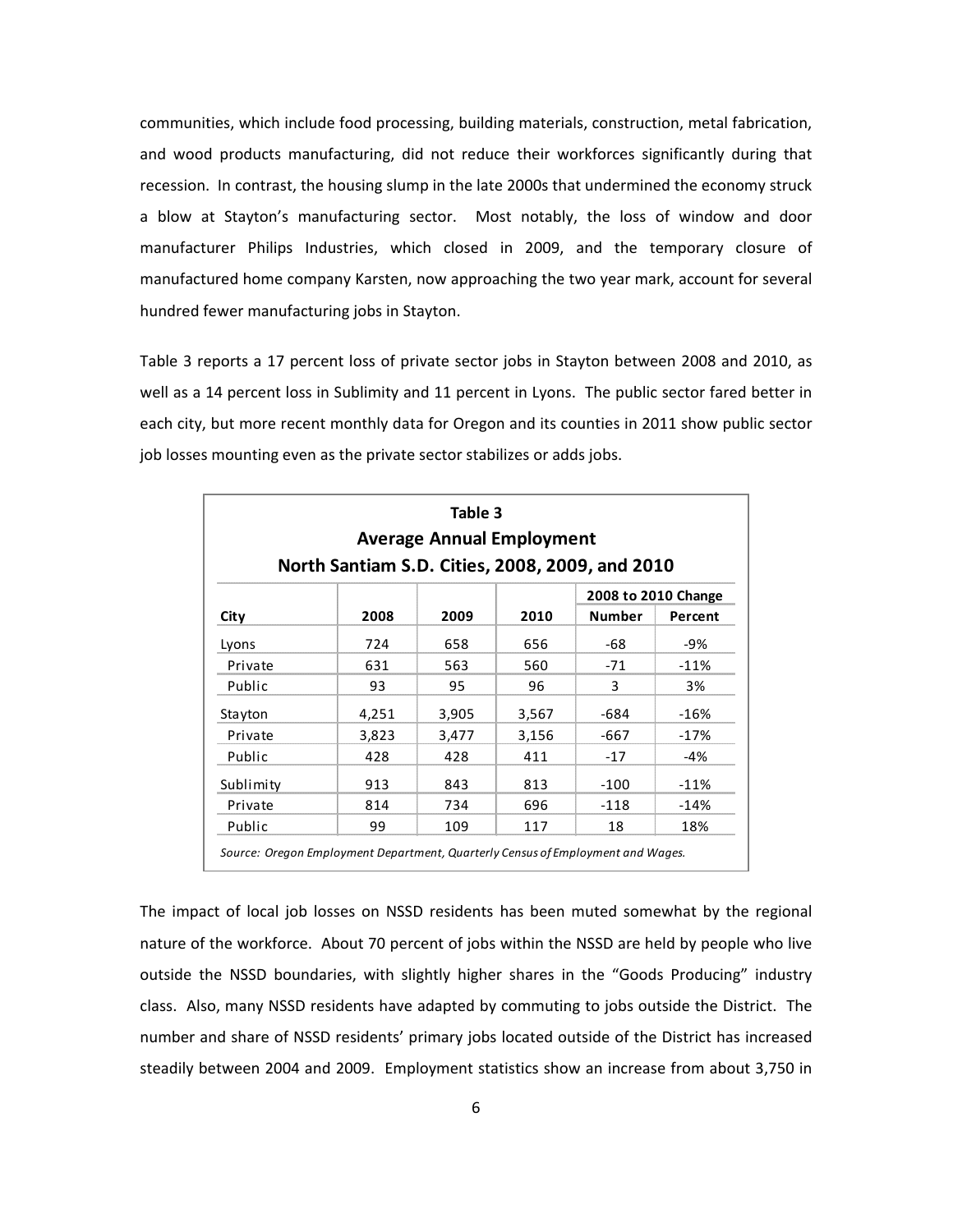2004 to 4,500 in 2009 in the number of NSSD residents whose primary job was outside of the NSSD. In the same period, the number of NSSD residents whose primary job was within the District's boundaries decreased from about 1,700 to 1,450. $^1$ 

Most of the District's population growth since 1990 has been due to migration. That is, more people moving in than moving out. In the 1990s, there was a net gain of nearly 2,000 persons due to migration. In the 2000s, net gains due to migration were closer to 1,200. Slower economic growth generally has its greatest influence on young adults entering the job market and others who may be mobile due to job changes, thereby discouraging in‐migration and encouraging out-migration. Charts 2a and 2b show net migration by age group for each of the two decades. There was less population growth due to migration in the 2000s than in the 1990s



<sup>&</sup>lt;sup>1</sup> Source: U.S. Census Bureau, OnTheMap Application and LEHD Origin-Destination Employment Statistics (Beginning of Quarter Employment, 2nd Quarter of 2002‐2009). Queries were specific to North Santiam School District. Includes workers at firms covered by unemployment insurance (excludes most agricultural jobs and self-employment). http://lehdmap.did.census.gov/.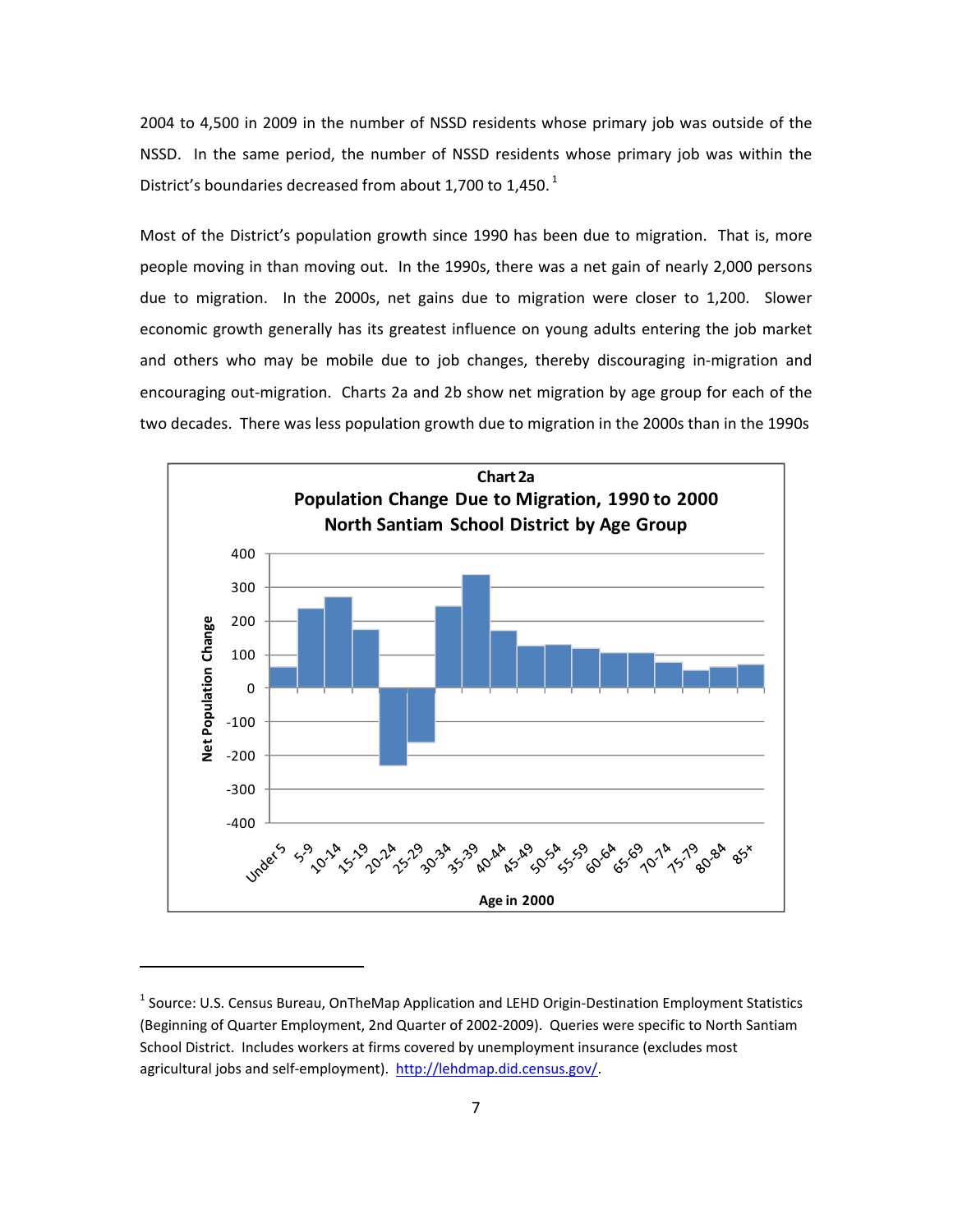for every age group under age 20 and age 30 to 49, and the net population loss attributable to migration for people age 20 to 29 was greater in the 2000s than in the 1990s. For people age 50 and older, NSSD population gains due to migration were generally higher in the 2000s than in the 1990s.



Population by age group for 2000 and 2010 is shown in Table 4 on the next page. During the decade nearly all age groups under age 50 grew more slowly than overall population. School‐ age population (age 5 to 17) fell by one percent between 2000 and 2010, and the total population under age 50 was virtually unchanged from 9,811 in 2000 to 9,777 in 2010. Population age 50 and over grew by 35 percent, from 4,494 in 2000 to 6,049 in 2010.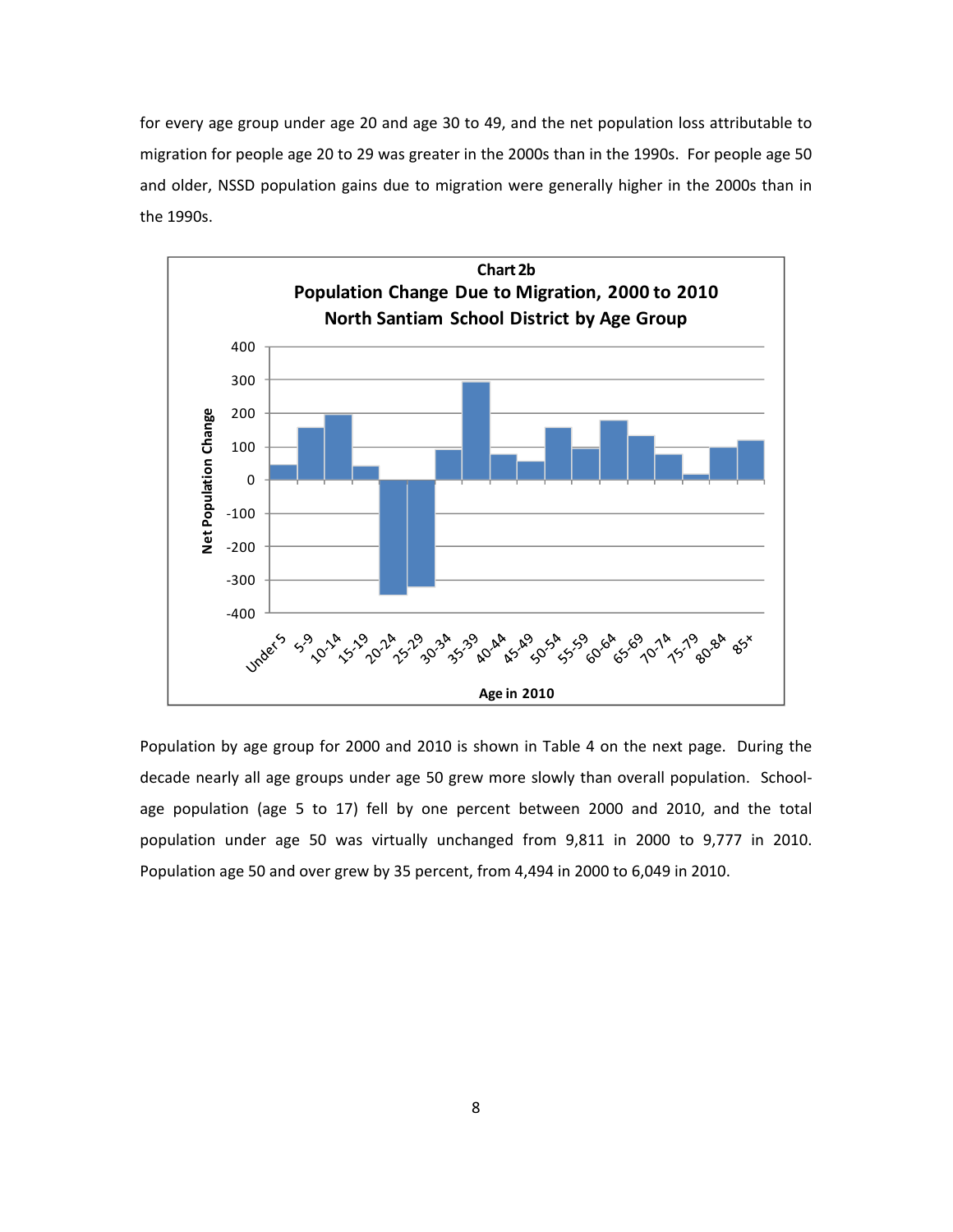|                         | Table 4                                      |        |               |         |  |  |  |  |
|-------------------------|----------------------------------------------|--------|---------------|---------|--|--|--|--|
|                         | <b>Population by Age Group</b>               |        |               |         |  |  |  |  |
|                         | North Santiam School District, 2000 and 2010 |        |               |         |  |  |  |  |
| 2000 to 2010 Change     |                                              |        |               |         |  |  |  |  |
|                         | 2000                                         | 2010   | <b>Number</b> | Percent |  |  |  |  |
| Under Age 5             | 962                                          | 1,014  | 52            | 5%      |  |  |  |  |
| Age 5 to 9              | 1,020                                        | 1,077  | 57            | 6%      |  |  |  |  |
| Age 10 to 14            | 1,165                                        | 1,157  | -8            | $-1%$   |  |  |  |  |
| Age 15 to 17            | 766                                          | 696    | $-70$         | $-9%$   |  |  |  |  |
| Age 18 to 19            | 411                                          | 365    | $-46$         | $-11%$  |  |  |  |  |
| Age 20 to 24            | 770                                          | 811    | 41            | 5%      |  |  |  |  |
| Age 25 to 29            | 635                                          | 846    | 211           | 33%     |  |  |  |  |
| Age 30 to 34            | 862                                          | 854    | -8            | $-1%$   |  |  |  |  |
| Age 35 to 39            | 1,083                                        | 919    | $-164$        | $-15%$  |  |  |  |  |
| Age 40 to 44            | 1,096                                        | 923    | $-173$        | $-16%$  |  |  |  |  |
| Age 45 to 49            | 1,041                                        | 1,115  | 74            | 7%      |  |  |  |  |
| Age 50 to 54            | 936                                          | 1,222  | 286           | 31%     |  |  |  |  |
| Age 55 to 59            | 720                                          | 1,089  | 369           | 51%     |  |  |  |  |
| Age 60 to 64            | 598                                          | 1,046  | 448           | 75%     |  |  |  |  |
| Age 65 to 69            | 554                                          | 769    | 215           | 39%     |  |  |  |  |
| Age 70 to 74            | 518                                          | 575    | 57            | 11%     |  |  |  |  |
| Age 75 to 79            | 458                                          | 433    | $-25$         | -5%     |  |  |  |  |
| Age 80 to 84            | 363                                          | 422    | 59            | 16%     |  |  |  |  |
| Age 85 and over         | 347                                          | 493    | 146           | 42%     |  |  |  |  |
| <b>Total Population</b> | 14,305                                       | 15,826 | 1,521         | 11%     |  |  |  |  |
| Total age 5 to 17       | 2,951                                        | 2,930  | $-21$         | $-1%$   |  |  |  |  |
| share age 5 to 17       | 20.6%                                        | 18.5%  |               |         |  |  |  |  |

Chart 3 shows a relatively even distribution of children counted in the 2010 Census by single year of age between age two and age 17. There were fewer children under age two. A decline in births observed throughout the U.S. in 2009 and 2010 is blamed on the recession, and that trend may be contributing to the small number of children under age two in 2010. Another factor is that the NSSD generally gains children between birth and age five. There were a relatively small number of children under age three counted in 2000, but subsequent kindergarten enrollments did not fall to the extent of the difference in the 2000 Census age distribution. Therefore, district-wide kindergarten enrollment may fall slightly in the 2013 to 2015 period, but not by 30 or more students, as the 2010 Census might suggest if there were no migration.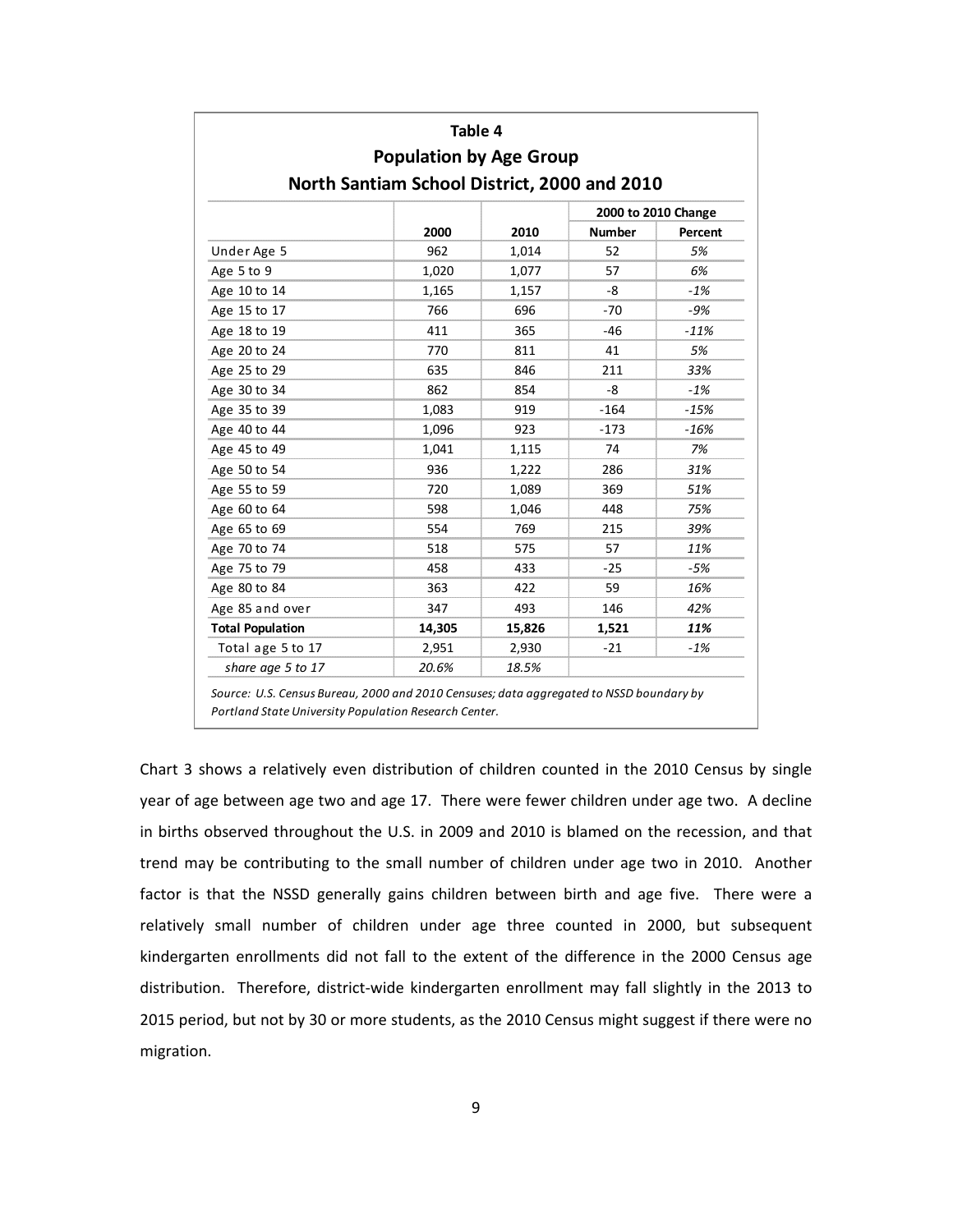

Table 4 reports the number of births to women residing in the NSSD each year from 1990 to 2009. These are estimates based on data from the Oregon Health Authority. The birth total had begun to increase from mid‐decade to 2008, but the 2009 data indicated an unprecedented decline. Local data is not yet available for 2010, but county‐wide births did not rebound.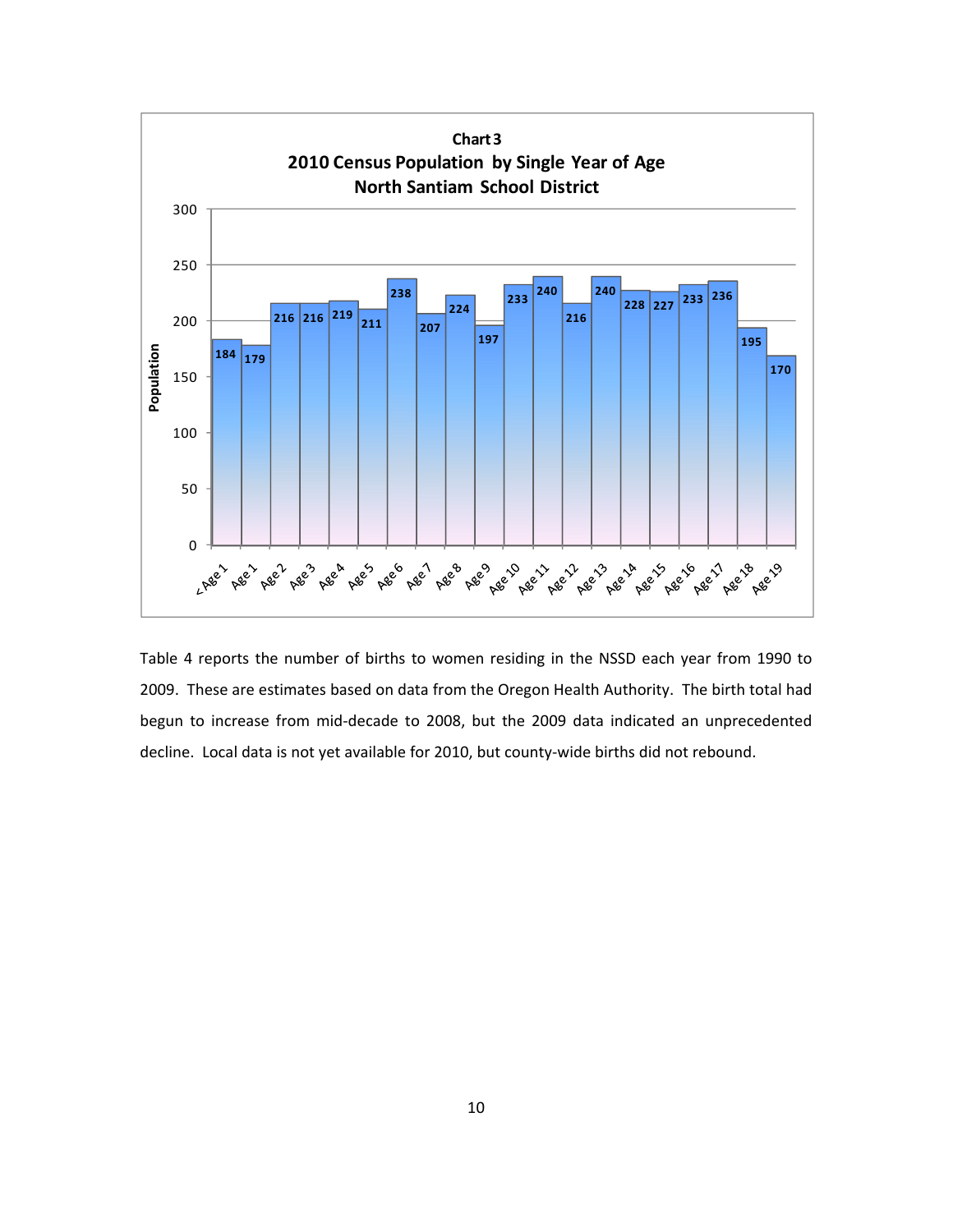|                                      | Annual Births, 1990 to 2009 |  |  |  |  |  |  |
|--------------------------------------|-----------------------------|--|--|--|--|--|--|
| <b>North Santiam School District</b> |                             |  |  |  |  |  |  |
| 1990                                 | 165                         |  |  |  |  |  |  |
| 1991                                 | 139                         |  |  |  |  |  |  |
| 1992                                 | 166                         |  |  |  |  |  |  |
| 1993                                 | 165                         |  |  |  |  |  |  |
| 1994                                 | 150                         |  |  |  |  |  |  |
| 1995                                 | 177                         |  |  |  |  |  |  |
| 1996                                 | 187                         |  |  |  |  |  |  |
| 1997                                 | 182                         |  |  |  |  |  |  |
| 1998                                 | 186                         |  |  |  |  |  |  |
| 1999                                 | 172                         |  |  |  |  |  |  |
| 2000                                 | 170                         |  |  |  |  |  |  |
| 2001                                 | 179                         |  |  |  |  |  |  |
| 2002                                 | 179                         |  |  |  |  |  |  |
| 2003                                 | 197                         |  |  |  |  |  |  |
| 2004                                 | 196                         |  |  |  |  |  |  |
| 2005                                 | 185                         |  |  |  |  |  |  |
| 2006                                 | 194                         |  |  |  |  |  |  |
| 2007                                 | 200                         |  |  |  |  |  |  |
| 2008                                 | 214                         |  |  |  |  |  |  |
| 2009                                 | 183                         |  |  |  |  |  |  |

In each of the past two decades the number of housing units within the NSSD increased by about 1,000. The number of households, or occupied housing units, increased at a slower rate, so the occupancy rates fell slightly each decade. These figures are reported in Table 6 along with a change in household composition relevant to school enrollment — the share of households with children under 18 fell from 39 percent in 2000 to 33 percent in 2010. Average household size fell from 2.71 in 2000 to 2.59 in 2010.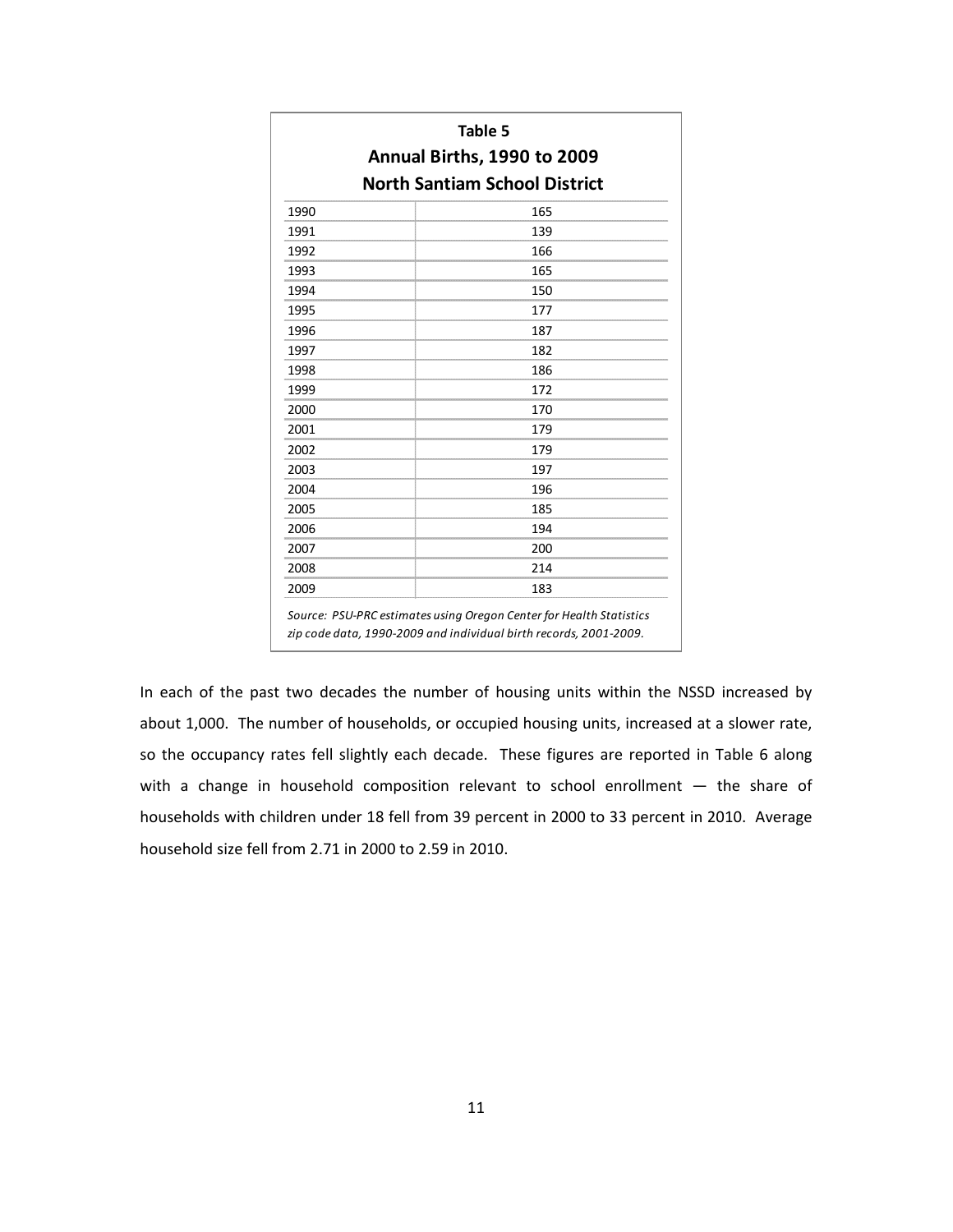| Housing Units and Households, 1990, 2000, and 2010     | Table 6        | <b>North Santiam School District</b> |                |                     |         |
|--------------------------------------------------------|----------------|--------------------------------------|----------------|---------------------|---------|
|                                                        |                |                                      |                | 2000 to 2010 Change |         |
|                                                        | 1990           | 2000                                 | 2010           | <b>Number</b>       | Percent |
| <b>Housing Units</b>                                   | 4.418          | 5,446                                | 6,449          | 1,003               | 18%     |
| Households<br>occupancy Rate                           | 4,232<br>95.8% | 5,160<br>94.7%                       | 6,020<br>93.3% | 860                 | 17%     |
| Households with children under 18<br>share of total    | 1,693<br>40%   | 2,033<br>39%                         | 1,996<br>33%   | $-37$               | $-2%$   |
| Households with no children under 18<br>share of total | 2,539<br>60%   | 3,127<br>61%                         | 4,024<br>67%   | 897                 | 29%     |
| Household Population                                   | 11,637         | 13,976                               | 15,596         | 1,620               | 12%     |
| Persons per Household                                  | 2.75           | 2.71                                 | 2.59           | $-0.12$             | $-4%$   |

*University Population Research Center.*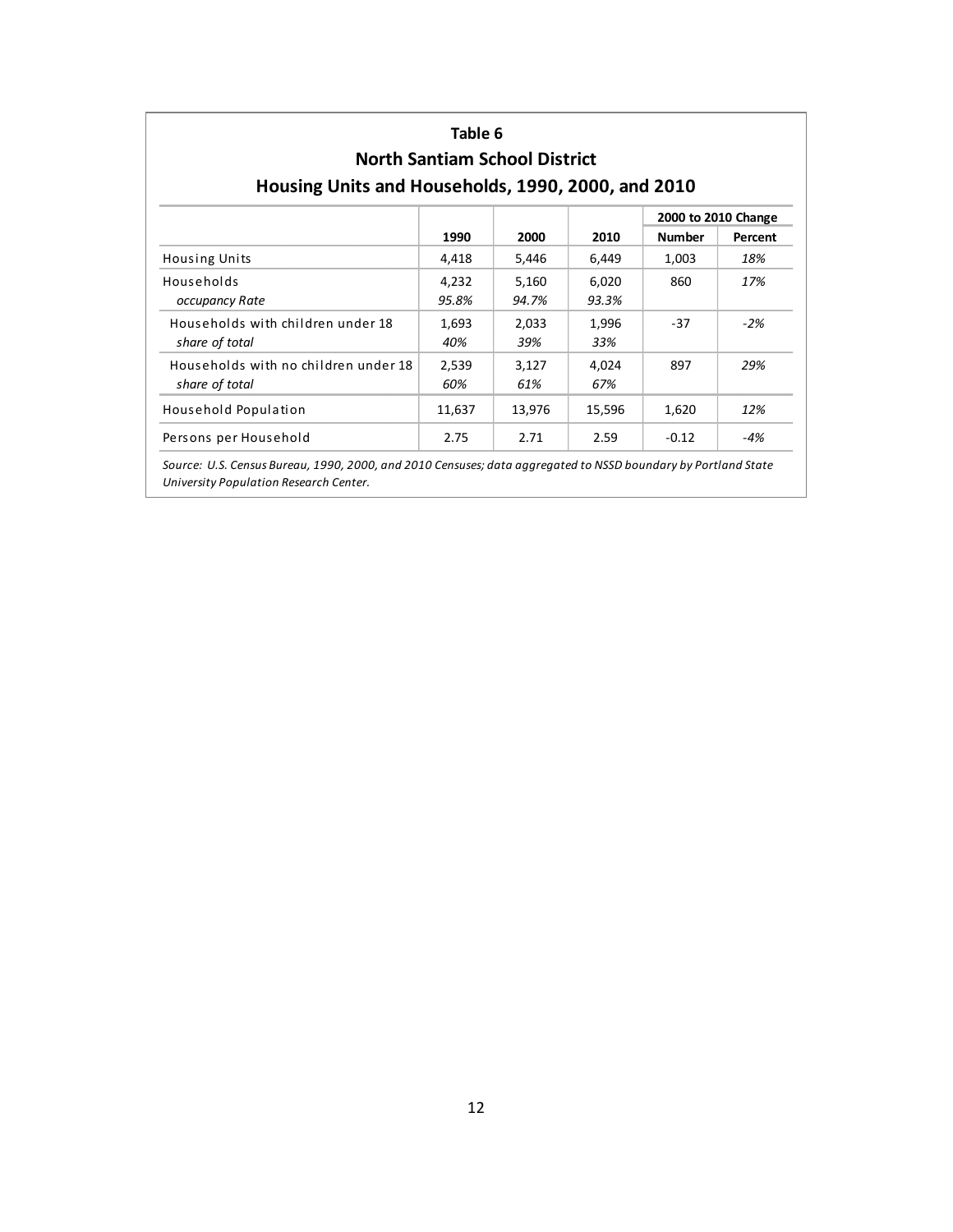#### **ENROLLMENT TRENDS**

Total enrollment in the North Santiam School District has been relatively stable for past five years. The Fall 2010 K‐12 total of 2,468 was just 37 students (1.5 percent) larger than Fall 2005 enrollment, and the total remained within that range each year from 2006 to 2009.

\_\_\_\_\_\_\_\_\_\_\_\_\_\_\_\_\_\_\_\_\_\_\_\_\_\_\_\_\_\_\_\_\_\_\_\_\_\_\_\_\_\_\_\_\_\_\_\_\_\_\_\_\_\_\_\_\_\_\_\_\_\_\_\_\_\_\_\_\_\_\_\_

At specific school levels, enrollment fluctuates more than the more stable overall K‐12 enrollment as cohorts of different sizes pass into and out of the grade level groups. Enrollment in primary grades (K-3<sup>rd</sup>) increased for four consecutive years between Fall 2006 and Fall 2010. The Fall 2010 enrollment in intermediate  $(4^{th}-5^{th})$  and middle  $(6^{th}-8^{th})$  grades decreased from Fall 2009, reversing the growth trend from the previous year. Conversely, high school  $(9^{th}$ -12<sup>th</sup>) grades gained enrollment between Fall 2009 and Fall 2010, after losing the previous year.

Comparing 2010‐11 enrollments at individual schools with those in 2005‐06, when Stayton Elementary was reconfigured from K‐4 to K‐3, each of the Stayton campuses (Elementary, Intermediate/Middle, and High) has roughly the same enrollment total in 2010‐11 as in 2005‐06, while Mari-Linn's enrollment has fallen by 27 students (12 percent) and Sublimity's enrollment has increased by 70 students (20 percent).

On the next page, Table 7 summarizes the enrollment history for the District and individual schools from 2000‐01 to 2010‐11.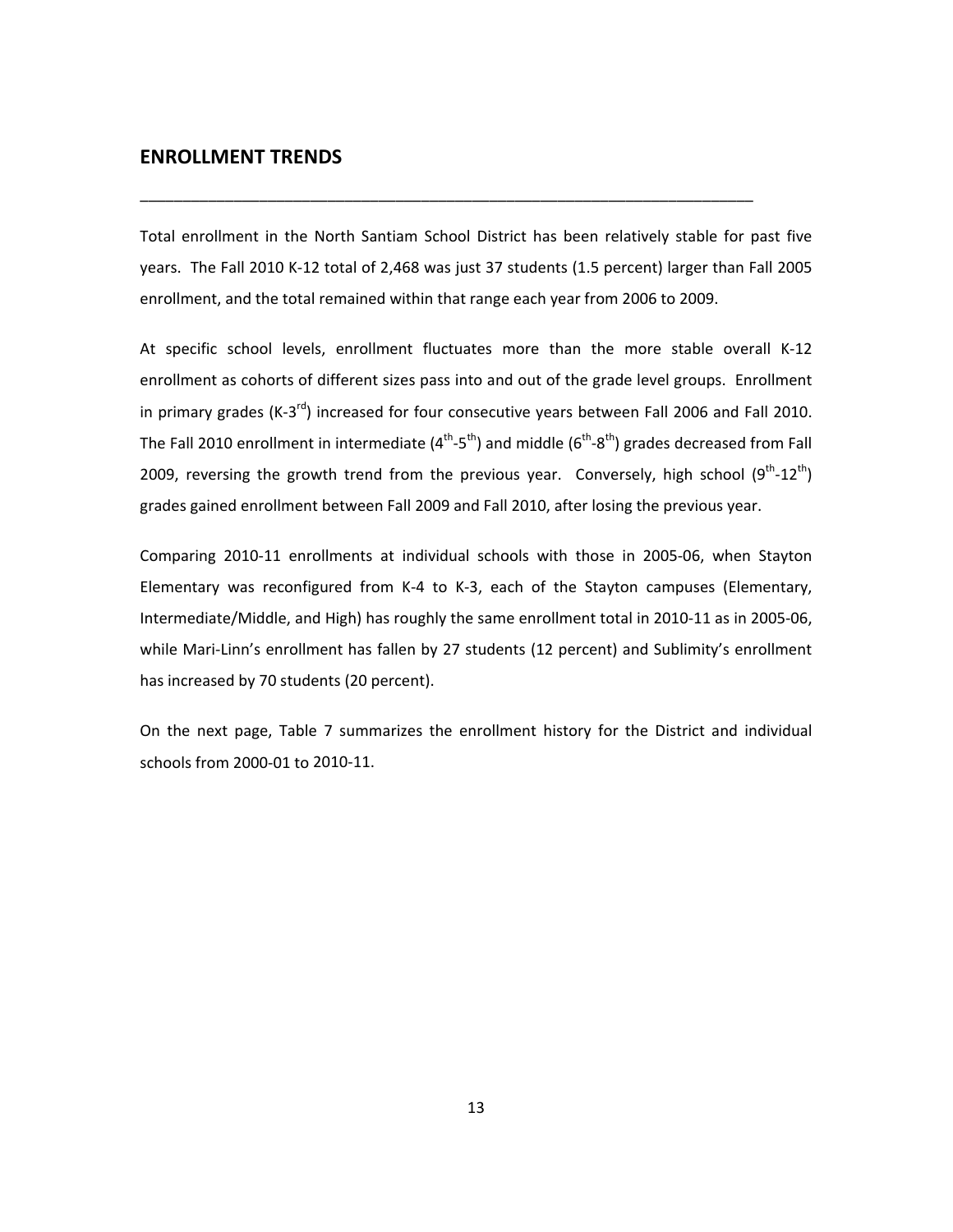|                      |         | North Santiam School District, Historic Enrollment, 2000-01 to 2010-11 |         |         |         | Table 7                              |         |         |         |         |         |                    |         |
|----------------------|---------|------------------------------------------------------------------------|---------|---------|---------|--------------------------------------|---------|---------|---------|---------|---------|--------------------|---------|
|                      |         |                                                                        |         |         |         | <b>Historic Enrollment</b>           |         |         |         |         |         | 2000-01 to 2010-11 | Change  |
| Grade                | 2000-01 | 2001-02                                                                | 2002-03 | 2003-04 | 2004-05 | 2005-06                              | 2006-07 | 2007-08 | 2008-09 | 2009-10 | 2010-11 | Number             | Percent |
| K                    | 156     | 175                                                                    | 171     | 160     | 148     | 177                                  | 164     | 173     | 188     | 175     | 179     | 23                 | 15%     |
| $\mathbf{1}$         | 166     | 155                                                                    | 186     | 199     | 158     | 156                                  | 178     | 173     | 181     | 195     | 181     | 15                 | 9%      |
| $\mathbf{2}$         | 162     | 174                                                                    | 155     | 187     | 202     | 178                                  | 157     | 179     | 165     | 187     | 205     | 43                 | 27%     |
| 3                    | 163     | 171                                                                    | 186     | 161     | 196     | 211                                  | 183     | 167     | 190     | 177     | 189     | 26                 | 16%     |
| 4                    | 165     | 172                                                                    | 182     | 196     | 162     | 194                                  | 202     | 182     | 159     | 195     | 167     | $\overline{2}$     | 1%      |
| 5                    | 177     | 176                                                                    | 179     | 188     | 192     | 168                                  | 195     | 215     | 182     | 179     | 195     | 18                 | 10%     |
| 6                    | 193     | 181                                                                    | 182     | 186     | 188     | 205                                  | 168     | 208     | 207     | 192     | 171     | $-22$              | $-11%$  |
| $\overline{7}$       | 208     | 201                                                                    | 180     | 189     | 188     | 187                                  | 205     | 166     | 212     | 206     | 204     | $-4$               | $-2%$   |
| 8                    | 206     | 215                                                                    | 206     | 196     | 177     | 182                                  | 189     | 208     | 161     | 208     | 202     | $-4$               | $-2%$   |
| 9                    | 195     | 205                                                                    | 217     | 213     | 201     | 183                                  | 189     | 208     | 209     | 165     | 196     | $\mathbf{1}$       | 1%      |
| 10                   | 199     | 196                                                                    | 203     | 215     | 207     | 198                                  | 192     | 195     | 195     | 211     | 178     | $-21$              | $-11%$  |
| 11                   | 197     | 205                                                                    | 217     | 196     | 213     | 216                                  | 197     | 197     | 180     | 187     | 211     | 14                 | 7%      |
| 12                   | 157     | 138                                                                    | 153     | 187     | 165     | 176                                  | 215     | 183     | 206     | 180     | 190     | 33                 | 21%     |
| <b>Total</b>         | 2,344   | 2,364                                                                  | 2,417   | 2,473   | 2,397   | 2,431                                | 2,434   | 2,454   | 2,435   | 2,457   | 2,468   | 124                | 5%      |
| $K-3$                | 647     | 675                                                                    | 698     | 707     | 704     | 722                                  | 682     | 692     | 724     | 734     | 754     | 107                | 17%     |
| $4 - 5$              | 342     | 348                                                                    | 361     | 384     | 354     | 362                                  | 397     | 397     | 341     | 374     | 362     | 20                 | 6%      |
| $6 - 8$              | 607     | 597                                                                    | 568     | 571     | 553     | 574                                  | 562     | 582     | 580     | 606     | 577     | $-30$              | $-5%$   |
| $9 - 12$             | 748     | 744                                                                    | 790     | 811     | 786     | 773                                  | 793     | 783     | 790     | 743     | 775     | 27                 | 4%      |
|                      |         |                                                                        |         |         |         | <b>Historic Enrollment by School</b> |         |         |         |         |         | 2000-01 to 2010-11 | Change  |
| <b>School</b>        | 2000-01 | 2001-02                                                                | 2002-03 | 2003-04 | 2004-05 | 2005-06                              | 2006-07 | 2007-08 | 2008-09 | 2009-10 | 2010-11 | <b>Number</b>      | Percent |
| Mari-Linn (K-8)      | 260     | 252                                                                    | 270     | 263     | 236     | 233                                  | 225     | 222     | 215     | 211     | 206     | $-54$              | $-21%$  |
| Stayton Elem. (K-3)* | 509     | 539                                                                    | 547     | 602     | 578     | 486                                  | 463     | 443     | 480     | 486     | 480     | $-29$              | $-6%$   |
| Sublimity (K-8)      | 348     | 348                                                                    | 351     | 330     | 336     | 343                                  | 366     | 394     | 379     | 412     | 413     | 65                 | 19%     |
| Stayton Mid.(4-8)*   | 479     | 481                                                                    | 459     | 467     | 461     | 596                                  | 587     | 612     | 571     | 605     | 594     | 115                | 24%     |
| <b>Stayton High</b>  | 748     | 744                                                                    | 790     | 811     | 786     | 773                                  | 875     | 790     | 790     | 743     | 775     | 27                 | 4%      |

*\*Note: Grade 4 included with Stayton Elementary prior to 2005-06. Data Source: North Santiam School District*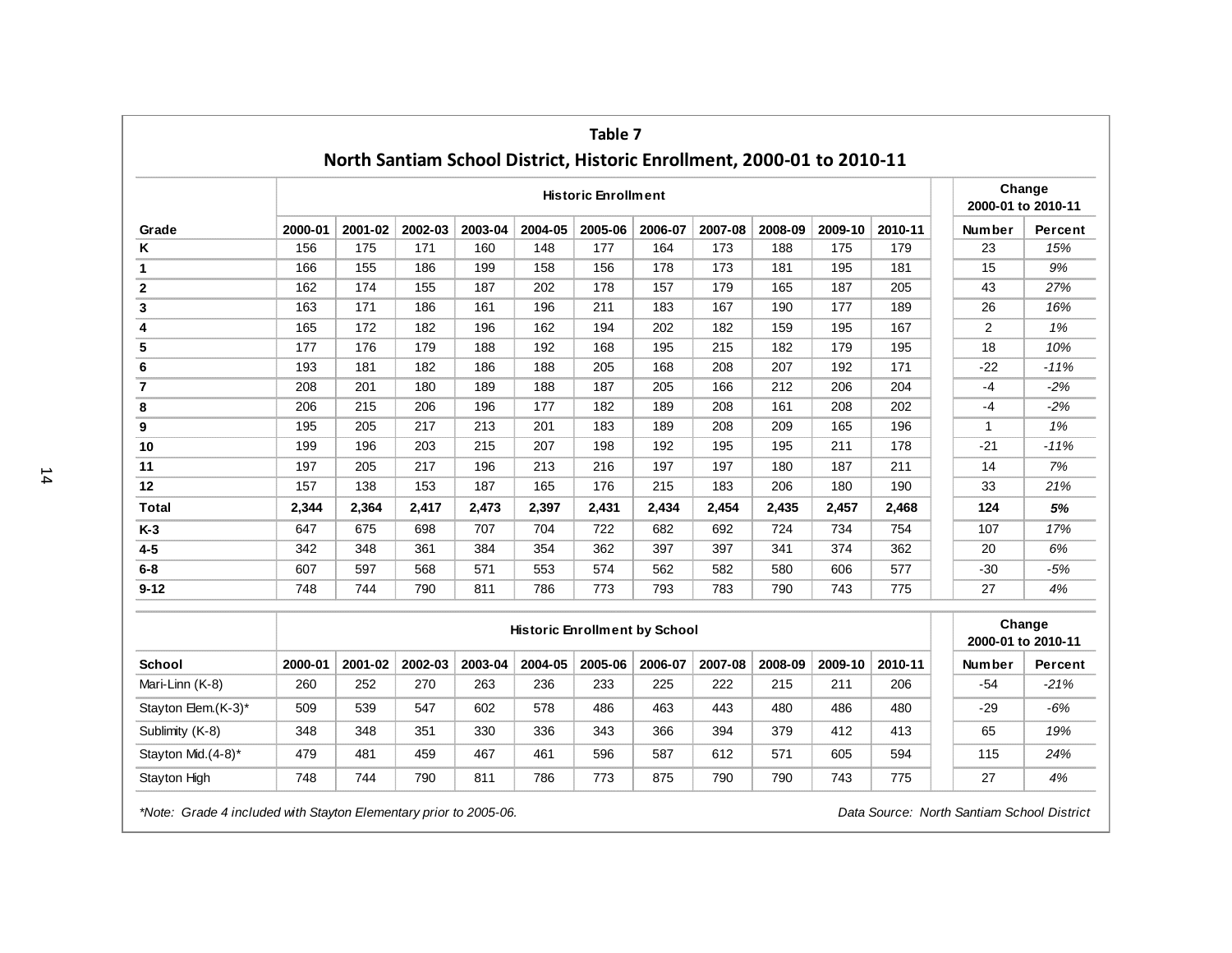#### *Private School Enrollment, Home School, and Inter‐District Transfers*

The NSSD area has historically had a very high share of its children enrolled in private schools. Within the NSSD boundaries are three major private schools, including a K‐8 Catholic school (St. Mary), a Catholic high school (Regis), and a non-denominational K-8 school (Stayton Christian). There are also private schools outside the District, such as those in or around Salem, that enroll a small number of NSSD residents.

Data from the 2000 Census indicate that the private school enrollment shares for the NSSD were 16 percent of K-8<sup>th</sup> grade students and 13 percent of  $9^{th}$ -12<sup>th</sup> grade students. More recent estimates from the Census Bureau's 2005‐2009 American Community Survey (ACS) show little change. The ACS estimates that 17 percent of K-8<sup>th</sup> grade students and 13 percent of 9<sup>th</sup>-12<sup>th</sup> grade students were enrolled in private schools.

Other differences between local public school enrollment and total school age population can be attributed to home schooling and online schools. Home schooled children age 7 to 18 living in the District are required to register with the Willamette Education Service District (WESD), though the statistics kept by the WESD are not precise because students who move out of the area are not required to drop their registration. Students who enroll in public schools after being registered as home schooled are dropped from the home school registry. In 2005-06, the WESD reported 31 residents of NSSD registered as home schooled students. $2$  By the 2010-11 school year, the number had increased significantly to 102.<sup>3</sup> The more recent figure represents nearly four percent of NSSD residents age 7 to 18. Online school options have also increased in the last several years, so it is likely that an increasing number of NSSD residents are enrolled in these schools.

Private schools and home schooling help to explain the difference between the number of school-age children living in the District and the number attending District schools. Both represent "outflow" from the District. That is, children eligible but not attending District

<sup>2</sup> Willamette Education Service District, *2005‐06 Annual Report.*

<sup>3</sup> Willamette Education Service District,"Quarterly Home School Report, School District Totals for December 2010."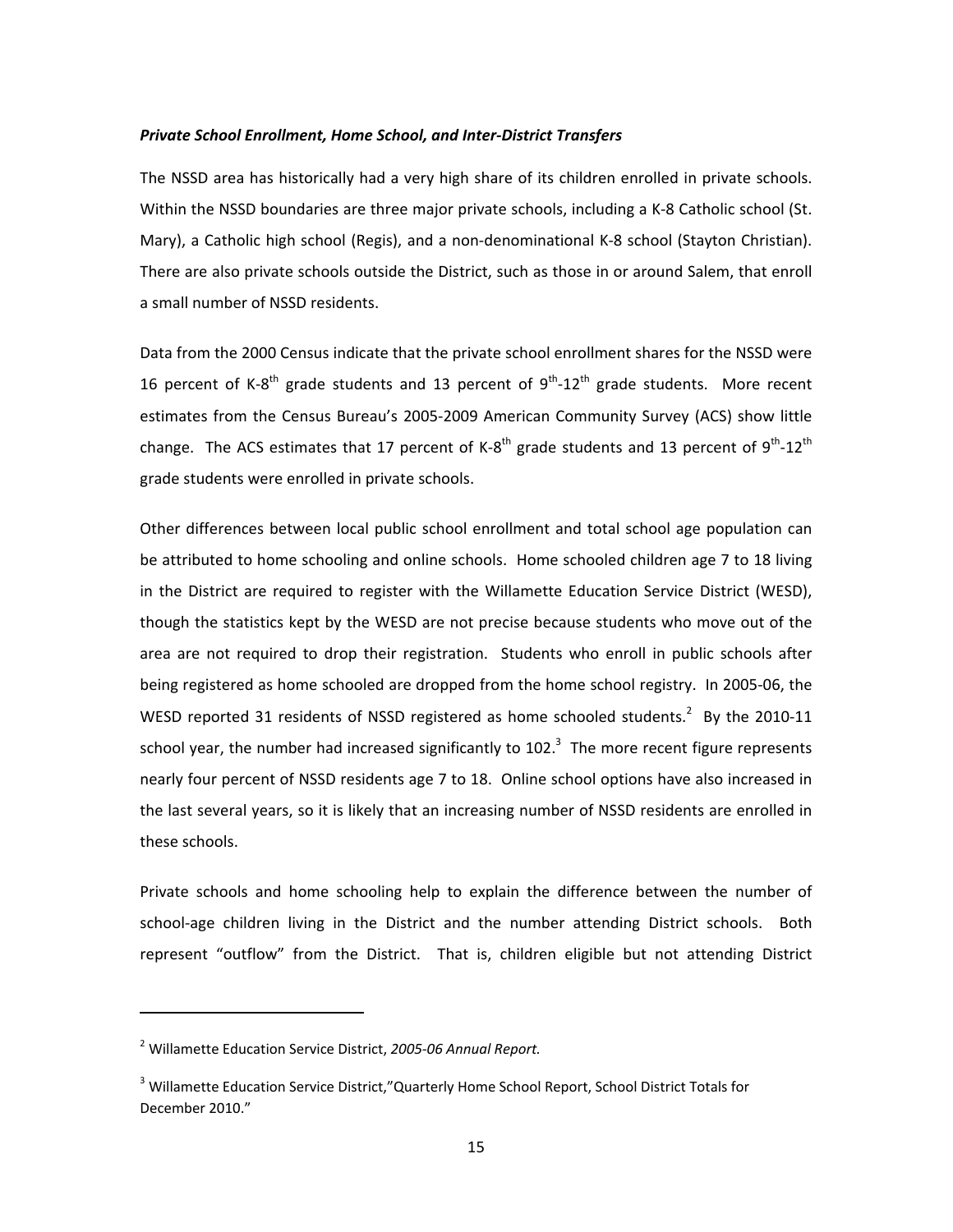schools. The other "outflow" consists of District residents who attend public schools in other school districts. There is also a related "inflow" of residents from other districts.

Under state rules, families must request and be granted an inter‐district transfer from their resident district and the transfer must also be approved by the district that they want to attend. Table 8 shows that several years ago (2004 and 2005) more students transferred out of the NSSD than into it, while more recent transfer flows (2009 and 2010) were more balanced.

| Table 8<br><b>Inter-District Transfers</b> |       |          |              |  |  |  |  |
|--------------------------------------------|-------|----------|--------------|--|--|--|--|
| October 2004                               | K-8   | $9 - 12$ | <b>Total</b> |  |  |  |  |
| Into NSSD                                  | 6     | 15       | 21           |  |  |  |  |
| Out of NSSD                                | 18    | 29       | 47           |  |  |  |  |
| <b>Net</b>                                 | $-12$ | $-14$    | $-26$        |  |  |  |  |
| October 2005                               |       |          |              |  |  |  |  |
| Into NSSD                                  | 16    | 5        | 21           |  |  |  |  |
| Out of NSSD                                | 21    | 26       | 47           |  |  |  |  |
| <b>Net</b>                                 | -5    | $-21$    | $-26$        |  |  |  |  |
| October 2009                               |       |          |              |  |  |  |  |
| Into NSSD                                  | 33    | 15       | 48           |  |  |  |  |
| Out of NSSD                                | 19    | 22       | 41           |  |  |  |  |
| <b>Net</b>                                 | 14    | $-7$     | 7            |  |  |  |  |
| October2010                                |       |          |              |  |  |  |  |
| Into NSSD                                  | 33    | 13       | 46           |  |  |  |  |
| Out of NSSD                                | 24    | 20       | 44           |  |  |  |  |
| <b>Net</b>                                 | 9     | -7       | 2            |  |  |  |  |

#### *Grade Progression*

A grade progression rate (GPR) is the ratio of enrollment in a specific grade to the enrollment in the preceding grade in the previous year. For example, the number of students enrolled in second grade this year divided by the number of students enrolled in first grade last year. Rates for some grades may be consistently high, indicating that new students are entering the District from private schools. For this reason, it is common to see higher GPRs for the kindergarten to  $1<sup>st</sup>$  grade transition. In high school grades, low GPRs can indicate that students are dropping out of District schools. But for most elementary grades, if the population entering and leaving the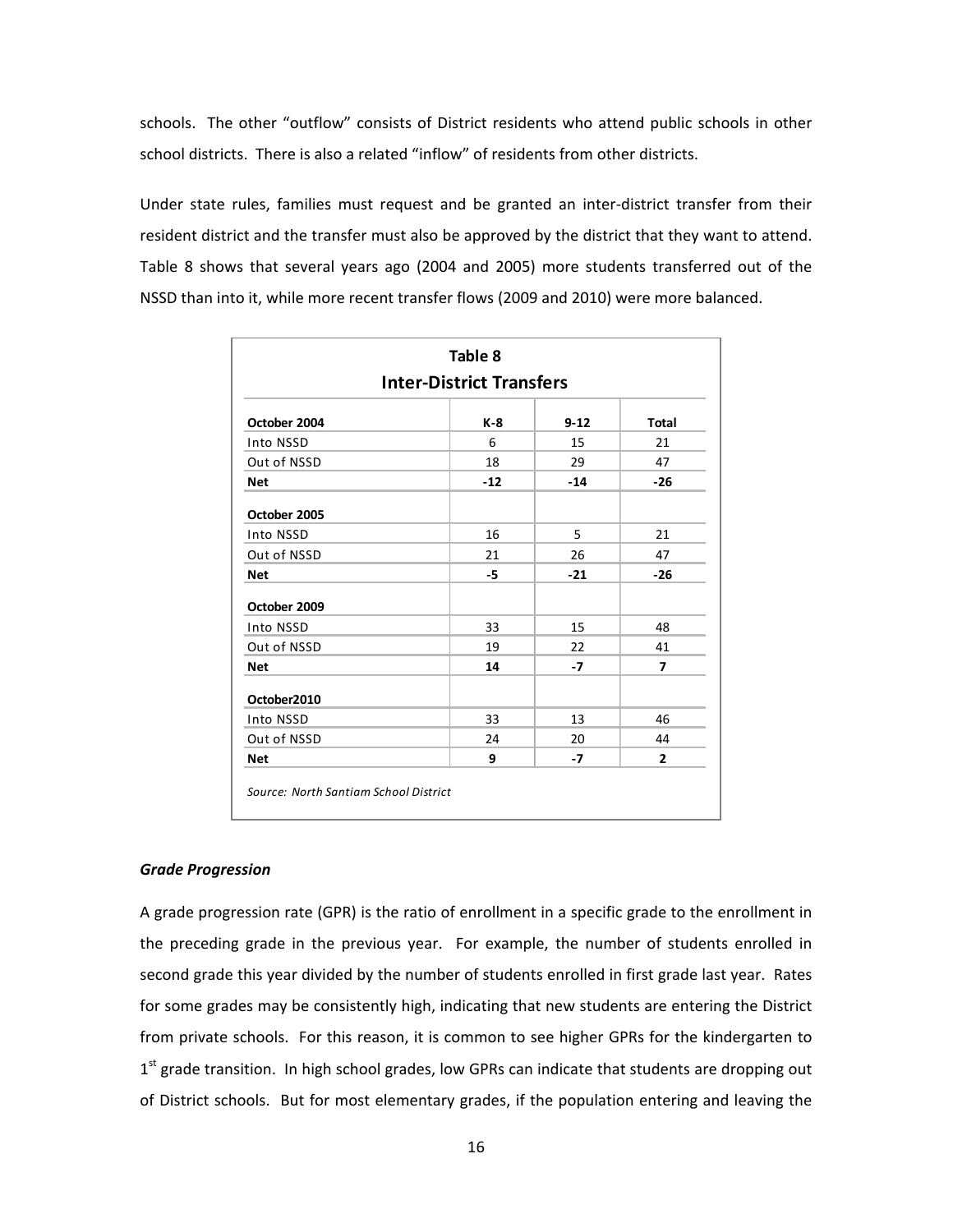District is in balance and students are not being retained at particular grades for academic reasons, one can expect GPRs very close to 1.00. Rates above 1.00 in the elementary grades usually indicate net migration into the District. For individual schools, rates above 1.00 can indicate positive net migration, or students transferring from other schools.

Table 9 shows the average of the most recent five years of GPRs beginning with the 2005‐06 to 2006‐07 rates and ending with the 2009‐10 to 2010‐11 rates. For Sublimity, all eight grade transitions had rates above 1.00, indicating growth due to net migration during the period. Sublimity experienced an average gain of 15 percent between kindergarten and  $1<sup>st</sup>$  grade. For Stayton, the GPRs were a mix of rates above and below 1.00, while Mari‐Linn experienced losses at most grade transitions. These GPRs are consistent with the enrollment trends of the past five years — growth at Sublimity, decline at Mari-Linn, and relatively stable enrollment at Stayton's K‐8 schools.

|                            |                                        | Table 9<br><b>Average Grade Progression Rates</b> |                |           |
|----------------------------|----------------------------------------|---------------------------------------------------|----------------|-----------|
|                            | North Santiam S.D., 2005-06 to 2010-11 |                                                   |                |           |
| Grade<br><b>Transition</b> | District-wide                          | Mari-Linn                                         | <b>Stayton</b> | Sublimity |
| $K-1$                      | 1.036                                  | 0.947                                             | 1.021          | 1.154     |
| $1 - 2$                    | 1.010                                  | 0.984                                             | 0.998          | 1.085     |
| $2 - 3$                    | 1.047                                  | 1.129                                             | 1.011          | 1.133     |
| $3 - 4$                    | 0.975                                  | 0.927                                             | 0.933          | 1.162     |
| $4 - 5$                    | 1.039                                  | 0.990                                             | 1.037          | 1.078     |
| $5-6$                      | 1.008                                  | 0.990                                             | 0.991          | 1.077     |
| $6 - 7$                    | 1.013                                  | 0.846                                             | 1.033          | 1.062     |
| $7-8$                      | 0.991                                  | 0.919                                             | 0.999          | 1.017     |
| $8 - 9$                    | 1.022                                  |                                                   |                |           |
| $9 - 10$                   | 1.021                                  |                                                   |                |           |
| $10 - 11$                  | 0.981                                  |                                                   |                |           |
| $11 - 12$                  | 0.997                                  |                                                   |                |           |

*previous year.*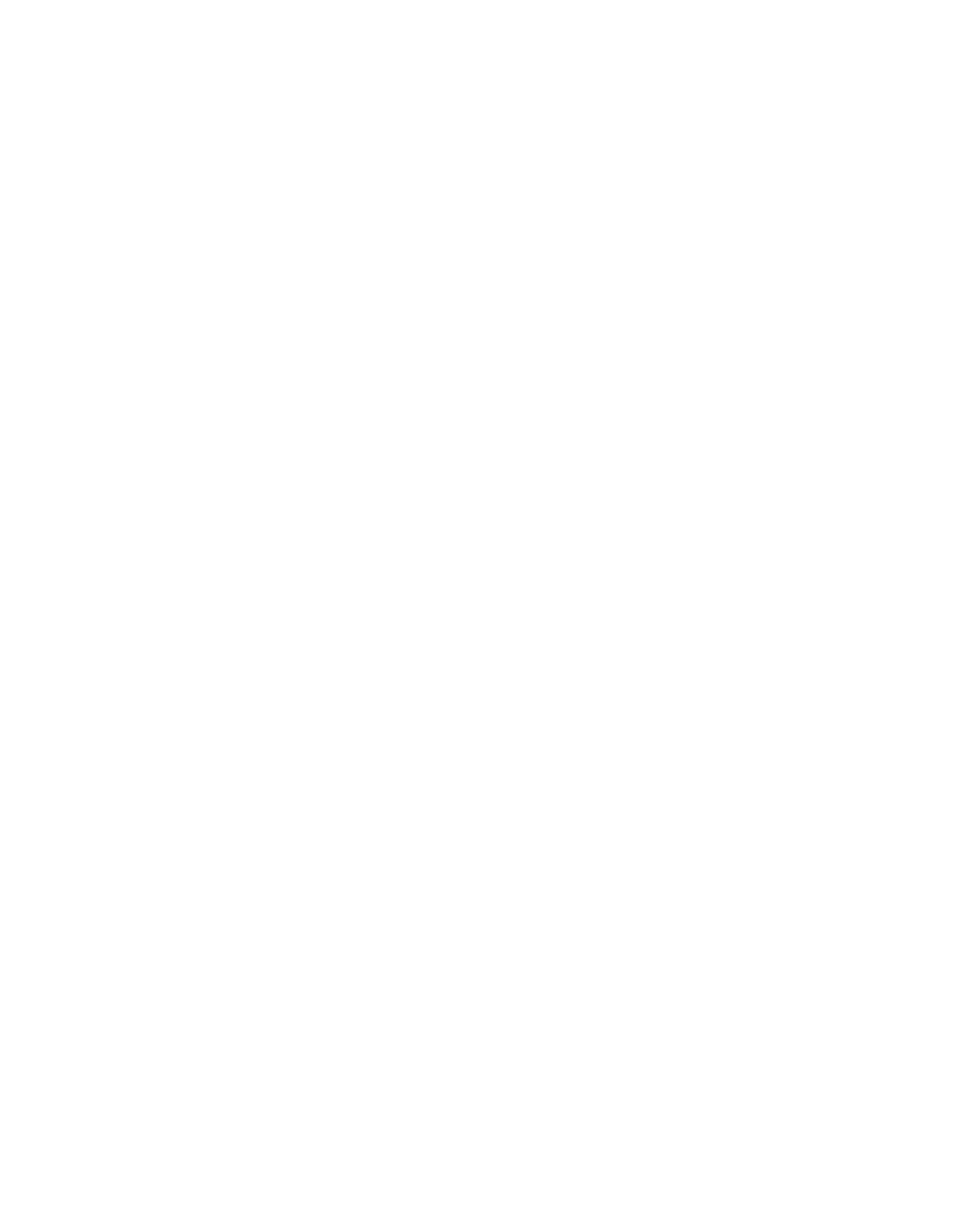#### **ENROLLMENT FORECASTS**

#### *District‐wide Forecast Methodology*

To ensure that enrollment forecasts are consistent with the dynamics of likely population growth within the District, a grade progression enrollment model is combined with a demographic cohort‐component model used to forecast population for the District by age and sex. The components of population change are births, deaths, and migration. Using age-specific fertility rates, age-sex specific mortality rates, age-sex specific migration rates, estimates of recent net migration levels, and forecasts of future migration levels, each component is applied to the base year population in a manner that simulates the actual dynamics of population change.

\_\_\_\_\_\_\_\_\_\_\_\_\_\_\_\_\_\_\_\_\_\_\_\_\_\_\_\_\_\_\_\_\_\_\_\_\_\_\_\_\_\_\_\_\_\_\_\_\_\_\_\_\_\_\_\_\_\_\_\_\_\_\_\_\_\_\_\_\_\_\_\_

The 2000 and 2010 Census results are used as a baseline for the population forecasts. By "surviving" the 2000 population and 2000s births (estimating the population in each age group that would survive to the year 2000) and comparing the "survived" population to the actual 2000 population by age group, we are able to estimate the overall level of net migration between 2000 and 2010 as well as net migration by gender and age cohort. The net migration data was used to develop initial net migration rates, which were used as a baseline for rates used to forecast net migration for the 2010 to 2030 period.

We estimated the number of births to women residing within the District each year from 1999 to 2009, using data from the Oregon Health Authority, Center for Health Statistics. Detailed information including the age of mothers is incorporated in the establishment of fertility rates by age group. Because of the recession, 2009 fertility rates may have been unusually low, so they were increased slightly in the forecast model beginning in 2011. Total Fertility Rates (TFRs), are estimates of the number of children that would be born to the average women during her child‐bearing years, based on age‐specific fertility rates observed at a given time. The TFR that we calculated for the District was 2.16 in 2000. It is estimated to have increased to 2.26 in 2005 and fallen to 2.13 in 2010. The forecast TFR increases to 2.23 by 2015 and remains at that level throughout the remainder of the forecast period.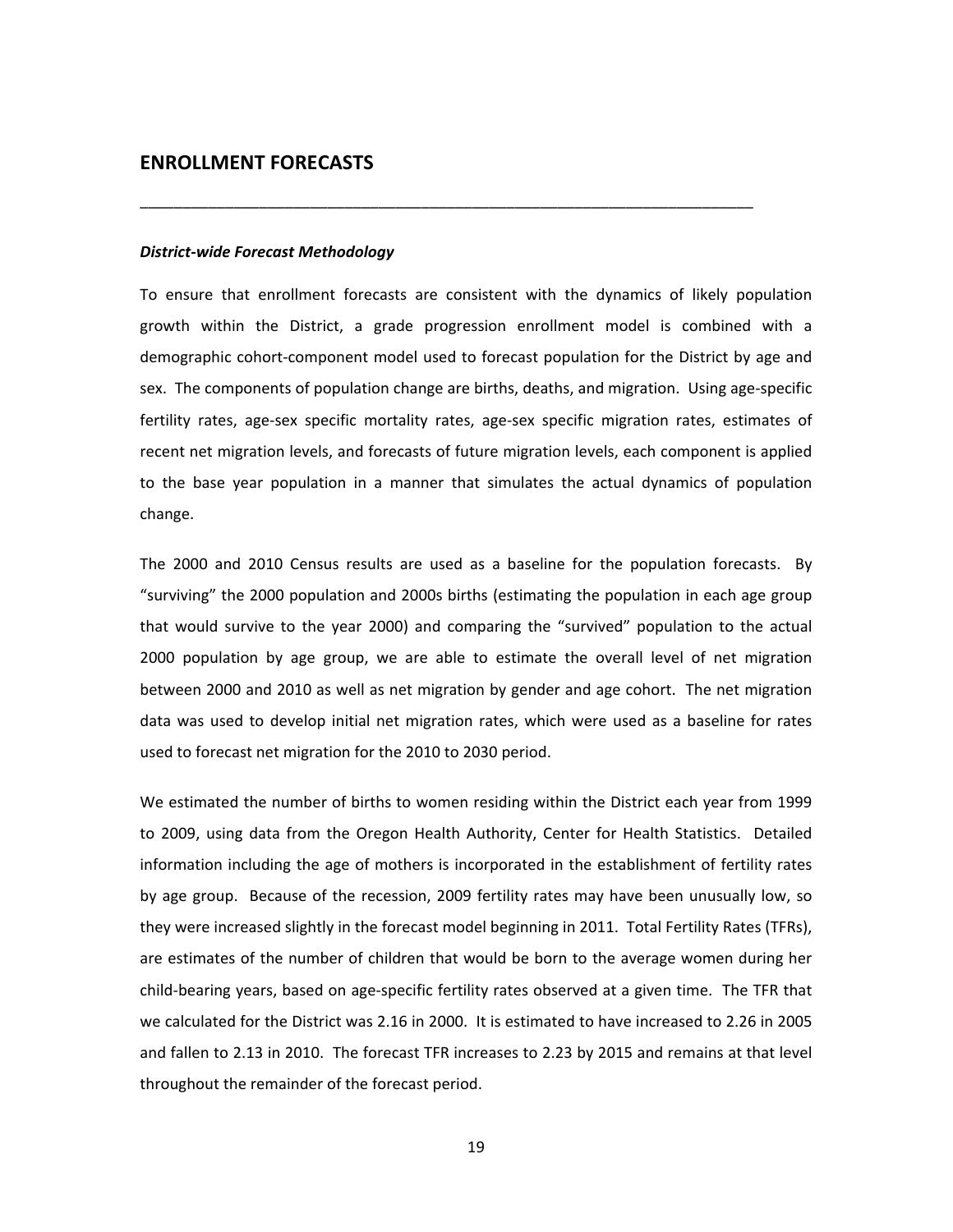Historic school enrollment is linked to the population forecast in two ways. First, the kindergarten and first grade enrollments at the time of the most recent census (the 2009-10 school year) are compared to the population at the appropriate ages counted in the census. The "capture rate," or ratio of enrollment to population, is an estimate of the share of area children who are enrolled in NSSD schools. Assumptions for capture rates based on census data are used to bring new kindergarten and first grade students into the District's enrollment. If there is evidence that capture rates have changed since the time of the census, they may be adjusted in the forecast. Observed and forecast capture rates under three forecast scenarios are shown in Table 10.

|                                                                                                                                                                                                                       | Table 10<br>Capture Rates <sup>1</sup> |       |  |  |  |  |  |
|-----------------------------------------------------------------------------------------------------------------------------------------------------------------------------------------------------------------------|----------------------------------------|-------|--|--|--|--|--|
|                                                                                                                                                                                                                       | <b>North Santiam School District</b>   |       |  |  |  |  |  |
| <b>School Years</b><br>Grade 1<br>Kindergarten                                                                                                                                                                        |                                        |       |  |  |  |  |  |
| 1999-2001 <sup>2</sup>                                                                                                                                                                                                | 0.763                                  | 0.855 |  |  |  |  |  |
| 2009-2011 <sup>3</sup>                                                                                                                                                                                                | 0.804                                  | 0.842 |  |  |  |  |  |
| Forecast - LOW                                                                                                                                                                                                        | 0.800                                  | 0.810 |  |  |  |  |  |
| Forecast - MIDDLE                                                                                                                                                                                                     | 0.820                                  | 0.835 |  |  |  |  |  |
| Forecast - HIGH                                                                                                                                                                                                       | 0.840                                  | 0.860 |  |  |  |  |  |
| 1. The ratio of enrollment in District schools to total<br>population in the District.<br>2. An average based on Fall 1999 and Fall 2000 enrollments<br>compared with corresponding age data from the 2000<br>census. |                                        |       |  |  |  |  |  |
| 3. An average based on Fall 2009 and Fall 2010 enrollments<br>compared with corresponding age data from the 2010                                                                                                      |                                        |       |  |  |  |  |  |

Once the students are in first grade, a set of baseline grade progression rates (GPRs) are used to move students from one grade to the next. These baseline GPRs represent a scenario under which there is no change due to migration. Enrollment change beyond the baseline is added (or subtracted, if appropriate) at each grade level depending on the migration levels of the overall population by single years of age. Table 11 shows the average GPRs for the five most recent years of observed historic enrollment (2005‐06 to 2010‐11), the baseline GPRs used in the model, and the average GPRs calculated from the enrollment forecasts between 2010‐11 and 2025‐26.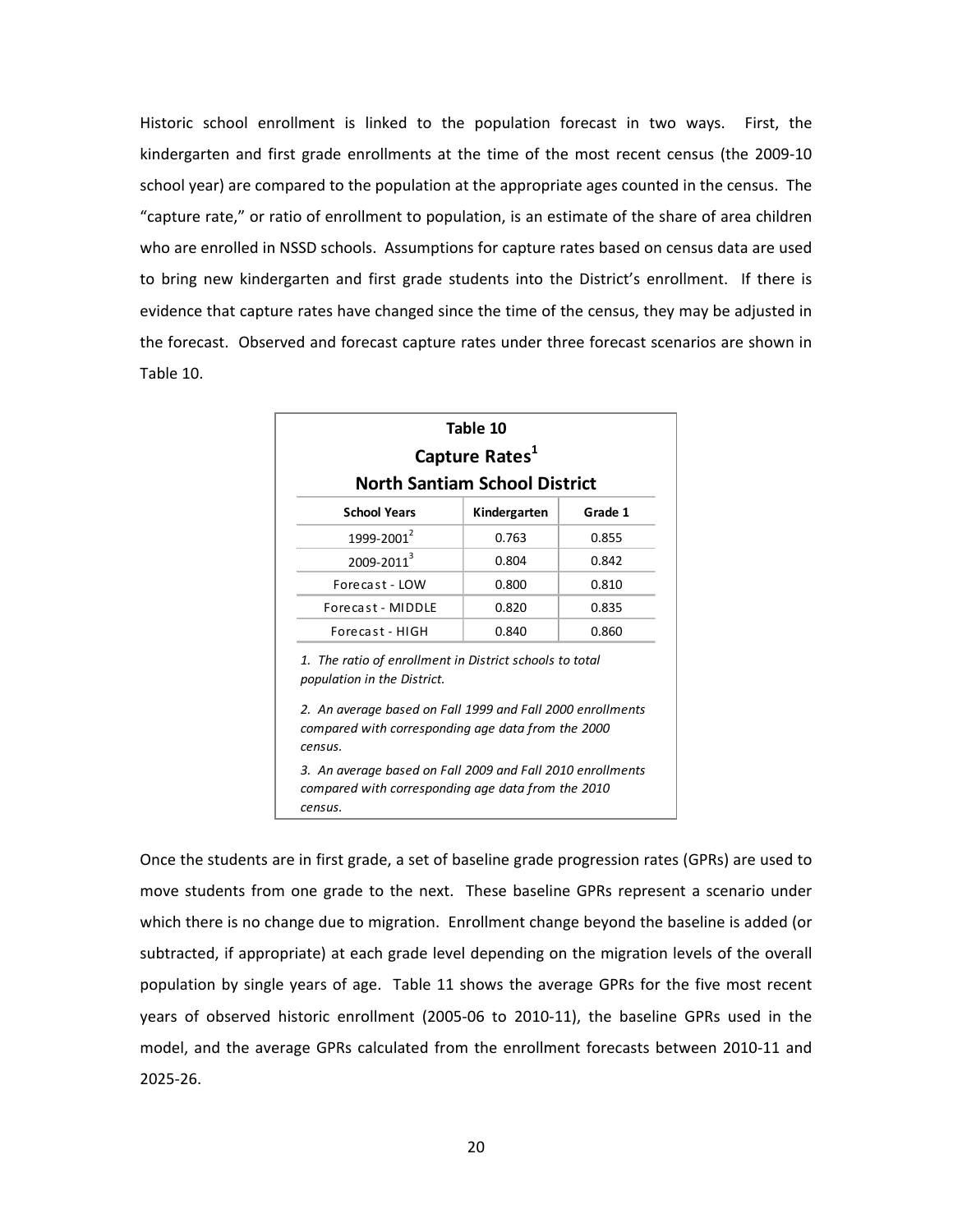| Table 11<br>Grade Progression Rates <sup>1</sup><br><b>North Santiam School District</b> |                                                      |                                                               |                                                      |                                                                |                                                              |  |  |  |  |  |
|------------------------------------------------------------------------------------------|------------------------------------------------------|---------------------------------------------------------------|------------------------------------------------------|----------------------------------------------------------------|--------------------------------------------------------------|--|--|--|--|--|
| Grade<br><b>Transition</b>                                                               | <b>Historic</b><br>Average:<br>2005-06 to<br>2010-11 | <b>Baseline</b><br>(without the<br>influence of<br>migration) | LOW<br>Forecast<br>Average:<br>2010-11 to<br>2025-26 | <b>MIDDLE</b><br>Forecast<br>Average:<br>2010-11 to<br>2025-26 | <b>HIGH</b><br>Forecast<br>Average:<br>2010-11 to<br>2025-26 |  |  |  |  |  |
| $K-1$                                                                                    | 1.04                                                 | 2                                                             | 1.04                                                 | 1.05                                                           | 1.06                                                         |  |  |  |  |  |
| $1 - 2$                                                                                  | 1.01                                                 | 1.00                                                          | 1.02                                                 | 1.03                                                           | 1.03                                                         |  |  |  |  |  |
| $2 - 3$                                                                                  | 1.05                                                 | 1.02                                                          | 1.04                                                 | 1.04                                                           | 1.05                                                         |  |  |  |  |  |
| $3 - 4$                                                                                  | 0.97                                                 | 0.98                                                          | 0.99                                                 | 1.00                                                           | 1.00                                                         |  |  |  |  |  |
| $4 - 5$                                                                                  | 1.04                                                 | 1.02                                                          | 1.04                                                 | 1.04                                                           | 1.04                                                         |  |  |  |  |  |
| $5-6$                                                                                    | 1.01                                                 | 0.99                                                          | 1.00                                                 | 1.01                                                           | 1.01                                                         |  |  |  |  |  |
| $6 - 7$                                                                                  | 1.01                                                 | 1.00                                                          | 1.01                                                 | 1.02                                                           | 1.02                                                         |  |  |  |  |  |
| $7 - 8$                                                                                  | 0.99                                                 | 0.98                                                          | 0.99                                                 | 1.00                                                           | 1.00                                                         |  |  |  |  |  |
| $8 - 9$                                                                                  | 1.02                                                 | 1.00                                                          | 1.01                                                 | 1.01                                                           | 1.02                                                         |  |  |  |  |  |
| $9 - 10$                                                                                 | 1.02                                                 | 1.00                                                          | 1.01                                                 | 1.01                                                           | 1.02                                                         |  |  |  |  |  |
| $10 - 11$                                                                                | 0.98                                                 | 0.97                                                          | 0.98                                                 | 0.98                                                           | 0.99                                                         |  |  |  |  |  |
| $11 - 12$                                                                                | 1.00                                                 | 0.99                                                          | 1.00                                                 | 1.00                                                           | 1.01                                                         |  |  |  |  |  |

*1. Ratio of enrollment in an individual grade to enrollment in the previous grade the previous year.*

*2. The enrollment forecast model uses capture ratesfor first grade; K‐1 baseline GPRs are not used.*

#### *District‐wide Population Forecasts*

Three scenarios of population growth were modeled for the NSSD area to predict the population by age group for the next 20 years, each based on unique assumptions for migration rates by age and sex as well as overall migration levels.

The assumptions for migration rates by age and sex incorporate observations from the 1990s and 2000s, and population growth levels in each scenario are consistent with recent population forecasts for Marion County and Stayton and Sublimity. The NSSD's unincorporated area is not expected to add population given Oregon's land use laws that discourage rural development, so the entire area encompassed by the District grows at a slower rate than its cities. Growth expectations in the 2010 to 2020 period are tempered by the reality that job growth is recovering very slowly from the 2008‐2009 recession and major new industrial or residential development is not expected in the short term.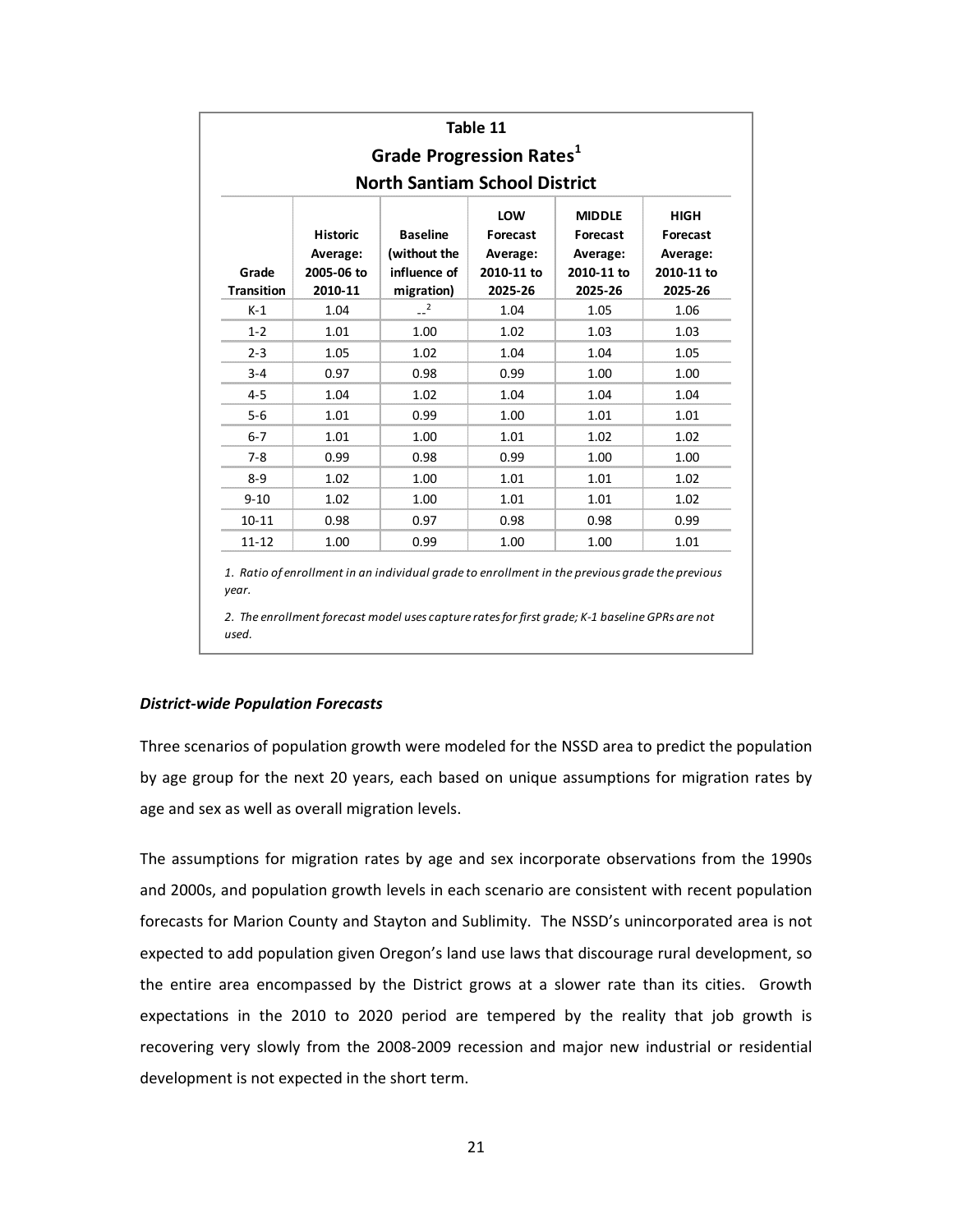Charts A1, A2, and A3 in Appendix A illustrate specific migration levels associated with each forecast scenario. Population totals by age group are also included in the Appendix, in Tables A1, A2, and A3. Table 12 summarizes the growth rates in the three scenarios and includes historic and forecast growth rates for area counties and cities.

| Table 12<br><b>Comparison of Population Growth Rates</b><br><b>Counties, Cities, and North Santiam S.D.</b> |              |                                                      |              |                                                                  |  |  |  |  |  |  |
|-------------------------------------------------------------------------------------------------------------|--------------|------------------------------------------------------|--------------|------------------------------------------------------------------|--|--|--|--|--|--|
|                                                                                                             |              | <b>Historic Average Annual</b><br><b>Growth Rate</b> |              | <b>Forecast Average Annual</b><br>Growth Rate <sup>1,2,3,4</sup> |  |  |  |  |  |  |
| Area                                                                                                        | 1990 to 2000 | 2000 to 2010                                         | 2010 to 2020 | 2020 to 2030                                                     |  |  |  |  |  |  |
| Marion County - Low <sup>1</sup>                                                                            | 2.2%         | 1.0%                                                 | 1.0%         | 0.7%                                                             |  |  |  |  |  |  |
| Marion County - Middle <sup>1</sup>                                                                         | 2.2%         | 1.0%                                                 | 1.3%         | 1.1%                                                             |  |  |  |  |  |  |
| Marion County - High <sup>1</sup>                                                                           | 2.2%         | 1.0%                                                 | 1.6%         | 1.4%                                                             |  |  |  |  |  |  |
| Linn County <sup>2</sup>                                                                                    | 1.3%         | 1.2%                                                 | 0.9%         | 0.9%                                                             |  |  |  |  |  |  |
| Marion County <sup>2</sup>                                                                                  | 2.2%         | 1.0%                                                 | 1.3%         | 1.1%                                                             |  |  |  |  |  |  |
| City of Lyons                                                                                               | 0.7%         | 1.4%                                                 | N/A          | N/A                                                              |  |  |  |  |  |  |
| City of Stayton - Low <sup>1</sup>                                                                          | 3.1%         | 1.2%                                                 | 1.3%         | 1.0%                                                             |  |  |  |  |  |  |
| City of Stayton - Middle <sup>1</sup>                                                                       | 3.1%         | 1.2%                                                 | 1.8%         | 1.5%                                                             |  |  |  |  |  |  |
| City of Stayton - High <sup>1</sup>                                                                         | 3.1%         | 1.2%                                                 | 2.3%         | 2.0%                                                             |  |  |  |  |  |  |
| City of Sublimity <sup>1</sup>                                                                              | 3.7%         | 2.2%                                                 | 2.1%         | 1.9%                                                             |  |  |  |  |  |  |
| City of Sublimity <sup>3</sup>                                                                              | 3.7%         | 2.2%                                                 | 0.9%         | 0.9%                                                             |  |  |  |  |  |  |
| North Santiam S.D. Unincorporated                                                                           | $-0.2%$      | 0.0%                                                 | N/A          | N/A                                                              |  |  |  |  |  |  |
| North Santiam S.D. - Low <sup>4</sup>                                                                       | 1.9%         | 1.0%                                                 | 0.7%         | 0.5%                                                             |  |  |  |  |  |  |
| North Santiam S.D. - Middle <sup>4</sup>                                                                    | 1.9%         | 1.0%                                                 | 1.0%         | 1.1%                                                             |  |  |  |  |  |  |
| North Santiam S.D. - High <sup>4</sup>                                                                      | 1.9%         | 1.0%                                                 | 1.4%         | 1.4%                                                             |  |  |  |  |  |  |

1. 1990 to 2010 change: U.S. Census Bureau. 2010 to 2030 forecasts: "Population Forecasts for Marion *County, its Cities and Unincorporated Area." Population Research Center, PSU, September 2008. Growth rates are consistent with population forecastsfor Marion County (Mid) and City of Stayton (Mid) adopted by the Marion County Board of Commissionersin October, 2009, amending the Marion County Comprehensive plan.*

2. 1990 to 2010 change: U.S. Census Bureau. 2010 to 2030 forecasts: "Forecasts of Oregon's County *Populations and Components of Change, 2000 to 2040." Oregon Department of Administrative Services, Office of Economic Analysis, April, 2004.*

3. 1990 to 2010 change: U.S. Census Bureau. 2010 to 2030 forecast growth rate based on 2030 forecast *adopted by the Marion County Board of Commissionersin October, 2009, amending the Marion County Comprehensive plan.*

4. 1990 to 2010 change: U.S. Census Bureau. 2010 to 2030 forecasts: Population Research Center, PSU, *September 2011.*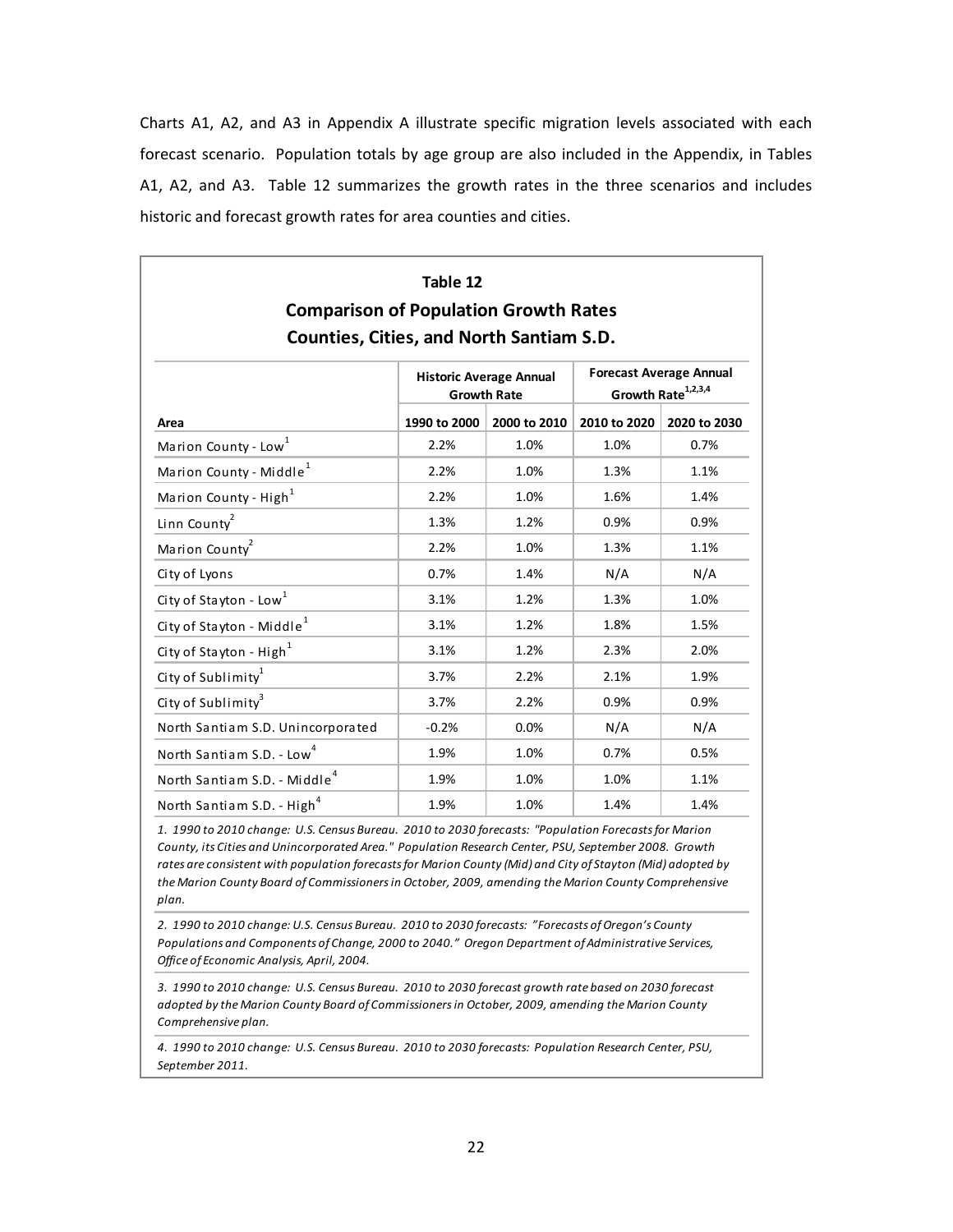#### *District‐wide Enrollment Forecast*

Tables 13, 14, and 15 contain grade level forecasts for the North Santiam School District for 2011‐12, 2012‐13, 2015‐16, 2020‐21, and 2025‐26. The forecasts are also summarized by grade level groups (K‐3, 4‐5, 6‐8, and 9‐12). In Appendix A, annual forecasts for each of the next 15 years are presented in Tables A4, A5, and A6. In the first two years of the forecast, 2011‐12 and 2012‐13, both the LOW and MIDDLE forecasts predict overall K‐12 enrollment losses, while the HIGH forecast predicts very small gains. During the remaining 13 years of the forecast, each of the three forecasts indicates enrollment growth, though at very different rates. There will be periods of faster and slower growth in the future under any scenario, so the year‐to‐year pattern of actual growth may deviate from what is implied in the forecasts. However, the longterm enrollment growth is consistent with population, employment, and housing growth expected in the region, in the context of continued urbanization in the Salem area and other parts of the mid‐Willamette Valley.

In the LOW series, K‐12 growth averages 0.2 percent annually between 2012‐13 and 2025‐26. This forecast would be consistent with a prolonged period of stagnant employment levels and little or no housing growth. The MIDDLE series is considered the most likely scenario, consistent with a return to the modest growth levels observed during the long term period between 1990 and 2007. In the MIDDLE series, K‐12 growth averages 0.9 percent annually between 2012‐13 and 2025-26. In the current environment, it is hard to envision a scenario such as the HIGH series, under which K‐12 growth averages 1.4 percent annually between 2012‐13 and 2025‐26, but such growth is possible if new industries are attracted to the area and more housing is developed for the region's workforce.

23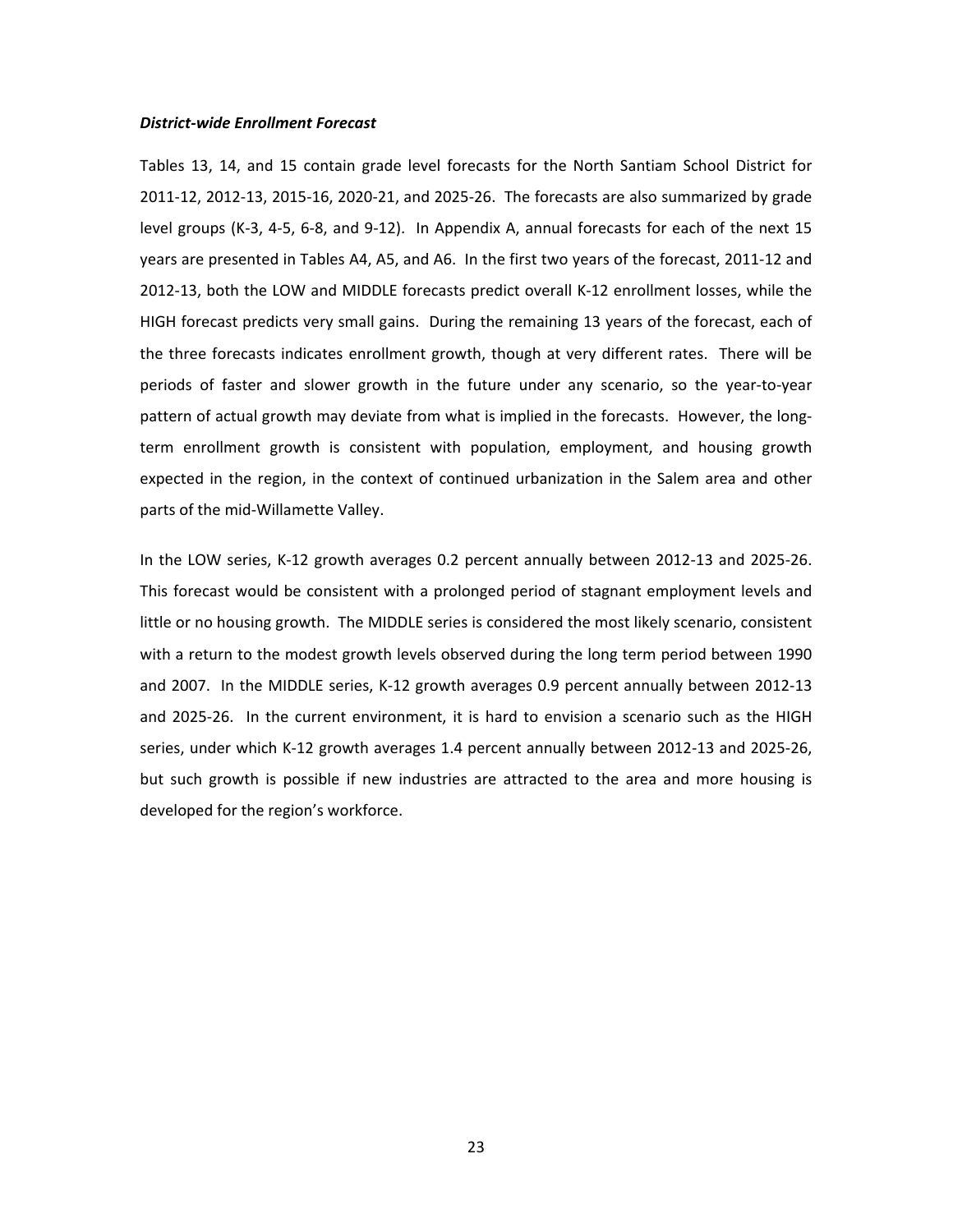|                             |         |            |                  | Table 13         | <b>North Santiam School District</b>                |            |                 |  |  |  |  |
|-----------------------------|---------|------------|------------------|------------------|-----------------------------------------------------|------------|-----------------|--|--|--|--|
|                             |         |            |                  |                  | LOW SERIES Enrollment Forecasts, 2011-12 to 2025-26 |            |                 |  |  |  |  |
| <b>Historic</b><br>Forecast |         |            |                  |                  |                                                     |            |                 |  |  |  |  |
| Grade                       | 2009-10 | 2010-11    | 2011-12          | 2012-13          | 2015-16                                             | 2020-21    | 2025-26         |  |  |  |  |
| К                           | 175     | 179        | 167              | 166              | 160                                                 | 171        | 171             |  |  |  |  |
| 1                           | 195     | 181        | 178              | 169              | 160                                                 | 177        | 177             |  |  |  |  |
| $\mathbf{2}$                | 187     | 205        | 179              | 178              | 175                                                 | 180        | 180             |  |  |  |  |
| 3                           | 177     | 189        | 207              | 183              | 187                                                 | 185        | 188             |  |  |  |  |
| 4                           | 195     | 167        | 184              | 203              | 180                                                 | 182        | 187             |  |  |  |  |
| 5                           | 179     | 195        | 169              | 188              | 193                                                 | 185        | 195             |  |  |  |  |
| 6                           | 192     | 171        | 191              | 167              | 192                                                 | 179        | 195             |  |  |  |  |
| 7                           | 206     | 204        | 170              | 191              | 216                                                 | 194        | 197             |  |  |  |  |
| 8                           | 208     | 202        | 199              | 167              | 191                                                 | 197        | 193             |  |  |  |  |
| 9                           | 165     | 196        | 201              | 199              | 171                                                 | 193        | 193             |  |  |  |  |
| 10                          | 211     | 178        | 195              | 201              | 193                                                 | 201        | 191             |  |  |  |  |
| 11                          | 187     | 211        | 172              | 189              | 167                                                 | 194        | 180             |  |  |  |  |
| 12                          | 180     | 190        | 208              | 170              | 198                                                 | 216        | 192             |  |  |  |  |
| Total $1$                   | 2,457   | 2,468      | 2,420            | 2,371            | 2,383                                               | 2,454      | 2,439           |  |  |  |  |
| Annual change*              |         | 11<br>0.4% | $-48$<br>$-1.9%$ | $-49$<br>$-2.0%$ | $\overline{4}$<br>0.2%                              | 14<br>0.6% | $-3$<br>$-0.1%$ |  |  |  |  |
| $K-3$                       | 734     | 754        | 731              | 696              | 682                                                 | 713        | 716             |  |  |  |  |
| 4-5                         | 374     | 362        | 353              | 391              | 373                                                 | 367        | 382             |  |  |  |  |
| $6-8$                       | 606     | 577        | 560              | 525              | 599                                                 | 570        | 585             |  |  |  |  |
| $9 - 12$                    | 743     | 775        | 776              | 759              | 729                                                 | 804        | 756             |  |  |  |  |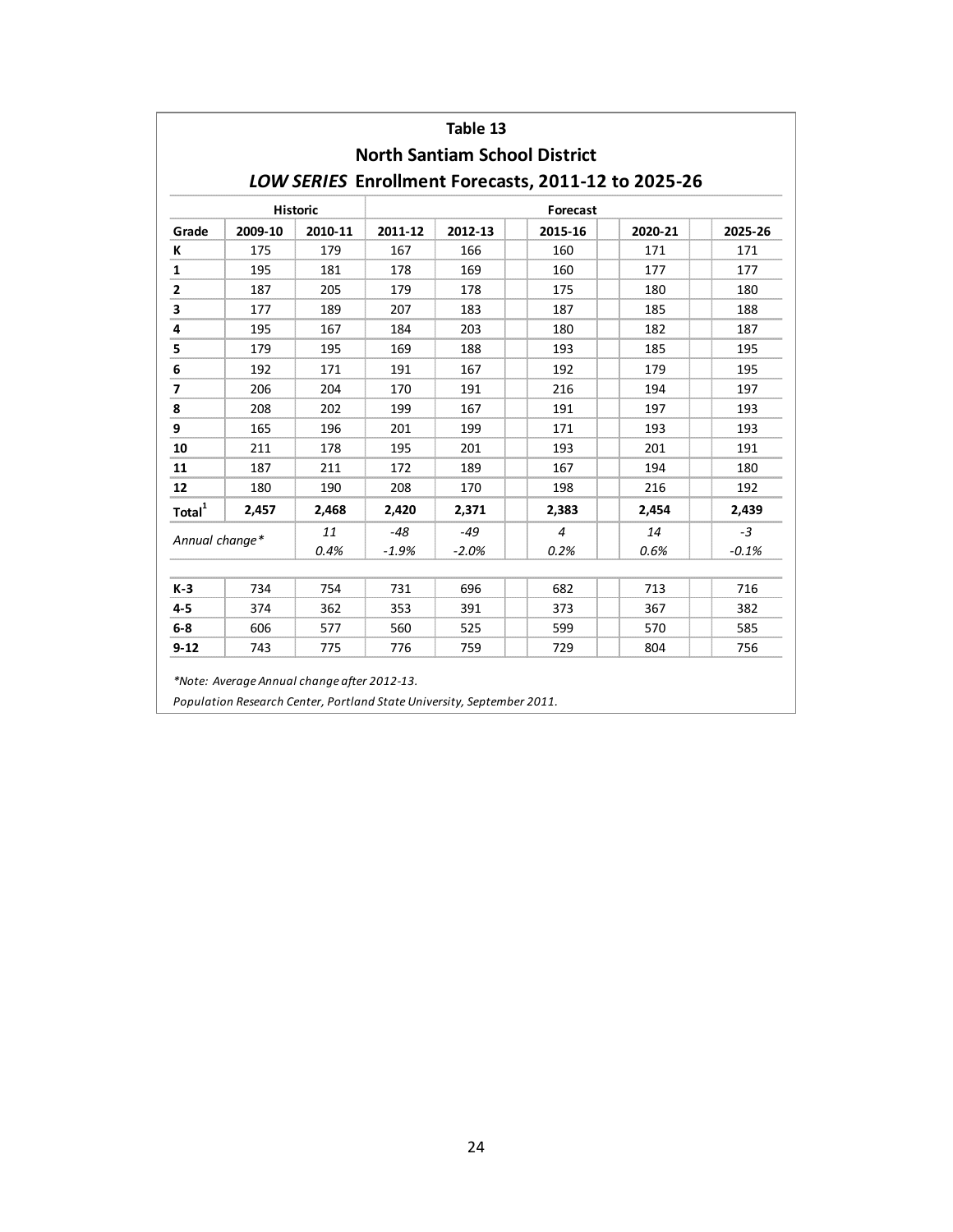|                             |         |            |                  | Table 14         | <b>North Santiam School District</b>                          |            |           |  |  |  |  |
|-----------------------------|---------|------------|------------------|------------------|---------------------------------------------------------------|------------|-----------|--|--|--|--|
|                             |         |            |                  |                  | <b>MIDDLE SERIES Enrollment Forecasts, 2011-12 to 2025-26</b> |            |           |  |  |  |  |
| <b>Historic</b><br>Forecast |         |            |                  |                  |                                                               |            |           |  |  |  |  |
| Grade                       | 2009-10 | 2010-11    | 2011-12          | 2012-13          | 2015-16                                                       | 2020-21    | 2025-26   |  |  |  |  |
| К                           | 175     | 179        | 174              | 175              | 169                                                           | 184        | 189       |  |  |  |  |
| $\mathbf{1}$                | 195     | 181        | 182              | 180              | 170                                                           | 192        | 196       |  |  |  |  |
| $\overline{2}$              | 187     | 205        | 181              | 184              | 188                                                           | 195        | 199       |  |  |  |  |
| 3                           | 177     | 189        | 209              | 187              | 199                                                           | 200        | 208       |  |  |  |  |
| 4                           | 195     | 167        | 185              | 207              | 195                                                           | 198        | 208       |  |  |  |  |
| 5                           | 179     | 195        | 170              | 190              | 202                                                           | 203        | 215       |  |  |  |  |
| 6                           | 192     | 171        | 193              | 170              | 199                                                           | 197        | 216       |  |  |  |  |
| 7                           | 206     | 204        | 171              | 194              | 223                                                           | 214        | 217       |  |  |  |  |
| 8                           | 208     | 202        | 200              | 169              | 196                                                           | 216        | 213       |  |  |  |  |
| 9                           | 165     | 196        | 202              | 201              | 176                                                           | 215        | 214       |  |  |  |  |
| 10                          | 211     | 178        | 196              | 203              | 201                                                           | 216        | 214       |  |  |  |  |
| 11                          | 187     | 211        | 173              | 191              | 172                                                           | 207        | 201       |  |  |  |  |
| 12                          | 180     | 190        | 209              | 172              | 202                                                           | 229        | 216       |  |  |  |  |
| Total <sup>1</sup>          | 2,457   | 2,468      | 2,445            | 2,423            | 2,492                                                         | 2,666      | 2,706     |  |  |  |  |
| Annual change*              |         | 11<br>0.4% | $-23$<br>$-0.9%$ | $-22$<br>$-0.9%$ | 23<br>0.9%                                                    | 35<br>1.4% | 8<br>0.3% |  |  |  |  |
| $K-3$                       | 734     | 754        | 746              | 726              | 726                                                           | 771        | 792       |  |  |  |  |
| $4 - 5$                     | 374     | 362        | 355              | 397              | 397                                                           | 401        | 423       |  |  |  |  |
| $6-8$                       | 606     | 577        | 564              | 533              | 618                                                           | 627        | 646       |  |  |  |  |
| $9 - 12$                    | 743     | 775        | 780              | 767              | 751                                                           | 867        | 845       |  |  |  |  |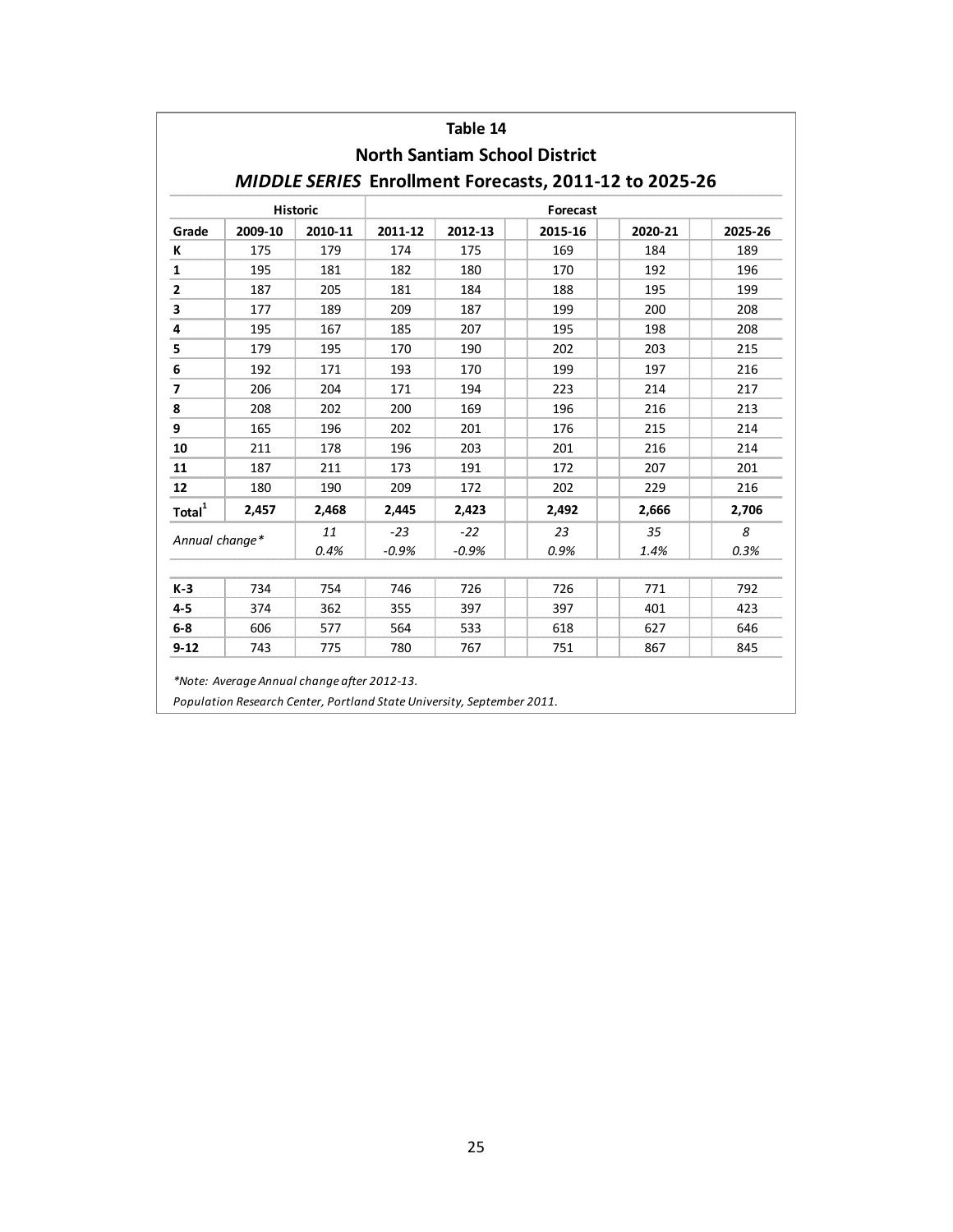|                             |                                                           |            |            | Table 15                                                                             |  |            |                                                      |         |  |  |  |
|-----------------------------|-----------------------------------------------------------|------------|------------|--------------------------------------------------------------------------------------|--|------------|------------------------------------------------------|---------|--|--|--|
|                             |                                                           |            |            | <b>North Santiam School District</b>                                                 |  |            |                                                      |         |  |  |  |
|                             |                                                           |            |            |                                                                                      |  |            | HIGH SERIES Enrollment Forecasts, 2011-12 to 2025-26 |         |  |  |  |
| <b>Historic</b><br>Forecast |                                                           |            |            |                                                                                      |  |            |                                                      |         |  |  |  |
| Grade                       | 2009-10                                                   | 2010-11    | 2011-12    | 2012-13                                                                              |  | 2015-16    | 2020-21                                              | 2025-26 |  |  |  |
| К                           | 175                                                       | 179        | 182        | 185                                                                                  |  | 179        | 202                                                  | 212     |  |  |  |
| $\mathbf{1}$                | 195                                                       | 181        | 185        | 191                                                                                  |  | 182        | 209                                                  | 220     |  |  |  |
| $\mathbf{2}$                | 187                                                       | 205        | 184        | 189                                                                                  |  | 201        | 212                                                  | 224     |  |  |  |
| 3                           | 177                                                       | 189        | 212        | 191                                                                                  |  | 213        | 216                                                  | 232     |  |  |  |
| 4                           | 195                                                       | 167        | 187        | 212                                                                                  |  | 209        | 213                                                  | 232     |  |  |  |
| 5                           | 179                                                       | 195        | 172        | 194                                                                                  |  | 211        | 219                                                  | 240     |  |  |  |
| 6                           | 192                                                       | 171        | 195        | 173                                                                                  |  | 205        | 213                                                  | 239     |  |  |  |
| $\overline{\phantom{a}}$    | 206                                                       | 204        | 173        | 198                                                                                  |  | 232        | 231                                                  | 241     |  |  |  |
| 8                           | 208                                                       | 202        | 202        | 172                                                                                  |  | 202        | 234                                                  | 231     |  |  |  |
| 9                           | 165                                                       | 196        | 204        | 205                                                                                  |  | 181        | 232                                                  | 232     |  |  |  |
| 10                          | 211                                                       | 178        | 198        | 207                                                                                  |  | 206        | 229                                                  | 233     |  |  |  |
| 11                          | 187                                                       | 211        | 174        | 194                                                                                  |  | 178        | 217                                                  | 221     |  |  |  |
| 12                          | 180                                                       | 190        | 210        | 174                                                                                  |  | 209        | 240                                                  | 235     |  |  |  |
| Total <sup>1</sup>          | 2,457                                                     | 2,468      | 2,478      | 2,485                                                                                |  | 2,608      | 2,867                                                | 2,992   |  |  |  |
| Annual change*              |                                                           | 11         | 10         | $\overline{z}$                                                                       |  | 41         | 52                                                   | 25      |  |  |  |
|                             |                                                           | 0.4%       | 0.4%       | 0.3%                                                                                 |  | 1.6%       | 1.9%                                                 | 0.9%    |  |  |  |
| $K-3$                       | 734                                                       | 754        | 763        | 756                                                                                  |  | 775        | 839                                                  | 888     |  |  |  |
| $4 - 5$                     | 374                                                       | 362        | 359        | 406                                                                                  |  | 420        | 432                                                  | 472     |  |  |  |
|                             |                                                           |            |            |                                                                                      |  |            |                                                      | 711     |  |  |  |
|                             |                                                           |            |            |                                                                                      |  |            |                                                      | 921     |  |  |  |
| $6-8$<br>$9 - 12$           | 606<br>743<br>*Note: Average Annual change after 2012-13. | 577<br>775 | 570<br>786 | 543<br>780<br>Population Research Center, Portland State University, September 2011. |  | 639<br>774 | 678<br>918                                           |         |  |  |  |

#### *Individual School Forecasts*

We prepared forecasts for individual schools under a scenario in which current boundaries and grade configurations remain constant. Program changes, school choice policies, or other decisions about individual schools and the students they serve could impact enrollment in ways that these forecasts do not anticipate. The individual school forecasts depict what future enrollments might be if today's facilities, programs, and boundaries remain unchanged.

The methodology relies on unique sets of grade progression rates for each school and the schools' shares of district-wide kindergarten enrollment. Subsequent grades were forecast using GPRs influenced by district-wide rates, historic observations at individual schools, and future expected housing growth. The final forecasts for individual schools, summarized in Table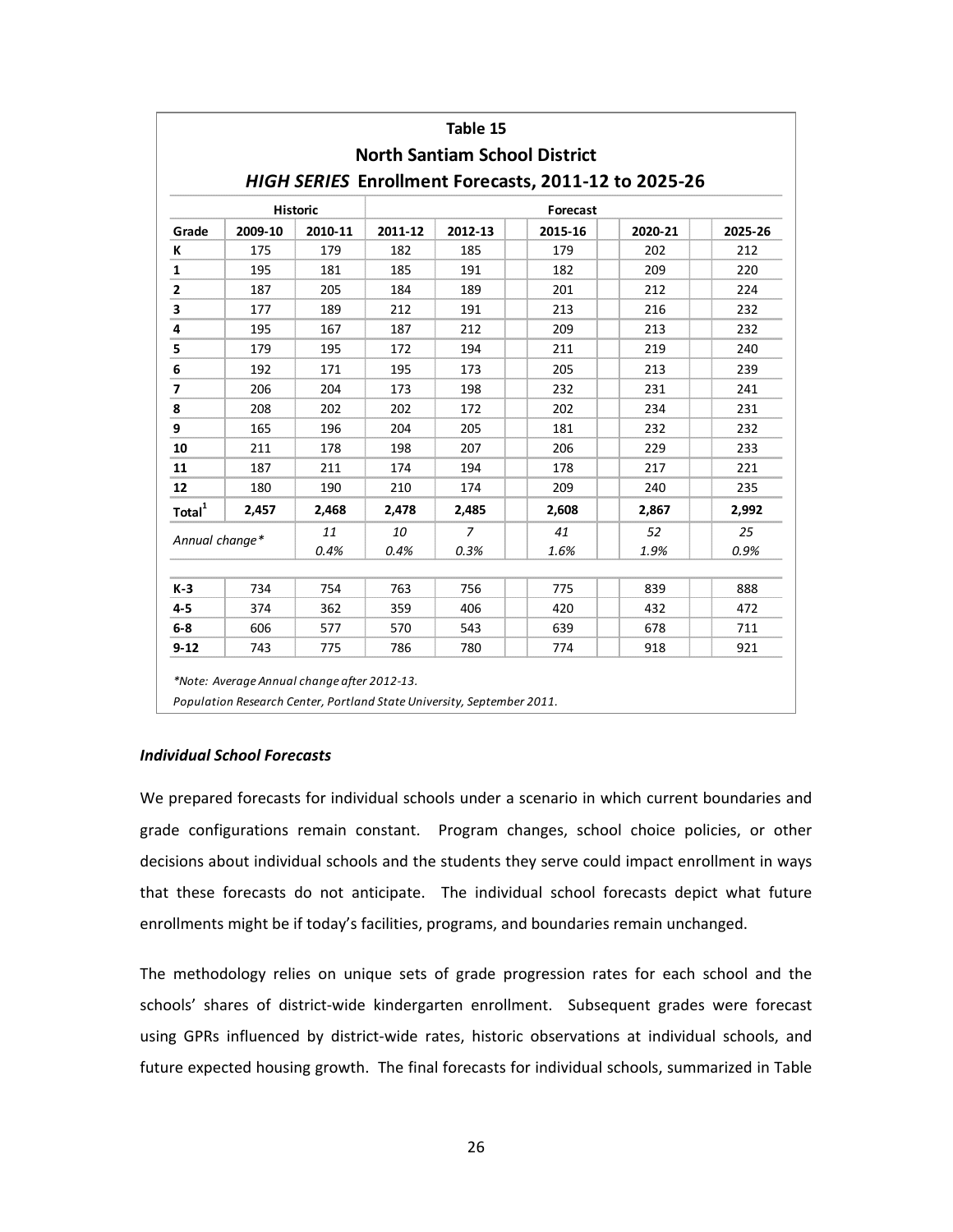16 and detailed in Appendix Table A7, were controlled to match the district‐wide MIDDLE series forecasts.

| Table 16<br><b>Historic and Forecast Enrollment, Individual Schools</b> |         |               |          |         |          |         |  |  |  |  |
|-------------------------------------------------------------------------|---------|---------------|----------|---------|----------|---------|--|--|--|--|
|                                                                         |         | <b>Actual</b> |          |         | Forecast |         |  |  |  |  |
|                                                                         | 2000-01 | 2005-06       | 2010-11  | 2015-16 | 2020-21  | 2025-26 |  |  |  |  |
| Mari-Linn (K-8)                                                         | 260     | 233           | 206      | 212     | 222      | 234     |  |  |  |  |
| 5 year growth                                                           |         | $-27$         | $-27$    | 6       | 10       | 12      |  |  |  |  |
| Percent                                                                 |         | $-10.4%$      | $-11.6%$ | 2.9%    | 4.7%     | 5.4%    |  |  |  |  |
| Stayton Elem (K-3)*                                                     | 509     | 486           | 480      | 448     | 477      | 489     |  |  |  |  |
| 5 year growth                                                           |         | $-23$         | -6       | $-32$   | 29       | 12      |  |  |  |  |
| Percent                                                                 |         | $-4.5%$       | $-1.2%$  | $-6.7%$ | 6.5%     | 2.5%    |  |  |  |  |
| Stayton Mid (4-8)*                                                      | 479     | 596           | 594      | 618     | 611      | 643     |  |  |  |  |
| 5 year growth                                                           |         | 117           | $-2$     | 24      | $-7$     | 32      |  |  |  |  |
| Percent                                                                 |         | 24.4%         | $-0.3%$  | 4.0%    | $-1.1%$  | 5.2%    |  |  |  |  |
| Sublimity (K-8)                                                         | 348     | 343           | 413      | 463     | 489      | 495     |  |  |  |  |
| 5 year growth                                                           |         | -5            | 70       | 50      | 26       | 6       |  |  |  |  |
| Percent                                                                 |         | $-1.4%$       | 20.4%    | 12.1%   | 5.6%     | 1.2%    |  |  |  |  |
| Stayton High (9-12)                                                     | 748     | 773           | 775      | 751     | 867      | 845     |  |  |  |  |
| 5 year growth                                                           |         | 25            | 2        | $-24$   | 116      | $-22$   |  |  |  |  |
| Percent                                                                 |         | 3.3%          | 0.3%     | $-3.1%$ | 15.4%    | $-2.5%$ |  |  |  |  |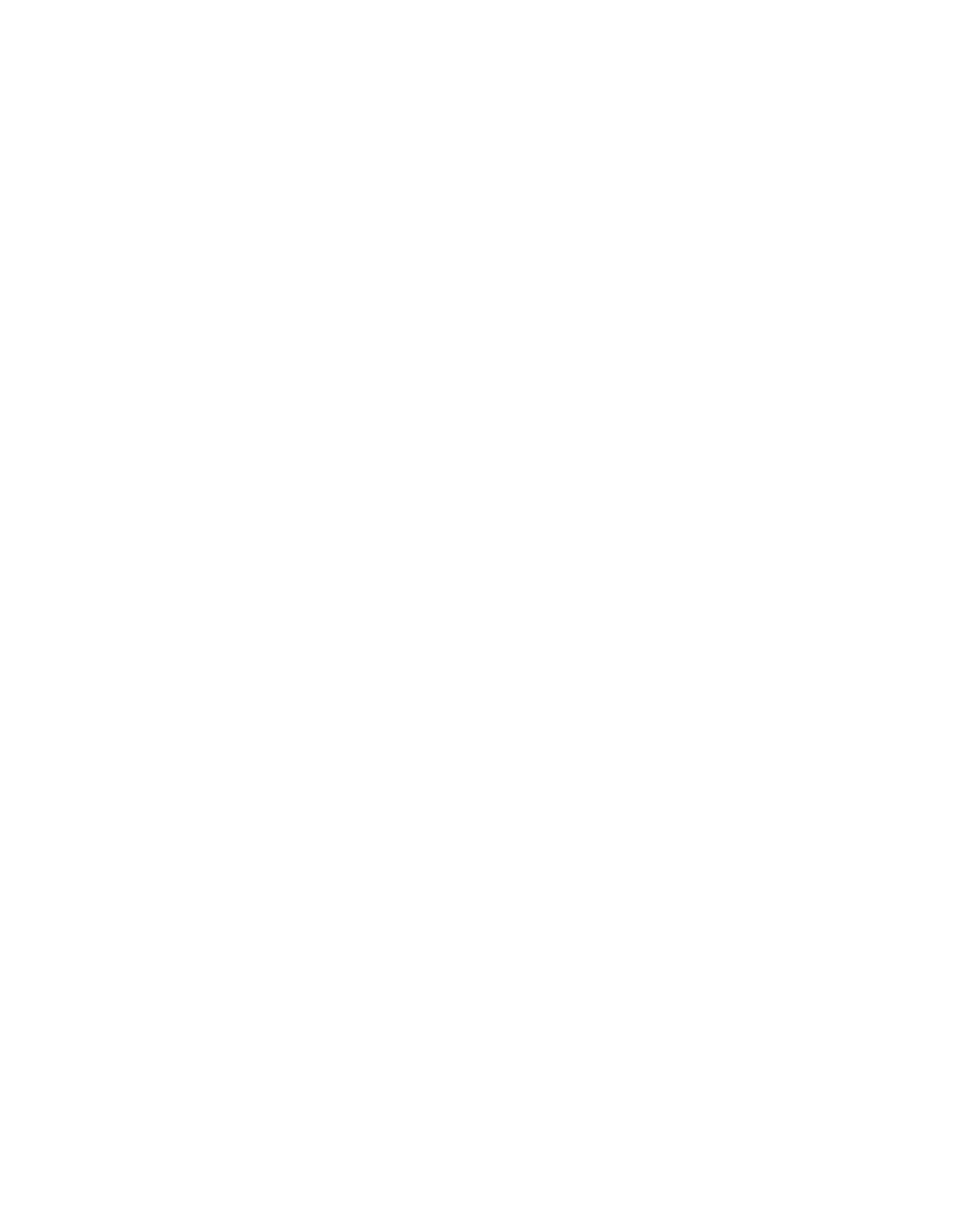### **FORECAST ERROR AND UNCERTAINTY**

Due to the nature of forecasting, there is no way to estimate a confidence interval as one might for data collected from a survey. The best way to measure potential forecast error is to compare actual enrollments with previous forecasts that were conducted using similar data and methodologies. The previous forecast that PRC prepared for the NSSD was completed in Spring 2006, following several years of enrollment growth in the primary grades and in the midst of strong local and national economic growth fueled by the housing boom.

\_\_\_\_\_\_\_\_\_\_\_\_\_\_\_\_\_\_\_\_\_\_\_\_\_\_\_\_\_\_\_\_\_\_\_\_\_\_\_\_\_\_\_\_\_\_\_\_\_\_\_\_\_\_\_\_\_\_\_\_\_\_\_\_\_\_\_\_\_\_\_\_

Table 17 compares the actual NSSD enrollment by grade level in Fall 2010 with the 2010‐11 forecasts prepared five years earlier. Forecasts for most of the grades were higher than actual enrollments, with the largest errors observed in  $4^{th}$ ,  $8^{th}$ , and  $9^{th}$  grades. As a measure of average error for individual grade levels, the mean absolute percent error (MAPE) is included in the table.

|                         | <b>Fall 2010 Enrollment Compared to Previous NSSD</b> | Table 17                     |                                 |          |
|-------------------------|-------------------------------------------------------|------------------------------|---------------------------------|----------|
|                         |                                                       | <b>Districtwide Forecast</b> |                                 |          |
|                         |                                                       |                              | Five year forecast <sup>1</sup> |          |
| Grade                   | Actual                                                | Fcst.                        | Diff.                           | Error    |
| К                       | 179                                                   | 181                          | $\overline{2}$                  | 1.1%     |
| $\mathbf{1}$            | 181                                                   | 196                          | 15                              | 8.3%     |
| $\overline{\mathbf{c}}$ | 205                                                   | 194                          | $-11$                           | $-5.4%$  |
| $\mathsf 3$             | 189                                                   | 195                          | 6                               | 3.2%     |
| $\overline{4}$          | 167                                                   | 200                          | 33                              | 19.8%    |
| 5                       | 195                                                   | 204                          | 9                               | 4.6%     |
| 6                       | 171                                                   | 180                          | 9                               | 5.3%     |
| 7                       | 204                                                   | 205                          | $\mathbf{1}$                    | 0.5%     |
| 8                       | 202                                                   | 240                          | 38                              | 18.8%    |
| 9                       | 196                                                   | 224                          | 28                              | 14.3%    |
| 10                      | 178                                                   | 188                          | 10                              | 5.6%     |
| 11                      | 211                                                   | 222                          | 11                              | 5.2%     |
| 12                      | 190                                                   | 168                          | $-22$                           | $-11.6%$ |
| <b>Total</b>            | 2,468                                                 | 2,597                        | 129                             | 5.2%     |
| MAPE <sup>2</sup>       |                                                       |                              |                                 | 8.0%     |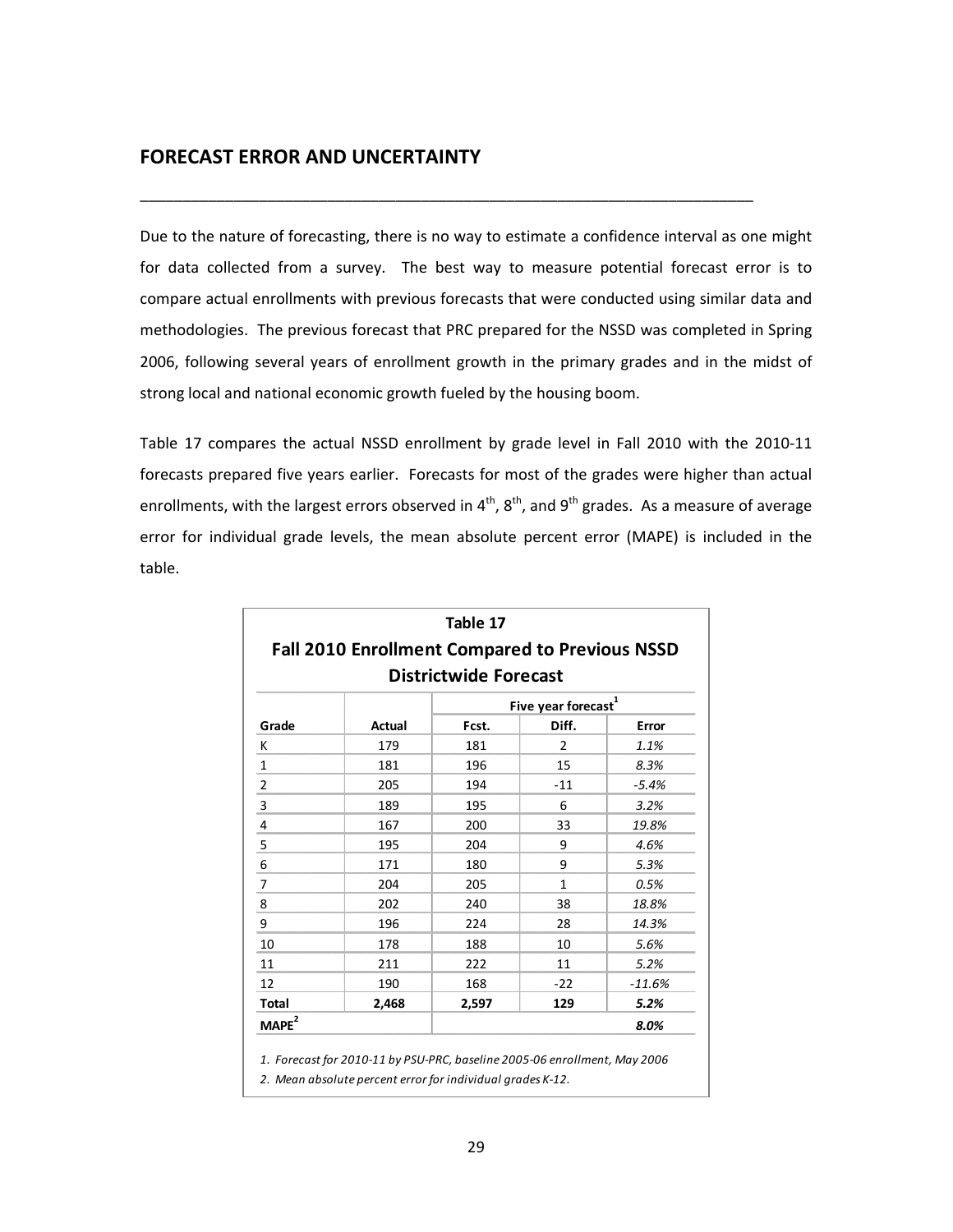Forecasts for individual schools, particularly elementary schools, typically have higher error rates than the district-wide forecasts, due to their relatively small size, fluctuations in incoming kindergarten classes, and greater mobility of families with younger children. Because of circumstances like the recent recession, or any number of unexpected events, it is prudent to update forecasts periodically, and coordinate enrollment with population forecasts that are consistent with city and county comprehensive plans.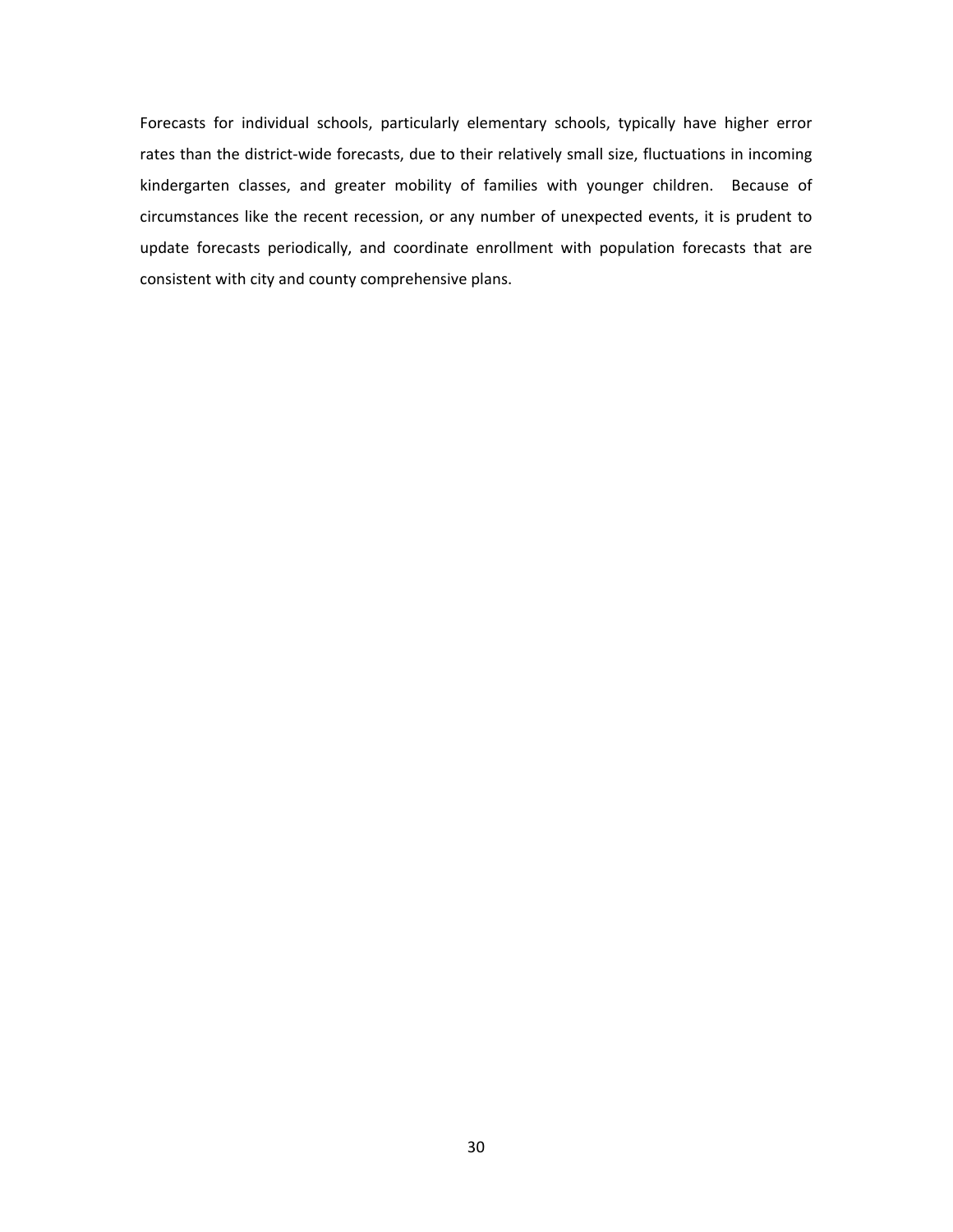**APPENDIX A**

**DISTRICT‐WIDE FORECAST TABLES AND CHARTS**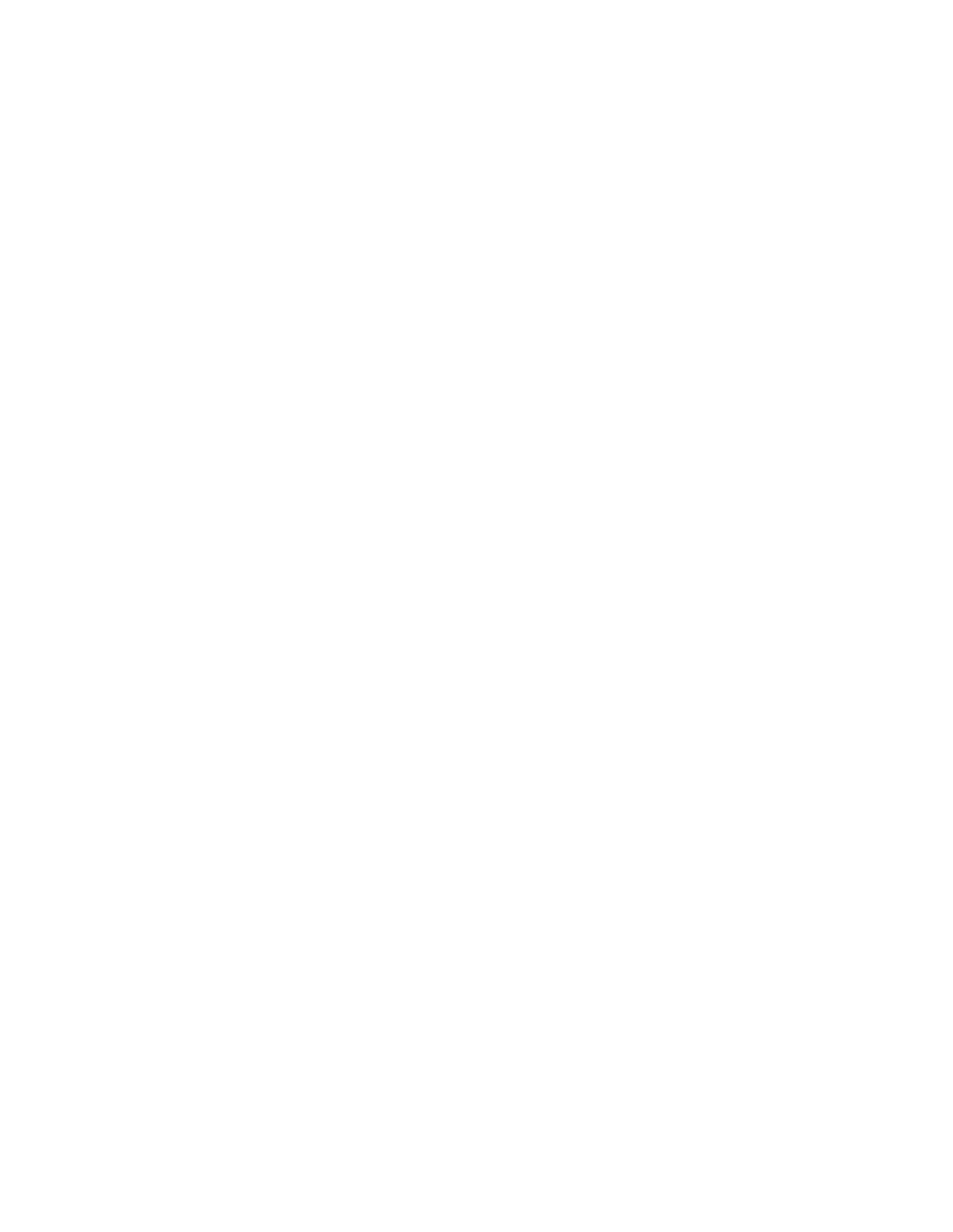

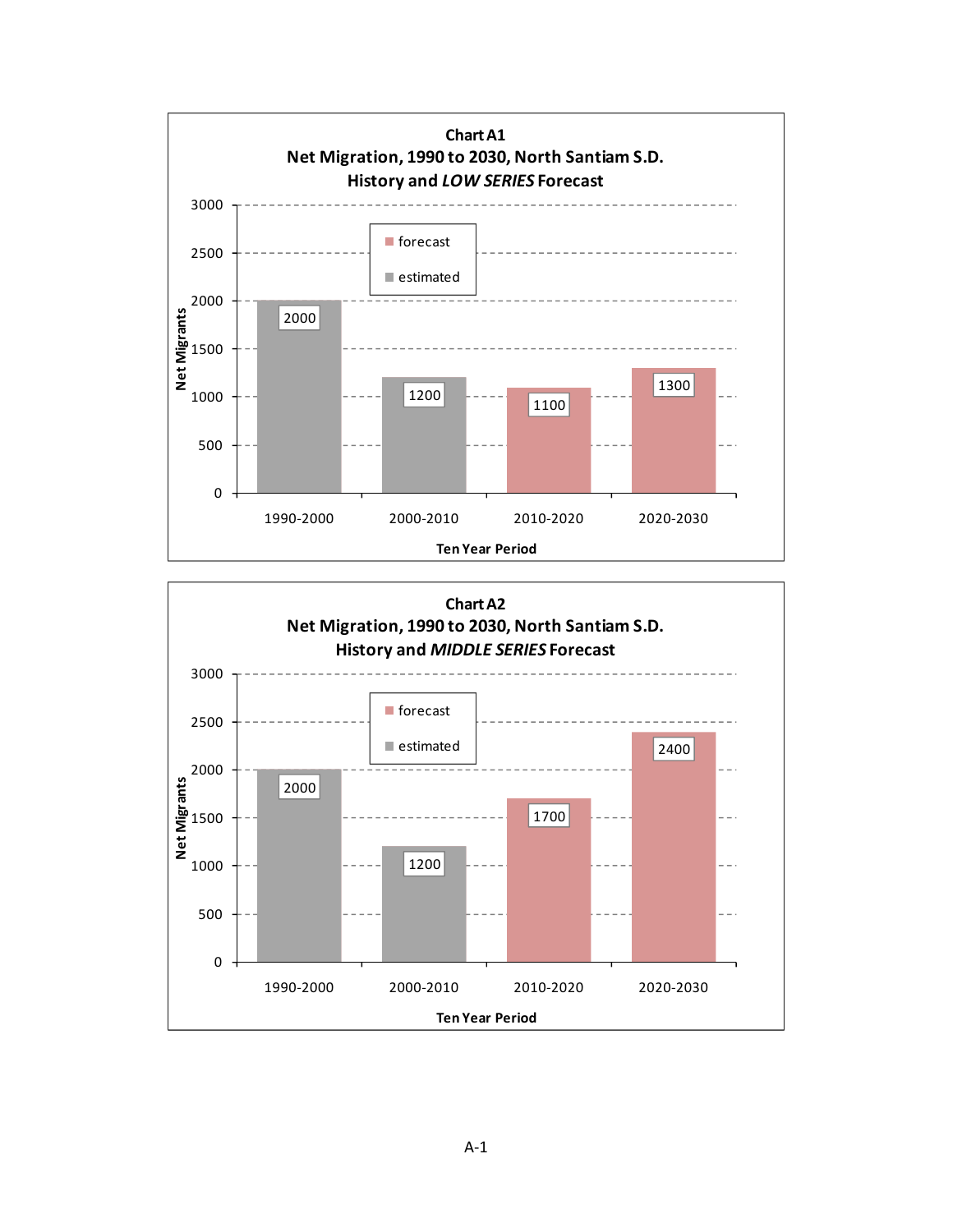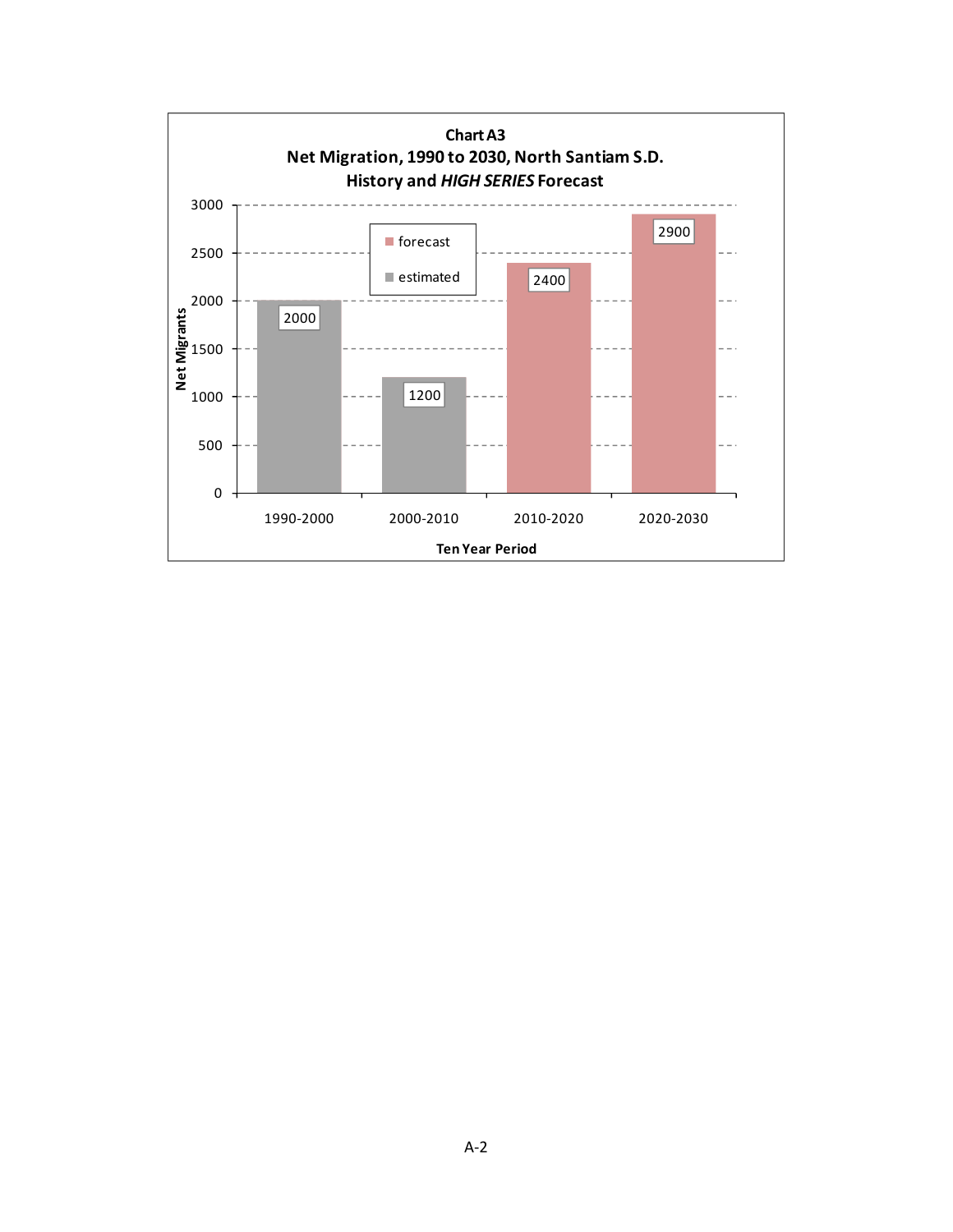|                                                                                             |               |               | <b>Table A1</b> |          |               |         |  |  |  |  |  |
|---------------------------------------------------------------------------------------------|---------------|---------------|-----------------|----------|---------------|---------|--|--|--|--|--|
| Population by Age Group, LOW SERIES Forecast<br>North Santiam School District, 2000 to 2030 |               |               |                 |          |               |         |  |  |  |  |  |
| 2010 to 2030 Change<br>2000<br>2010<br>2020<br>2030                                         |               |               |                 |          |               |         |  |  |  |  |  |
|                                                                                             | <b>Census</b> | <b>Census</b> | Forecast        | Forecast | <b>Number</b> | Percent |  |  |  |  |  |
| Under Age 5                                                                                 | 962           | 1,014         | 985             | 988      | $-26$         | $-3%$   |  |  |  |  |  |
| Age 5 to 9                                                                                  | 1,020         | 1,077         | 1,084           | 1,101    | 24            | 2%      |  |  |  |  |  |
| Age 10 to 14                                                                                | 1,165         | 1,157         | 1,174           | 1,198    | 41            | 4%      |  |  |  |  |  |
| Age 15 to 17                                                                                | 766           | 696           | 722             | 753      | 57            | 8%      |  |  |  |  |  |
| Age 18 to 19                                                                                | 411           | 365           | 352             | 388      | 23            | 6%      |  |  |  |  |  |
| Age 20 to 24                                                                                | 770           | 811           | 816             | 828      | 17            | 2%      |  |  |  |  |  |
| Age 25 to 29                                                                                | 635           | 846           | 770             | 780      | $-66$         | $-8%$   |  |  |  |  |  |
| Age 30 to 34                                                                                | 862           | 854           | 889             | 895      | 41            | 5%      |  |  |  |  |  |
| Age 35 to 39                                                                                | 1,083         | 919           | 1,186           | 1,078    | 159           | 17%     |  |  |  |  |  |
| Age 40 to 44                                                                                | 1,096         | 923           | 907             | 949      | 26            | 3%      |  |  |  |  |  |
| Age 45 to 49                                                                                | 1,041         | 1,115         | 942             | 1,214    | 99            | 9%      |  |  |  |  |  |
| Age 50 to 54                                                                                | 936           | 1,222         | 1,015           | 998      | $-224$        | $-18%$  |  |  |  |  |  |
| Age 55 to 59                                                                                | 720           | 1,089         | 1,156           | 976      | $-113$        | $-10%$  |  |  |  |  |  |
| Age 60 to 64                                                                                | 598           | 1,046         | 1,319           | 1,095    | 49            | 5%      |  |  |  |  |  |
| Age 65 to 69                                                                                | 554           | 769           | 1,123           | 1,192    | 423           | 55%     |  |  |  |  |  |
| Age 70 to 74                                                                                | 518           | 575           | 965             | 1,224    | 649           | 113%    |  |  |  |  |  |
| Age 75 to 79                                                                                | 458           | 433           | 579             | 849      | 416           | 96%     |  |  |  |  |  |
| Age 80 to 84                                                                                | 363           | 422           | 447             | 749      | 327           | 77%     |  |  |  |  |  |
| Age 85 and over                                                                             | 347           | 493           | 515             | 597      | 104           | 21%     |  |  |  |  |  |
| <b>Total Population</b>                                                                     | 14,305        | 15,826        | 16,946          | 17,852   | 2,026         | 13%     |  |  |  |  |  |
| Total age 5 to 17                                                                           | 2,951         | 2,930         | 2,980           | 3,052    | 122           | 4%      |  |  |  |  |  |
| share age 5 to 17                                                                           | 20.6%         | 18.5%         | 17.6%           | 17.1%    |               |         |  |  |  |  |  |

|                          | 2000-2010 | 2010-2020 | 2020-2030 |
|--------------------------|-----------|-----------|-----------|
| <b>Population Change</b> | 1.521     | 1.120     | 906       |
| Percent                  | 10.6%     | 7.1%      | 5.3%      |
| Average Annual           | 1.0%      | 0.7%      | 0.5%      |

*Source: U.S. Census Bureau, 2000 and 2010 Censuses; data aggregated to NSSD boundary by Portland State University Population Research Center. PSU‐PRC Forecasts, 2020 and 2030.*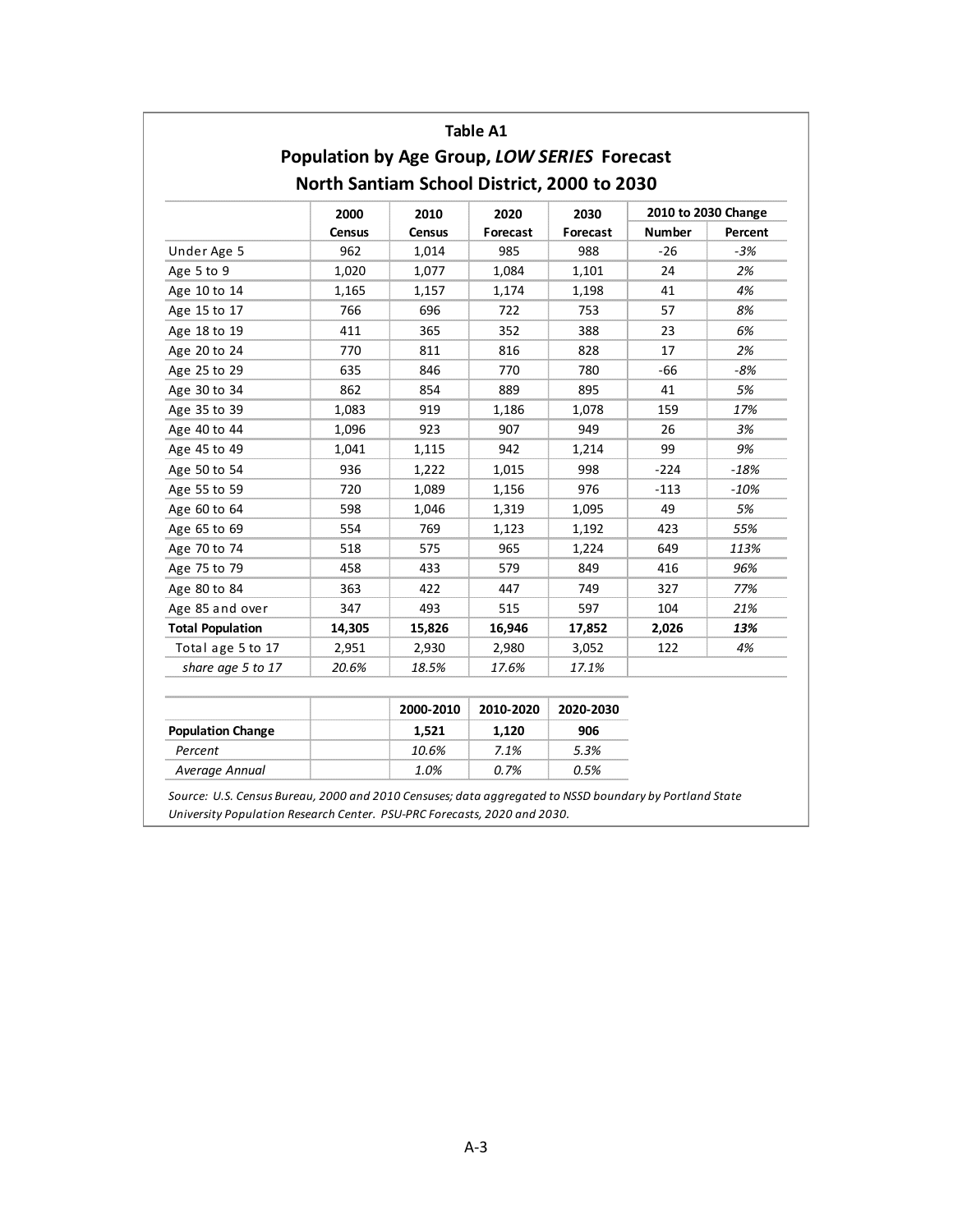|                         |                                                 |                                             | <b>Table A2</b> |          |               |         |  |  |  |  |
|-------------------------|-------------------------------------------------|---------------------------------------------|-----------------|----------|---------------|---------|--|--|--|--|
|                         | Population by Age Group, MIDDLE SERIES Forecast |                                             |                 |          |               |         |  |  |  |  |
|                         | North Santiam School District, 2000 to 2030     |                                             |                 |          |               |         |  |  |  |  |
|                         | 2000                                            | 2010 to 2030 Change<br>2010<br>2020<br>2030 |                 |          |               |         |  |  |  |  |
|                         | <b>Census</b>                                   | <b>Census</b>                               | Forecast        | Forecast | <b>Number</b> | Percent |  |  |  |  |
| Under Age 5             | 962                                             | 1,014                                       | 1,021           | 1,125    | 111           | 11%     |  |  |  |  |
| Age 5 to 9              | 1,020                                           | 1,077                                       | 1,138           | 1,230    | 153           | 14%     |  |  |  |  |
| Age 10 to 14            | 1,165                                           | 1,157                                       | 1,250           | 1,308    | 151           | 13%     |  |  |  |  |
| Age 15 to 17            | 766                                             | 696                                         | 766             | 819      | 123           | 18%     |  |  |  |  |
| Age 18 to 19            | 411                                             | 365                                         | 373             | 425      | 60            | 16%     |  |  |  |  |
| Age 20 to 24            | 770                                             | 811                                         | 839             | 970      | 159           | 20%     |  |  |  |  |
| Age 25 to 29            | 635                                             | 846                                         | 783             | 910      | 64            | 8%      |  |  |  |  |
| Age 30 to 34            | 862                                             | 854                                         | 915             | 997      | 143           | 17%     |  |  |  |  |
| Age 35 to 39            | 1,083                                           | 919                                         | 1,225           | 1,196    | 277           | 30%     |  |  |  |  |
| Age 40 to 44            | 1,096                                           | 923                                         | 932             | 1,032    | 109           | 12%     |  |  |  |  |
| Age 45 to 49            | 1,041                                           | 1,115                                       | 965             | 1,322    | 207           | 19%     |  |  |  |  |
| Age 50 to 54            | 936                                             | 1,222                                       | 1,047           | 1,113    | $-109$        | $-9%$   |  |  |  |  |
| Age 55 to 59            | 720                                             | 1,089                                       | 1,166           | 1,058    | $-31$         | $-3%$   |  |  |  |  |
| Age 60 to 64            | 598                                             | 1,046                                       | 1,342           | 1,192    | 146           | 14%     |  |  |  |  |
| Age 65 to 69            | 554                                             | 769                                         | 1,143           | 1,247    | 478           | 62%     |  |  |  |  |
| Age 70 to 74            | 518                                             | 575                                         | 983             | 1,303    | 728           | 127%    |  |  |  |  |
| Age 75 to 79            | 458                                             | 433                                         | 597             | 890      | 457           | 106%    |  |  |  |  |
| Age 80 to 84            | 363                                             | 422                                         | 470             | 793      | 371           | 88%     |  |  |  |  |
| Age 85 and over         | 347                                             | 493                                         | 556             | 675      | 182           | 37%     |  |  |  |  |
| <b>Total Population</b> | 14,305                                          | 15,826                                      | 17,511          | 19,605   | 3,779         | 24%     |  |  |  |  |
| Total age 5 to 17       | 2,951                                           | 2,930                                       | 3,154           | 3,357    | 427           | 15%     |  |  |  |  |
| share age 5 to 17       | 20.6%                                           | 18.5%                                       | 18.0%           | 17.1%    |               |         |  |  |  |  |

|                          | 2000-2010 | 2010-2020 | 2020-2030 |
|--------------------------|-----------|-----------|-----------|
| <b>Population Change</b> | 1.521     | 1.685     | 2.094     |
| Percent                  | 10.6%     | 10.6%     | 12.0%     |
| Average Annual           | 1.0%      | 1.0%      | 1.1%      |

*Source: U.S. Census Bureau, 2000 and 2010 Censuses; data aggregated to NSSD boundary by Portland State University Population Research Center. PSU‐PRC Forecasts, 2020 and 2030.*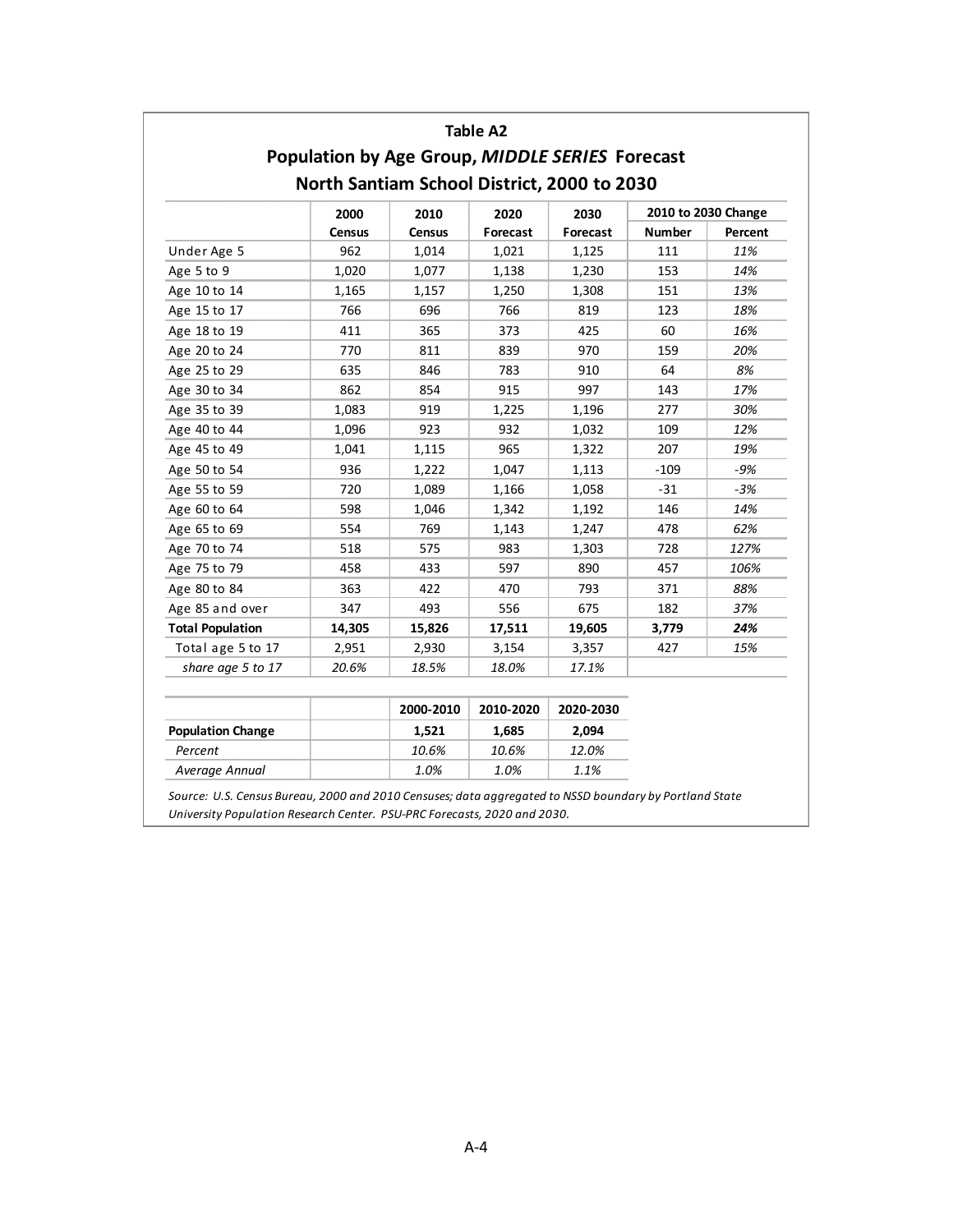|                         |                                                      |        | Table A3 |          |               |                     |
|-------------------------|------------------------------------------------------|--------|----------|----------|---------------|---------------------|
|                         | <b>Population by Age Group, HIGH SERIES Forecast</b> |        |          |          |               |                     |
|                         | North Santiam School District, 2000 to 2030          |        |          |          |               |                     |
|                         | 2000                                                 | 2010   | 2020     | 2030     |               | 2010 to 2030 Change |
|                         | Census                                               | Census | Forecast | Forecast | <b>Number</b> | Percent             |
| Under Age 5             | 962                                                  | 1,014  | 1,098    | 1,252    | 238           | 23%                 |
| Age 5 to 9              | 1,020                                                | 1,077  | 1,198    | 1,359    | 282           | 26%                 |
| Age 10 to 14            | 1,165                                                | 1,157  | 1,309    | 1,434    | 277           | 24%                 |
| Age 15 to 17            | 766                                                  | 696    | 801      | 883      | 187           | 27%                 |
| Age 18 to 19            | 411                                                  | 365    | 388      | 451      | 86            | 24%                 |
| Age 20 to 24            | 770                                                  | 811    | 897      | 1,080    | 269           | 33%                 |
| Age 25 to 29            | 635                                                  | 846    | 858      | 1,010    | 164           | 19%                 |
| Age 30 to 34            | 862                                                  | 854    | 945      | 1,093    | 239           | 28%                 |
| Age 35 to 39            | 1,083                                                | 919    | 1,283    | 1,336    | 417           | 45%                 |
| Age 40 to 44            | 1,096                                                | 923    | 971      | 1,071    | 148           | 16%                 |
| Age 45 to 49            | 1,041                                                | 1,115  | 992      | 1,385    | 270           | 24%                 |
| Age 50 to 54            | 936                                                  | 1,222  | 1,075    | 1,131    | $-91$         | $-7%$               |
| Age 55 to 59            | 720                                                  | 1,089  | 1,189    | 1,058    | $-31$         | $-3%$               |
| Age 60 to 64            | 598                                                  | 1,046  | 1,391    | 1,322    | 276           | 26%                 |
| Age 65 to 69            | 554                                                  | 769    | 1,187    | 1,295    | 526           | 68%                 |
| Age 70 to 74            | 518                                                  | 575    | 1,025    | 1,365    | 790           | 137%                |
| Age 75 to 79            | 458                                                  | 433    | 613      | 948      | 515           | 119%                |
| Age 80 to 84            | 363                                                  | 422    | 476      | 847      | 425           | 101%                |
| Age 85 and over         | 347                                                  | 493    | 556      | 685      | 192           | 39%                 |
| <b>Total Population</b> | 14,305                                               | 15,826 | 18,252   | 21,005   | 5,179         | 33%                 |
| Total age 5 to 17       | 2,951                                                | 2,930  | 3,308    | 3,676    | 746           | 25%                 |
| share age 5 to 17       | 20.6%                                                | 18.5%  | 18.1%    | 17.5%    |               |                     |

|                          | 2000-2010 | 2010-2020 | 2020-2030 |
|--------------------------|-----------|-----------|-----------|
| <b>Population Change</b> | 1.521     | 2.426     | 2.753     |
| Percent                  | 10.6%     | 15.3%     | 15.1%     |
| Average Annual           | 1.0%      | 1.4%      | 1.4%      |

*Source: U.S. Census Bureau, 2000 and 2010 Censuses; data aggregated to NSSD boundary by Portland State University Population Research Center. PSU‐PRC Forecasts, 2020 and 2030.*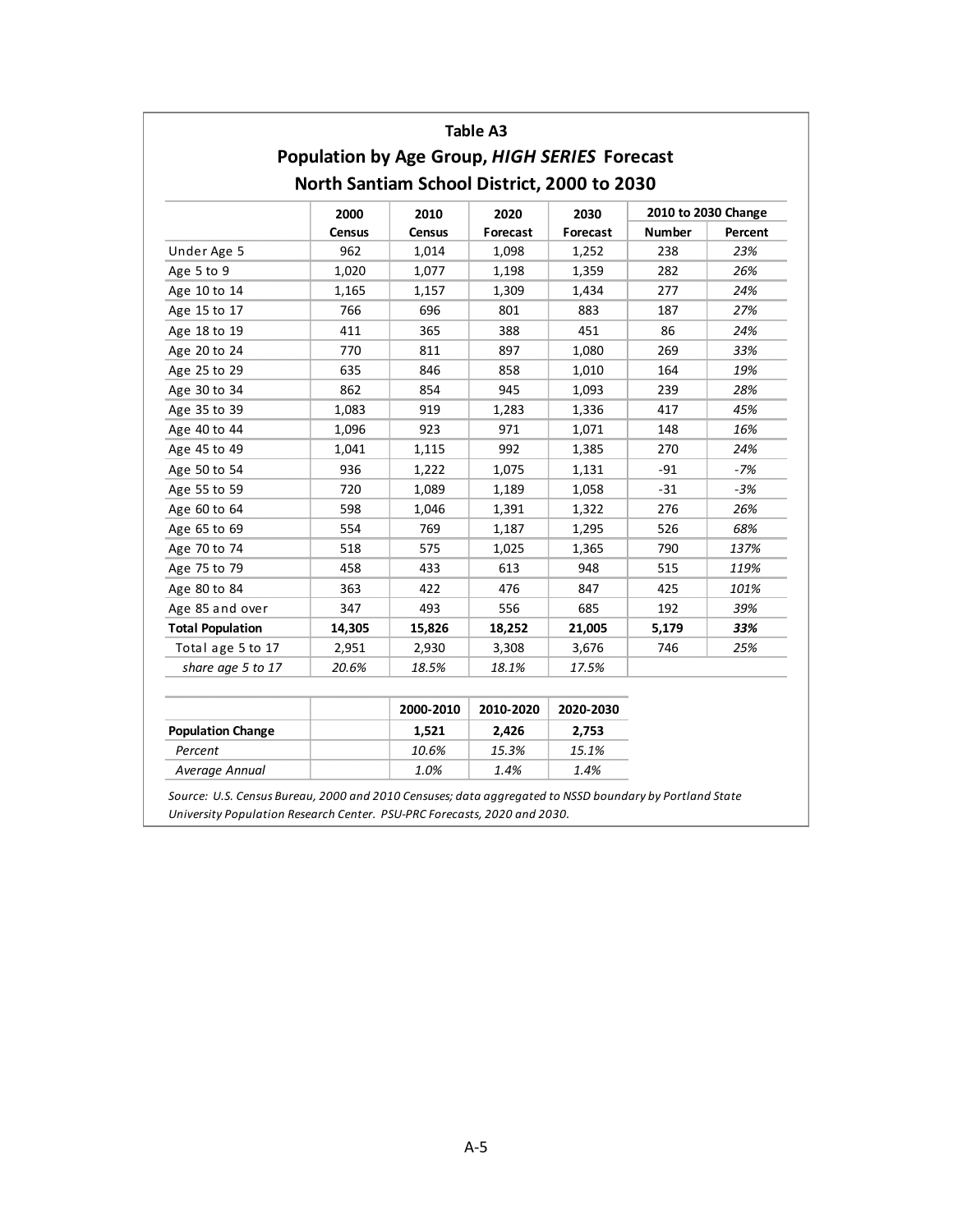

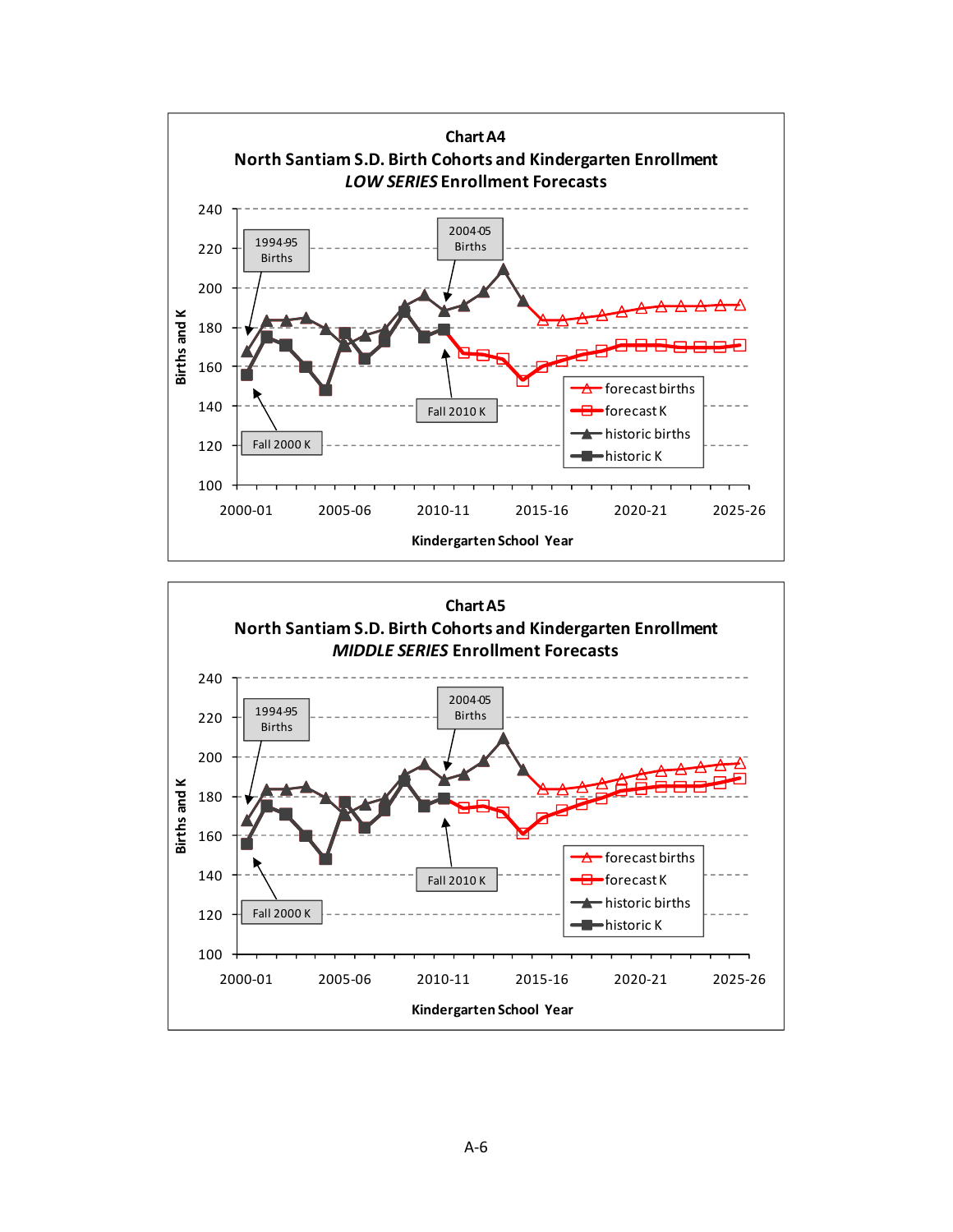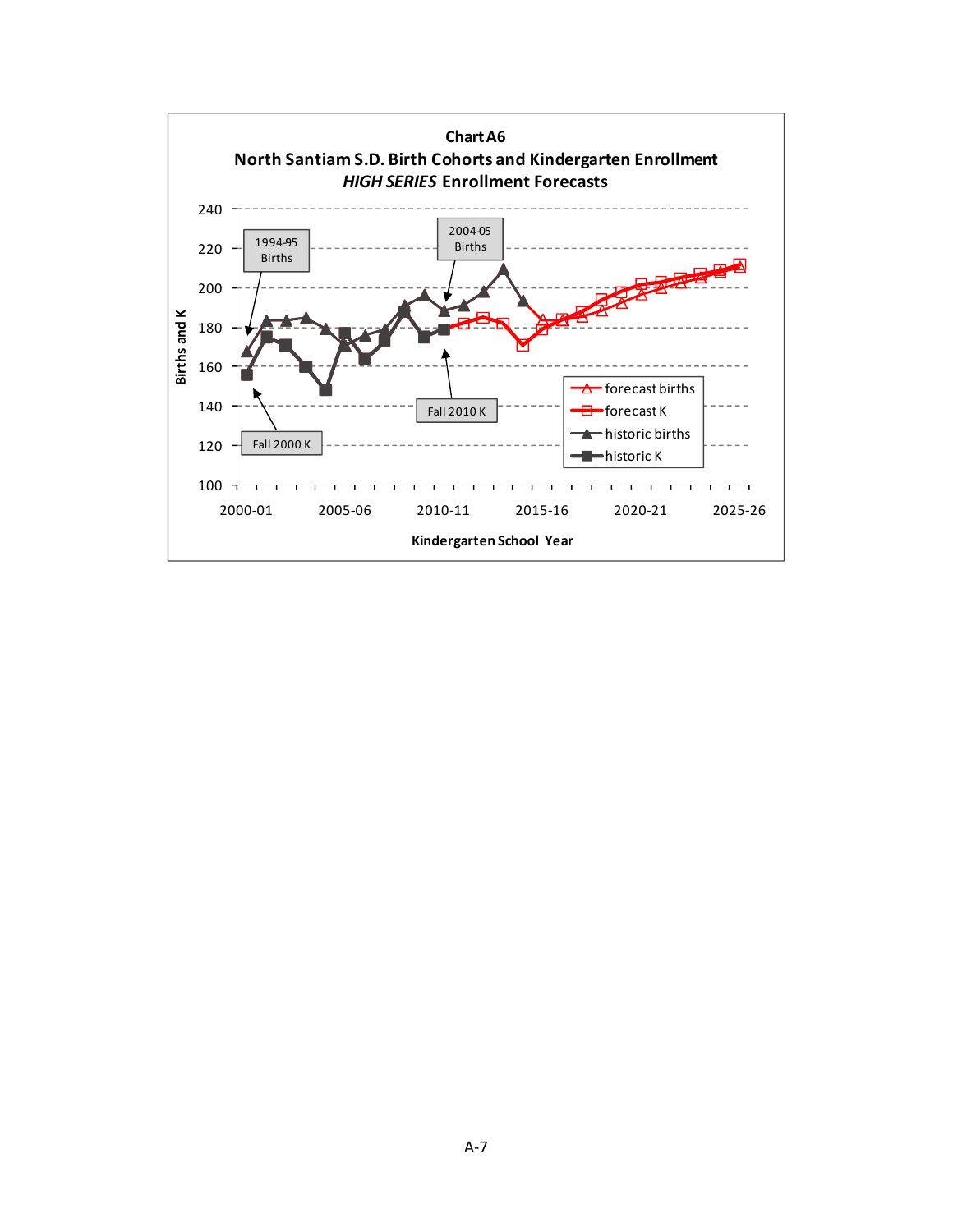| <b>Table A4</b> |                                                                                             |                  |                  |             |               |               |                         |            |                 |            |           |                  |                         |              |                         |           |
|-----------------|---------------------------------------------------------------------------------------------|------------------|------------------|-------------|---------------|---------------|-------------------------|------------|-----------------|------------|-----------|------------------|-------------------------|--------------|-------------------------|-----------|
|                 | <b>North Santiam School District</b><br>LOW SERIES Enrollment Forecasts, 2011-12 to 2025-26 |                  |                  |             |               |               |                         |            |                 |            |           |                  |                         |              |                         |           |
|                 |                                                                                             |                  |                  |             |               |               |                         |            |                 |            |           |                  |                         |              |                         |           |
|                 | <b>Historic</b><br>Forecast                                                                 |                  |                  |             |               |               |                         |            |                 |            |           |                  |                         |              |                         |           |
| Grade           | $2010 - 11$                                                                                 |                  | 2011-12 2012-13  | $2013 - 14$ |               |               | 2014-15 2015-16 2016-17 |            | 2017-18 2018-19 | 2019-20    |           |                  | 2020-21 2021-22 2022-23 |              | 2023-24 2024-25 2025-26 |           |
| ĸ               | 179                                                                                         | 167              | 166              | 164         | 153           | 160           | 163                     | 166        | 168             | 171        | 171       | 171              | 170                     | 170          | 170                     | 171       |
| $\mathbf{1}$    | 181                                                                                         | 178              | 169              | 174         | 171           | 160           | 167                     | 170        | 173             | 176        | 177       | 178              | 177                     | 177          | 176                     | 177       |
| 2               | 205                                                                                         | 179              | 178              | 173         | 179           | 175           | 164                     | 171        | 175             | 178        | 180       | 181              | 182                     | 181          | 181                     | 180       |
| 3               | 189                                                                                         | 207              | 183              | 186         | 180           | 187           | 182                     | 171        | 178             | 183        | 185       | 187              | 188                     | 189          | 188                     | 188       |
| 4               | 167                                                                                         | 184              | 203              | 183         | 186           | 180           | 187                     | 182        | 171             | 178        | 182       | 184              | 186                     | 187          | 188                     | 187       |
| 5               | 195                                                                                         | 169              | 188              | 211         | 190           | 193           | 187                     | 194        | 189             | 178        | 185       | 189              | 191                     | 193          | 194                     | 195       |
| 6               | 171                                                                                         | 191              | 167              | 190         | 213           | 192           | 195                     | 189        | 196             | 191        | 179       | 186              | 190                     | 192          | 194                     | 195       |
| 7               | 204                                                                                         | 170              | 191              | 170         | 193           | 216           | 195                     | 198        | 192             | 199        | 194       | 182              | 189                     | 193          | 195                     | 197       |
| 8               | 202                                                                                         | 199              | 167              | 189         | 169           | 191           | 214                     | 193        | 196             | 191        | 197       | 192              | 180                     | 187          | 191                     | 193       |
| 9               | 196                                                                                         | 201              | 199              | 169         | 191           | 171           | 193                     | 217        | 195             | 199        | 193       | 199              | 194                     | 182          | 189                     | 193       |
| 10              | 178                                                                                         | 195              | 201              | 202         | 171           | 193           | 173                     | 195        | 220             | 198        | 201       | 195              | 201                     | 196          | 184                     | 191       |
| 11              | 211                                                                                         | 172              | 189              | 197         | 198           | 167           | 189                     | 169        | 191             | 216        | 194       | 197              | 191                     | 197          | 192                     | 180       |
| 12              | 190                                                                                         | 208              | 170              | 189         | 197           | 198           | 167                     | 189        | 169             | 191        | 216       | 194              | 197                     | 191          | 197                     | 192       |
| <b>Total</b>    | 2,468                                                                                       | 2,420            | 2,371            | 2,397       | 2,391         | 2,383         | 2,376                   | 2,404      | 2,413           | 2,449      | 2,454     | 2,435            | 2,436                   | 2,435        | 2,439                   | 2,439     |
| Annual change   |                                                                                             | $-48$<br>$-1.9%$ | $-49$<br>$-2.0%$ | 26<br>1.1%  | -6<br>$-0.3%$ | -8<br>$-0.3%$ | $-7$<br>$-0.3%$         | 28<br>1.2% | 9<br>0.4%       | 36<br>1.5% | 5<br>0.2% | $-19$<br>$-0.8%$ | $\mathbf{1}$<br>0.0%    | $-1$<br>0.0% | $\overline{4}$<br>0.2%  | 0<br>0.0% |
| $K-3$           | 754                                                                                         | 731              | 696              | 697         | 683           | 682           | 676                     | 678        | 694             | 708        | 713       | 717              | 717                     | 717          | 715                     | 716       |
| $4 - 5$         | 362                                                                                         | 353              | 391              | 394         | 376           | 373           | 374                     | 376        | 360             | 356        | 367       | 373              | 377                     | 380          | 382                     | 382       |
| $6-8$           | 577                                                                                         | 560              | 525              | 549         | 575           | 599           | 604                     | 580        | 584             | 581        | 570       | 560              | 559                     | 572          | 580                     | 585       |
| $9 - 12$        | 775                                                                                         | 776              | 759              | 757         | 757           | 729           | 722                     | 770        | 775             | 804        | 804       | 785              | 783                     | 766          | 762                     | 756       |
|                 | Population Research Center, Portland State University, September 2011.                      |                  |                  |             |               |               |                         |            |                 |            |           |                  |                         |              |                         |           |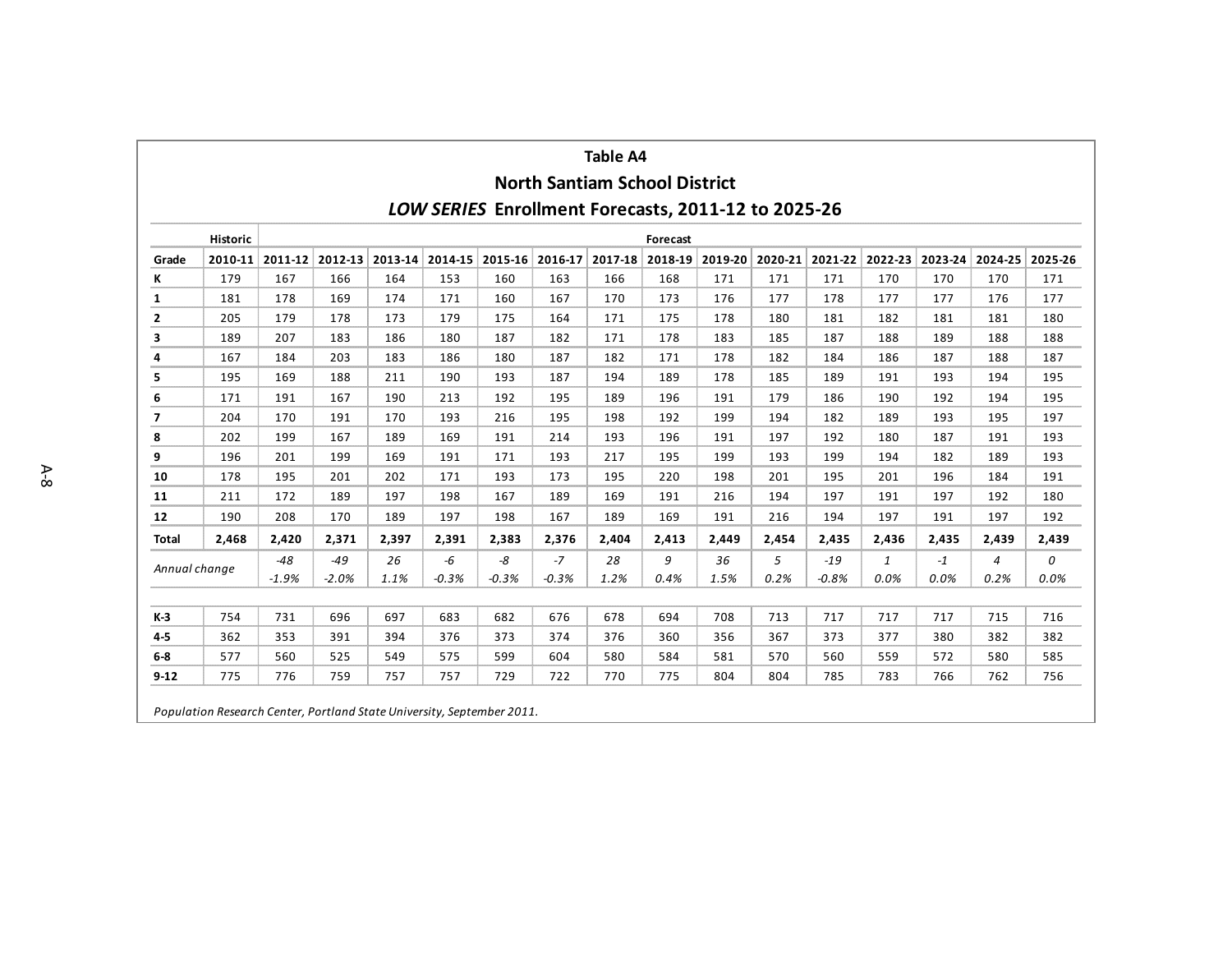| <b>Table A5</b>          |                                                                        |                  |                  |             |            |            |                         |            |                 |            |            |                 |                         |            |                         |           |
|--------------------------|------------------------------------------------------------------------|------------------|------------------|-------------|------------|------------|-------------------------|------------|-----------------|------------|------------|-----------------|-------------------------|------------|-------------------------|-----------|
|                          | <b>North Santiam School District</b>                                   |                  |                  |             |            |            |                         |            |                 |            |            |                 |                         |            |                         |           |
|                          | <b>MIDDLE SERIES Enrollment Forecasts, 2011-12 to 2025-26</b>          |                  |                  |             |            |            |                         |            |                 |            |            |                 |                         |            |                         |           |
|                          | <b>Historic</b><br>Forecast                                            |                  |                  |             |            |            |                         |            |                 |            |            |                 |                         |            |                         |           |
| Grade                    | 2010-11                                                                |                  | 2011-12 2012-13  | $2013 - 14$ |            |            | 2014-15 2015-16 2016-17 |            | 2017-18 2018-19 | 2019-20    |            |                 | 2020-21 2021-22 2022-23 |            | 2023-24 2024-25 2025-26 |           |
| Κ                        | 179                                                                    | 174              | 175              | 172         | 161        | 169        | 173                     | 176        | 179             | 183        | 184        | 185             | 185                     | 185        | 187                     | 189       |
| $\mathbf{1}$             | 181                                                                    | 182              | 180              | 184         | 182        | 170        | 179                     | 183        | 186             | 190        | 192        | 193             | 194                     | 194        | 194                     | 196       |
| 2                        | 205                                                                    | 181              | 184              | 185         | 190        | 188        | 176                     | 185        | 189             | 192        | 195        | 197             | 198                     | 199        | 199                     | 199       |
| 3                        | 189                                                                    | 209              | 187              | 192         | 194        | 199        | 197                     | 185        | 194             | 198        | 200        | 203             | 206                     | 207        | 208                     | 208       |
| 4                        | 167                                                                    | 185              | 207              | 187         | 193        | 195        | 200                     | 198        | 186             | 195        | 198        | 200             | 203                     | 206        | 207                     | 208       |
| 5                        | 195                                                                    | 170              | 190              | 215         | 196        | 202        | 204                     | 209        | 207             | 195        | 203        | 206             | 208                     | 211        | 214                     | 215       |
| 6                        | 171                                                                    | 193              | 170              | 192         | 218        | 199        | 205                     | 207        | 212             | 210        | 197        | 205             | 208                     | 210        | 213                     | 216       |
| $\overline{\phantom{a}}$ | 204                                                                    | 171              | 194              | 173         | 196        | 223        | 203                     | 209        | 212             | 217        | 214        | 200             | 209                     | 212        | 214                     | 217       |
| 8                        | 202                                                                    | 200              | 169              | 193         | 173        | 196        | 223                     | 203        | 209             | 212        | 216        | 213             | 199                     | 208        | 211                     | 213       |
| 9                        | 196                                                                    | 202              | 201              | 172         | 197        | 176        | 200                     | 227        | 207             | 213        | 215        | 219             | 216                     | 202        | 211                     | 214       |
| 10                       | 178                                                                    | 196              | 203              | 204         | 175        | 201        | 179                     | 204        | 231             | 211        | 216        | 218             | 222                     | 219        | 205                     | 214       |
| 11                       | 211                                                                    | 173              | 191              | 199         | 201        | 172        | 198                     | 176        | 201             | 228        | 207        | 212             | 214                     | 218        | 215                     | 201       |
| 12                       | 190                                                                    | 209              | 172              | 191         | 200        | 202        | 173                     | 199        | 177             | 202        | 229        | 208             | 213                     | 215        | 219                     | 216       |
| <b>Total</b>             | 2,468                                                                  | 2,445            | 2.423            | 2,459       | 2,476      | 2,492      | 2,510                   | 2,561      | 2,590           | 2,646      | 2,666      | 2,659           | 2,675                   | 2.686      | 2,697                   | 2,706     |
| Annual change            |                                                                        | $-23$<br>$-0.9%$ | $-22$<br>$-0.9%$ | 36<br>1.5%  | 17<br>0.7% | 16<br>0.6% | 18<br>0.7%              | 51<br>2.0% | 29<br>1.1%      | 56<br>2.2% | 20<br>0.8% | $-7$<br>$-0.3%$ | 16<br>0.6%              | 11<br>0.4% | 11<br>0.4%              | 9<br>0.3% |
| K-3                      | 754                                                                    | 746              | 726              | 733         | 727        | 726        | 725                     | 729        | 748             | 763        | 771        | 778             | 783                     | 785        | 788                     | 792       |
| $4-5$                    | 362                                                                    | 355              | 397              | 402         | 389        | 397        | 404                     | 407        | 393             | 390        | 401        | 406             | 411                     | 417        | 421                     | 423       |
| $6-8$                    | 577                                                                    | 564              | 533              | 558         | 587        | 618        | 631                     | 619        | 633             | 639        | 627        | 618             | 616                     | 630        | 638                     | 646       |
| $9 - 12$                 | 775                                                                    | 780              | 767              | 766         | 773        | 751        | 750                     | 806        | 816             | 854        | 867        | 857             | 865                     | 854        | 850                     | 845       |
|                          | Population Research Center, Portland State University, September 2011. |                  |                  |             |            |            |                         |            |                 |            |            |                 |                         |            |                         |           |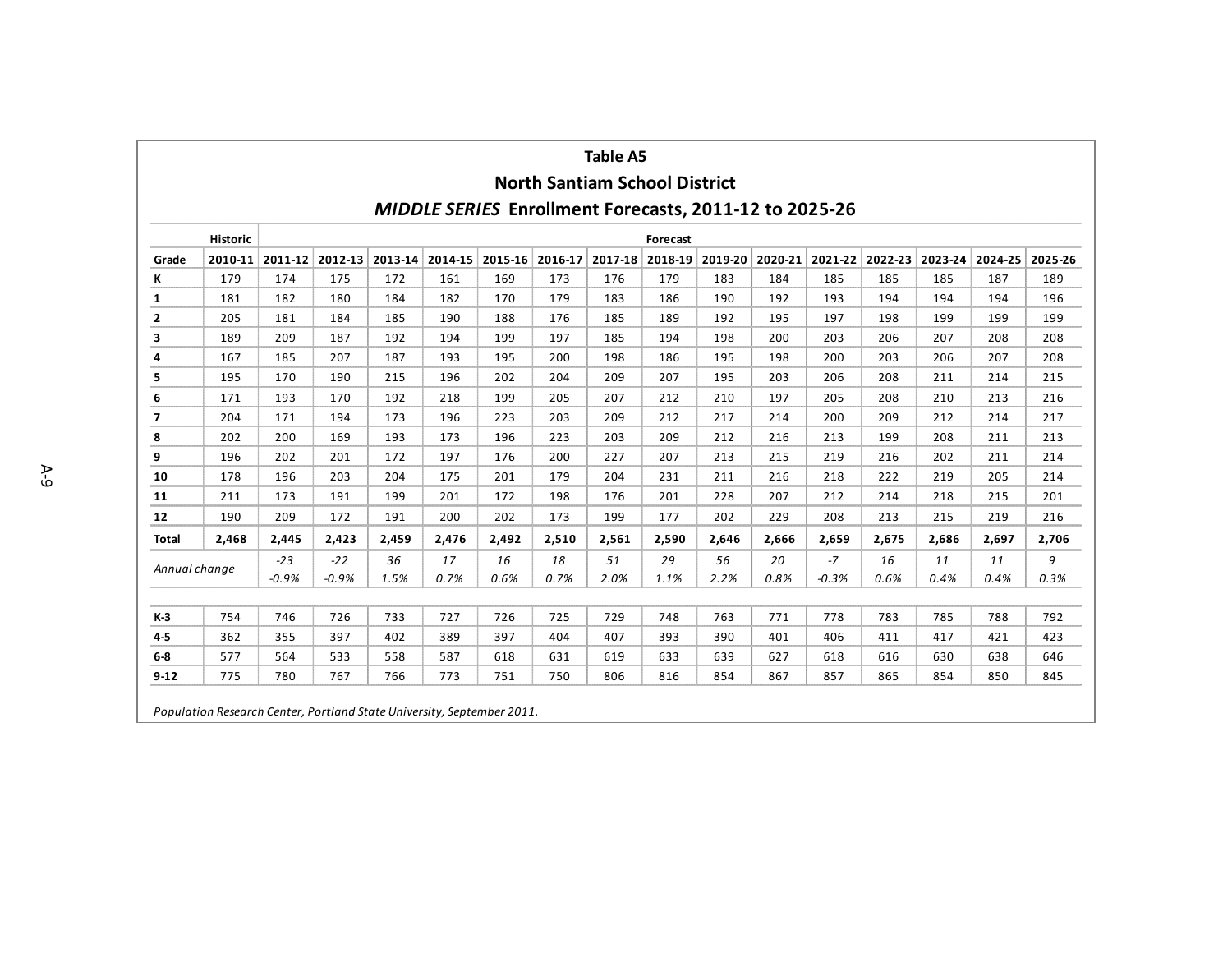| <b>Table A6</b> |                                                                        |            |                        |             |            |                 |                                      |            |                 |            |                 |            |            |            |                 |            |
|-----------------|------------------------------------------------------------------------|------------|------------------------|-------------|------------|-----------------|--------------------------------------|------------|-----------------|------------|-----------------|------------|------------|------------|-----------------|------------|
|                 |                                                                        |            |                        |             |            |                 | <b>North Santiam School District</b> |            |                 |            |                 |            |            |            |                 |            |
|                 | HIGH SERIES Enrollment Forecasts, 2011-12 to 2025-26                   |            |                        |             |            |                 |                                      |            |                 |            |                 |            |            |            |                 |            |
|                 | <b>Historic</b><br>Forecast                                            |            |                        |             |            |                 |                                      |            |                 |            |                 |            |            |            |                 |            |
| Grade           | $2010 - 11$                                                            |            | 2011-12 2012-13        | $2013 - 14$ |            | 2014-15 2015-16 | 2016-17                              |            | 2017-18 2018-19 | 2019-20    | 2020-21 2021-22 |            | 2022-23    |            | 2023-24 2024-25 | 2025-26    |
| К               | 179                                                                    | 182        | 185                    | 182         | 171        | 179             | 184                                  | 188        | 194             | 198        | 202             | 203        | 205        | 207        | 209             | 212        |
| 1               | 181                                                                    | 185        | 191                    | 196         | 194        | 182             | 191                                  | 196        | 200             | 206        | 209             | 213        | 215        | 216        | 218             | 220        |
| 2               | 205                                                                    | 184        | 189                    | 197         | 203        | 201             | 188                                  | 198        | 203             | 207        | 212             | 215        | 219        | 221        | 222             | 224        |
| 3               | 189                                                                    | 212        | 191                    | 199         | 207        | 213             | 211                                  | 198        | 208             | 213        | 216             | 222        | 225        | 229        | 231             | 232        |
| 4               | 167                                                                    | 187        | 212                    | 192         | 201        | 209             | 215                                  | 213        | 200             | 210        | 213             | 216        | 223        | 226        | 230             | 232        |
| 5               | 195                                                                    | 172        | 194                    | 222         | 201        | 211             | 219                                  | 225        | 223             | 210        | 219             | 222        | 225        | 233        | 236             | 240        |
| 6               | 171                                                                    | 195        | 173                    | 197         | 226        | 205             | 215                                  | 223        | 229             | 227        | 213             | 222        | 225        | 228        | 236             | 239        |
| 7               | 204                                                                    | 173        | 198                    | 177         | 202        | 232             | 210                                  | 220        | 228             | 235        | 231             | 217        | 226        | 229        | 232             | 241        |
| 8               | 202                                                                    | 202        | 172                    | 198         | 177        | 202             | 232                                  | 210        | 220             | 228        | 234             | 230        | 216        | 225        | 228             | 231        |
| 9               | 196                                                                    | 204        | 205                    | 176         | 202        | 181             | 206                                  | 237        | 215             | 225        | 232             | 238        | 234        | 220        | 229             | 232        |
| 10              | 178                                                                    | 198        | 207                    | 209         | 180        | 206             | 185                                  | 211        | 242             | 220        | 229             | 236        | 242        | 238        | 224             | 233        |
| 11              | 211                                                                    | 174        | 194                    | 204         | 207        | 178             | 204                                  | 183        | 209             | 239        | 217             | 226        | 232        | 238        | 234             | 221        |
| 12              | 190                                                                    | 210        | 174                    | 196         | 206        | 209             | 180                                  | 206        | 185             | 211        | 240             | 218        | 227        | 233        | 239             | 235        |
| <b>Total</b>    | 2,468                                                                  | 2,478      | 2,485                  | 2,545       | 2,577      | 2,608           | 2,640                                | 2,708      | 2,756           | 2,829      | 2,867           | 2,878      | 2,914      | 2,943      | 2,968           | 2,992      |
| Annual change   |                                                                        | 10<br>0.4% | $\overline{7}$<br>0.3% | 60<br>2.4%  | 32<br>1.3% | 31<br>1.2%      | 32<br>1.2%                           | 68<br>2.6% | 48<br>1.8%      | 73<br>2.6% | 38<br>1.3%      | 11<br>0.4% | 36<br>1.3% | 29<br>1.0% | 25<br>0.8%      | 24<br>0.8% |
| K-3             | 754                                                                    | 763        | 756                    | 774         | 775        | 775             | 774                                  | 780        | 805             | 824        | 839             | 853        | 864        | 873        | 880             | 888        |
| $4-5$           | 362                                                                    | 359        | 406                    | 414         | 402        | 420             | 434                                  | 438        | 423             | 420        | 432             | 438        | 448        | 459        | 466             | 472        |
| $6-8$           | 577                                                                    | 570        | 543                    | 572         | 605        | 639             | 657                                  | 653        | 677             | 690        | 678             | 669        | 667        | 682        | 696             | 711        |
| $9-12$          | 775                                                                    | 786        | 780                    | 785         | 795        | 774             | 775                                  | 837        | 851             | 895        | 918             | 918        | 935        | 929        | 926             | 921        |
|                 | Population Research Center, Portland State University, September 2011. |            |                        |             |            |                 |                                      |            |                 |            |                 |            |            |            |                 |            |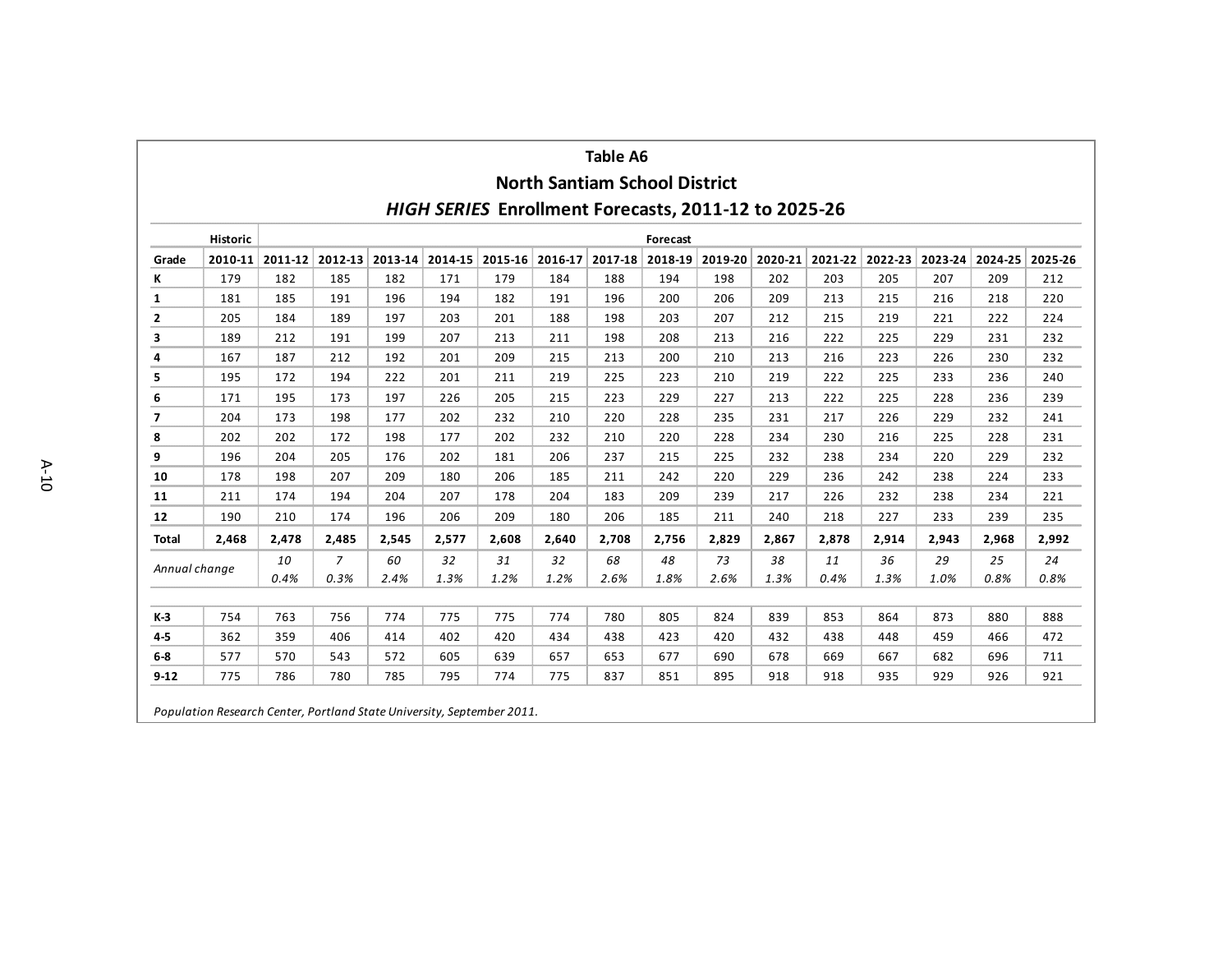|                         | <b>Table A7</b><br>North Santiam School District, Enrollment Forecasts by School* |       |       |                    |                |                                                                                                                                 |       |                    |                 |       |       |                                       |       |       |       |       |
|-------------------------|-----------------------------------------------------------------------------------|-------|-------|--------------------|----------------|---------------------------------------------------------------------------------------------------------------------------------|-------|--------------------|-----------------|-------|-------|---------------------------------------|-------|-------|-------|-------|
|                         | Actual                                                                            |       |       |                    |                |                                                                                                                                 |       |                    | Forecast        |       |       |                                       |       |       |       |       |
| School                  |                                                                                   |       |       |                    |                | 2010-11 2011-12 2012-13 2013-14 2014-15 2015-16 2016-17 2017-18 2018-19 2019-20 2020-21 2021-22 2022-23 2023-24 2024-25 2025-26 |       |                    |                 |       |       |                                       |       |       |       |       |
| Mari-Linn (K-8)         | 206                                                                               | 207   | 205   | 210                | 207            | 212                                                                                                                             | 217   | 219                | 219             | 220   | 222   | 224                                   | 227   | 230   | 232   | 234   |
| $K-3$                   | 96                                                                                | 100   | 102   | 101                | 98             | 97                                                                                                                              | 96    | 97                 | 99              | 101   | 103   | 105                                   | 106   | 107   | 108   | 108   |
| $4 - 5$                 | 46                                                                                | 37    | 43    | 49                 | 53             | 51                                                                                                                              | 52    | 51                 | 49              | 49    | 50    | 51                                    | 53    | 53    | 53    | 54    |
| $6-8$                   | 64                                                                                | 70    | 60    | 60                 | 56             | 64                                                                                                                              | 69    | 71                 | 71              | 70    | 69    | 68                                    | 68    | 70    | 71    | 72    |
| Stayton Elem. (K-3)     | 480                                                                               | 467   | 447   | 455                | 449            | 448                                                                                                                             | 447   | 448                | 460             | 469   | 477   | 480                                   | 484   | 485   | 486   | 489   |
| Stayton Int./Mid. (4-8) | 594                                                                               | 578   | 581   | 592                | 603            | 618                                                                                                                             | 624   | 615                | 618             | 614   | 611   | 611                                   | 610   | 626   | 636   | 643   |
| $4-5$                   | 229                                                                               | 227   | 247   | 240                | 231            | 239                                                                                                                             | 239   | 241                | 233             | 228   | 236   | 242                                   | 246   | 247   | 251   | 252   |
| $6-8$                   | 365                                                                               | 351   | 334   | 352                | 372            | 379                                                                                                                             | 385   | 374                | 385             | 386   | 375   | 369                                   | 364   | 379   | 385   | 391   |
| Sublimity (K-8)         | 413                                                                               | 413   | 423   | 436                | 444            | 463                                                                                                                             | 472   | 473                | 477             | 489   | 489   | 487                                   | 489   | 491   | 493   | 495   |
| $K-3$                   | 178                                                                               | 179   | 177   | 177                | 180            | 181                                                                                                                             | 182   | 184                | 189             | 193   | 191   | 193                                   | 193   | 193   | 194   | 195   |
| $4-5$                   | 87                                                                                | 91    | 107   | 113                | 105            | 107                                                                                                                             | 113   | 115                | 111             | 113   | 115   | 113                                   | 112   | 117   | 117   | 117   |
| $6-8$                   | 148                                                                               | 143   | 139   | 146                | 159            | 175                                                                                                                             | 177   | 174                | 177             | 183   | 183   | 181                                   | 184   | 181   | 182   | 183   |
| Stayton High (9-12)     | 775                                                                               | 780   | 767   | 766                | 773            | 751                                                                                                                             | 750   | 806                | 816             | 854   | 867   | 857                                   | 865   | 854   | 850   | 845   |
| <b>District Total</b>   | 2,468                                                                             | 2,445 | 2,423 | 2,459              | 2,476          | 2,492                                                                                                                           | 2,510 | 2,561              | 2,590           | 2,646 | 2,666 | 2,659                                 | 2,675 | 2,686 | 2,697 | 2,706 |
|                         |                                                                                   |       |       | 2010-11 to 2015-16 | 5 Year Change: |                                                                                                                                 |       | 2010-11 to 2020-21 | 10 Year Change: |       |       | 15 Year Change:<br>2010-11 to 2025-26 |       |       |       |       |
|                         |                                                                                   |       |       | Change             | Pct.           |                                                                                                                                 |       | Change             | Pct.            |       |       | Change                                | Pct.  |       |       |       |
| Mari-Linn               |                                                                                   |       |       | 6                  | 3%             |                                                                                                                                 |       | 16                 | 8%              |       |       | 28                                    | 14%   |       |       |       |
| Stayton Elem.           |                                                                                   |       |       | $-32$              | $-7%$          |                                                                                                                                 |       | $-3$               | $-1%$           |       |       | 9                                     | 2%    |       |       |       |
| Sublimity               |                                                                                   |       |       | 50                 | 12%            |                                                                                                                                 |       | 76                 | 18%             |       |       | 82                                    | 20%   |       |       |       |
| Stayton Int./Mid.       |                                                                                   |       |       | 24                 | 4%             |                                                                                                                                 |       | 17                 | 3%              |       |       | 49                                    | 8%    |       |       |       |
| Stayton High            |                                                                                   |       |       | $-24$              | $-3%$          |                                                                                                                                 |       | 92                 | 12%             |       |       | 70                                    | 9%    |       |       |       |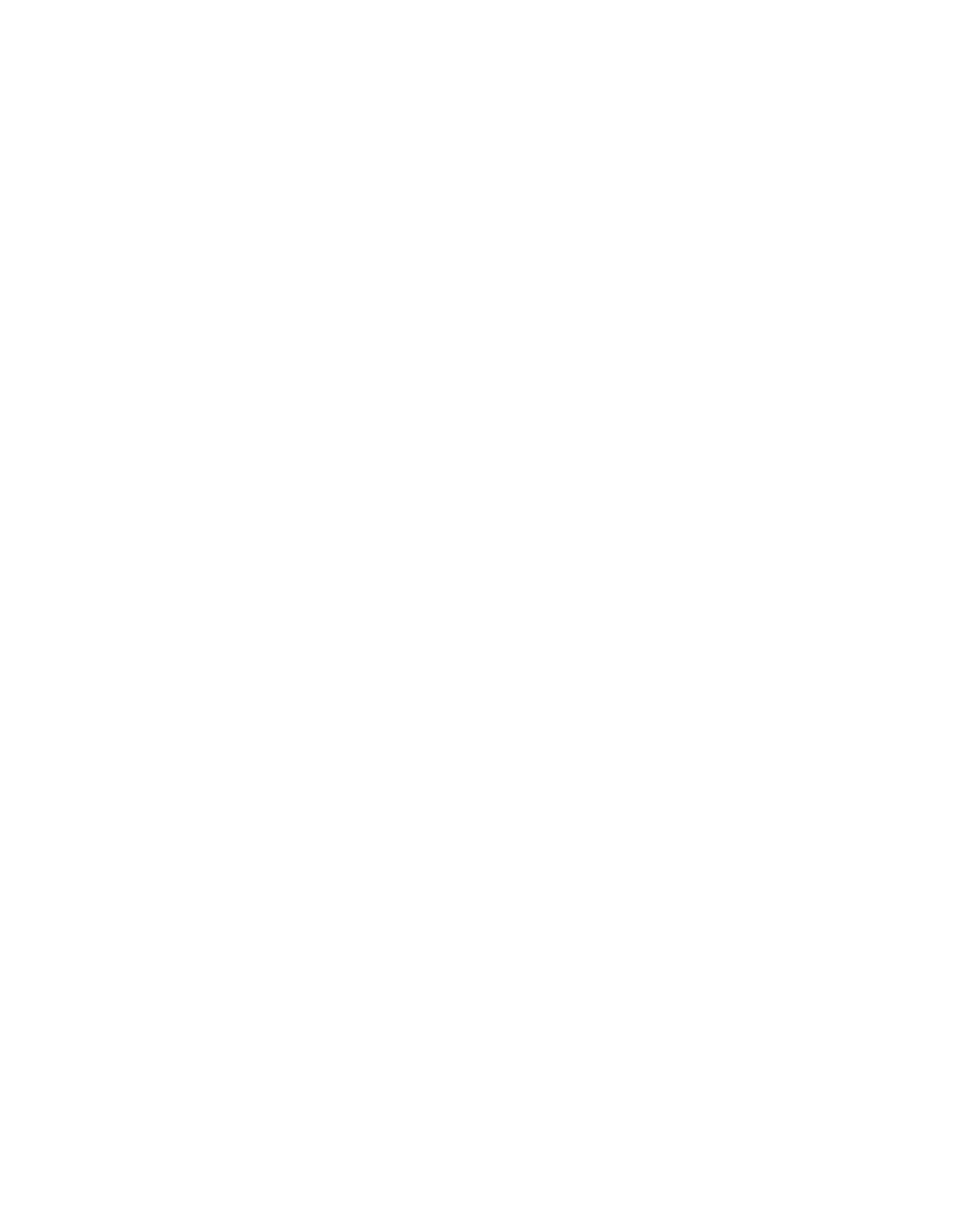**APPENDIX B**

**ENROLLMENT AND CAPACITY PROFILES FOR INDIVIDUAL SCHOOLS**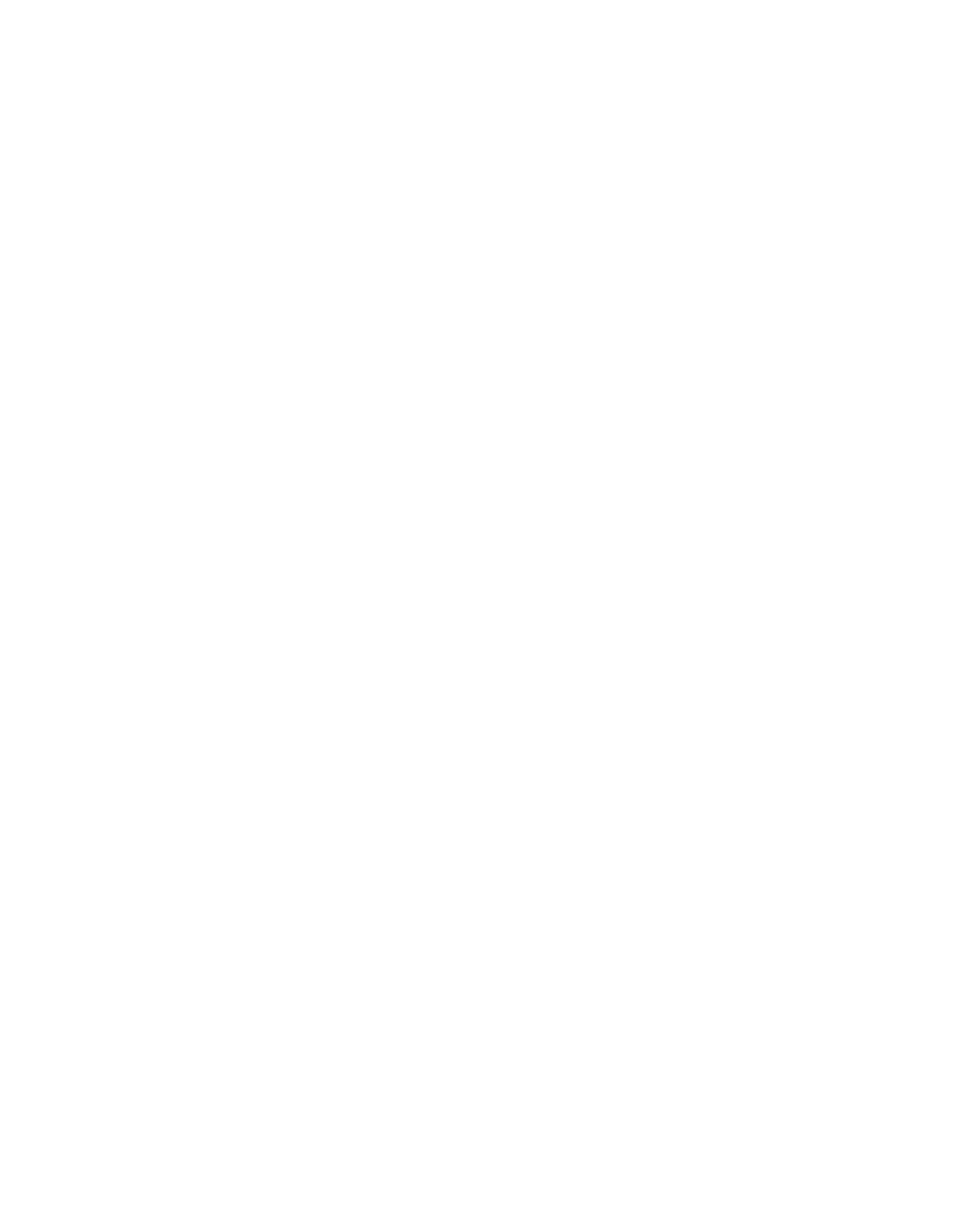# **Stayton Elementary School**



|                         |         |                |         |         |         | <b>Enrollment History and Forecast</b> |         |                 |         |         |         |         |
|-------------------------|---------|----------------|---------|---------|---------|----------------------------------------|---------|-----------------|---------|---------|---------|---------|
|                         |         | <b>History</b> |         |         |         |                                        |         | <b>Forecast</b> |         |         |         |         |
|                         | 2005-06 | 2010-11        | 2011-12 | 2012-13 | 2013-14 | 2014-15                                | 2015-16 | 2016-17         | 2017-18 | 2018-19 | 2019-20 | 2020-21 |
| Total enrollment        | 486     | 480            | 467     | 447     | 455     | 449                                    | 448     | 447             | 448     | 460     | 469     | 477     |
| <b>Five Year Change</b> |         | -0             |         |         |         |                                        | -32     |                 |         |         |         | 29      |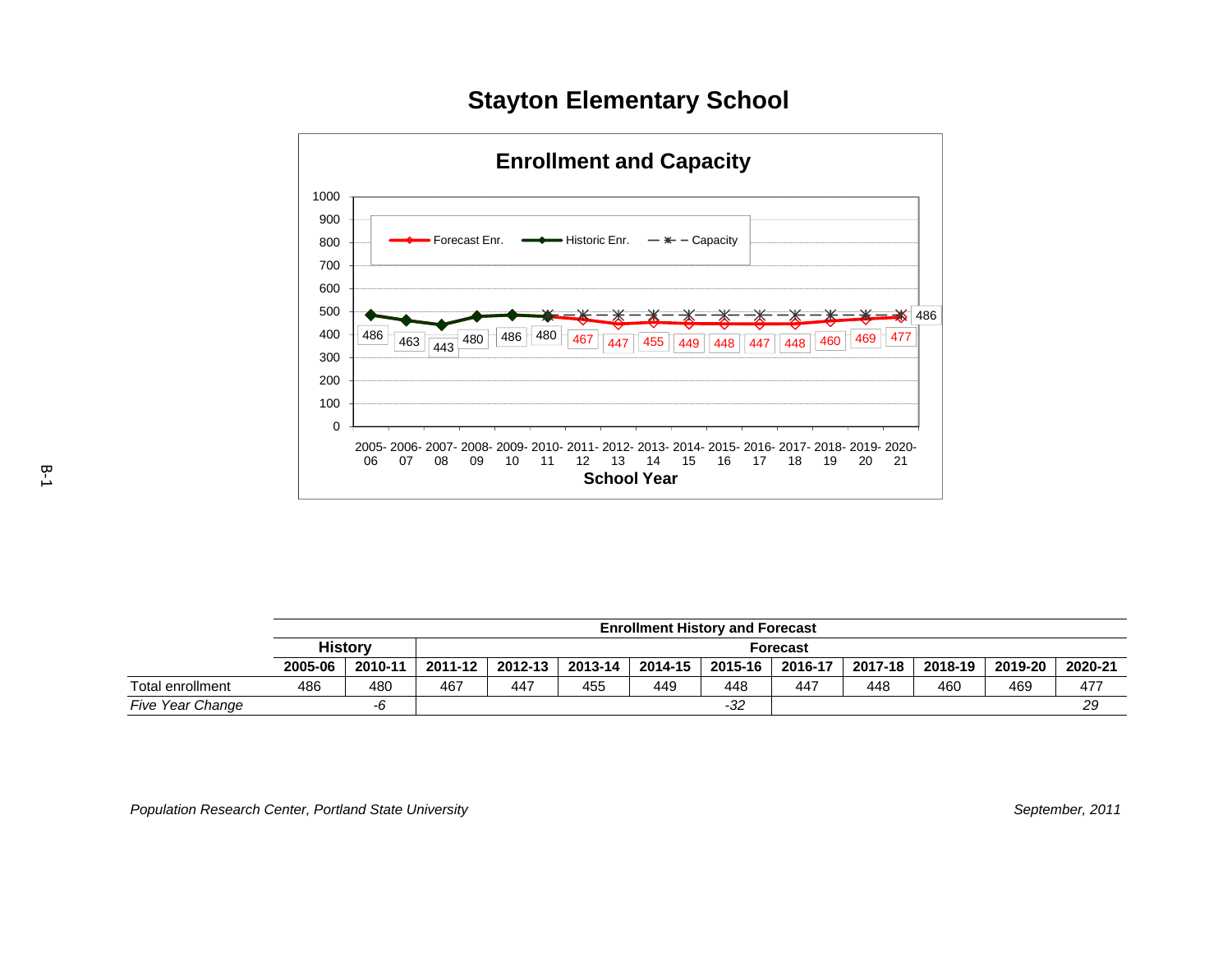



|                         |         |                |         |         |         | <b>Enrollment History and Forecast</b> |         |                 |         |         |         |         |
|-------------------------|---------|----------------|---------|---------|---------|----------------------------------------|---------|-----------------|---------|---------|---------|---------|
|                         |         | <b>History</b> |         |         |         |                                        |         | <b>Forecast</b> |         |         |         |         |
|                         | 2005-06 | 2010-11        | 2011-12 | 2012-13 | 2013-14 | 2014-15                                | 2015-16 | 2016-17         | 2017-18 | 2018-19 | 2019-20 | 2020-21 |
| Total enrollment        | 233     | 206            | 207     | 205     | 210     | 207                                    | 212     | 217             | 219     | 219     | 220     | 222     |
| <b>Five Year Change</b> |         | $-27$          |         |         |         |                                        |         |                 |         |         |         | 10      |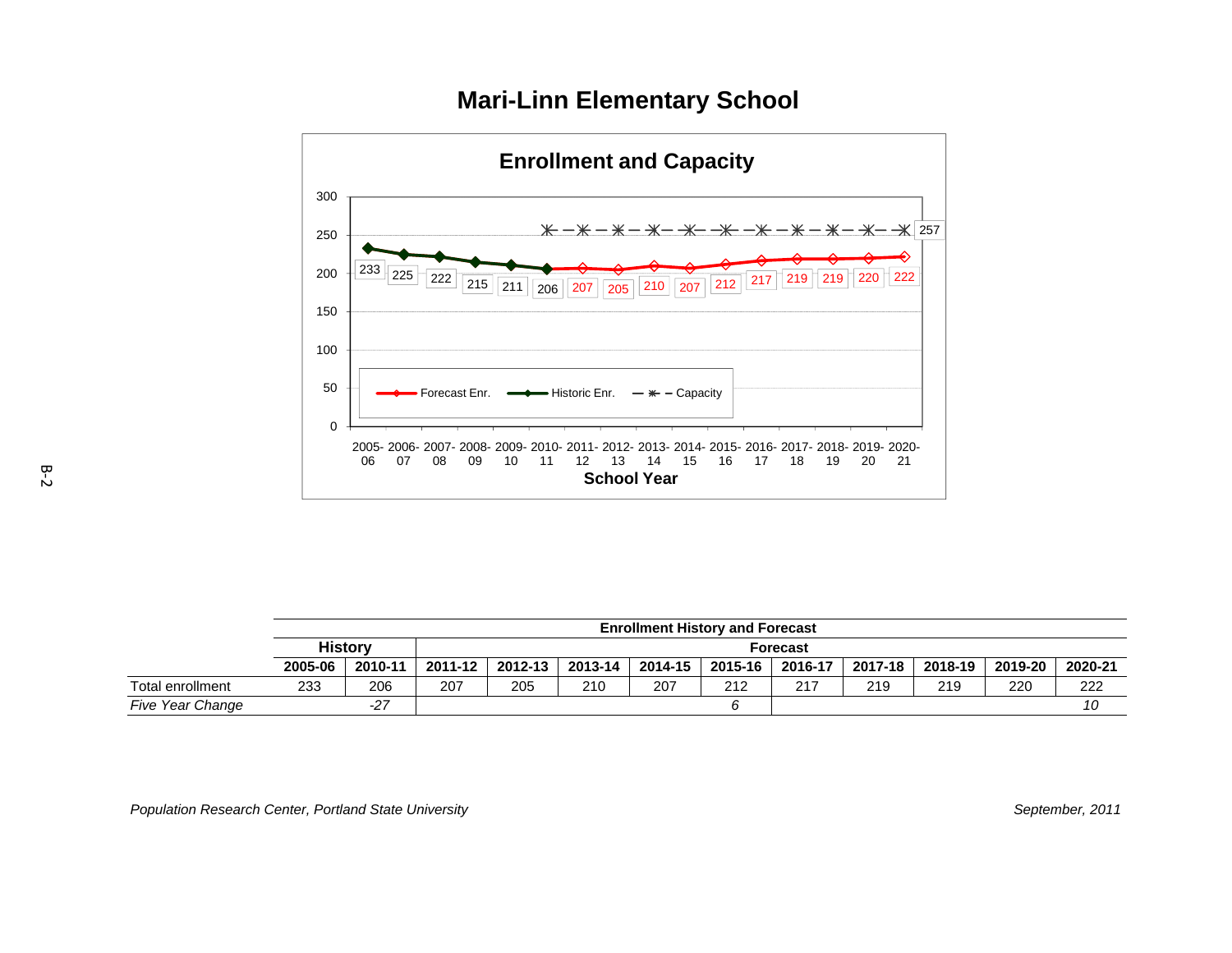# **Sublimity Elementary School**



|                         |         |                |         |         |         |         | <b>Enrollment History and Forecast</b> |                 |         |         |         |         |
|-------------------------|---------|----------------|---------|---------|---------|---------|----------------------------------------|-----------------|---------|---------|---------|---------|
|                         |         | <b>History</b> |         |         |         |         |                                        | <b>Forecast</b> |         |         |         |         |
|                         | 2005-06 | 2010-11        | 2011-12 | 2012-13 | 2013-14 | 2014-15 | 2015-16                                | 2016-17         | 2017-18 | 2018-19 | 2019-20 | 2020-21 |
| Total enrollment        | 343     | 413            | 413     | 423     | 436     | 444     | 463                                    | 472             | 473     | 477     | 489     | 489     |
| <b>Five Year Change</b> |         | 70             |         |         |         |         | 50                                     |                 |         |         |         | 26      |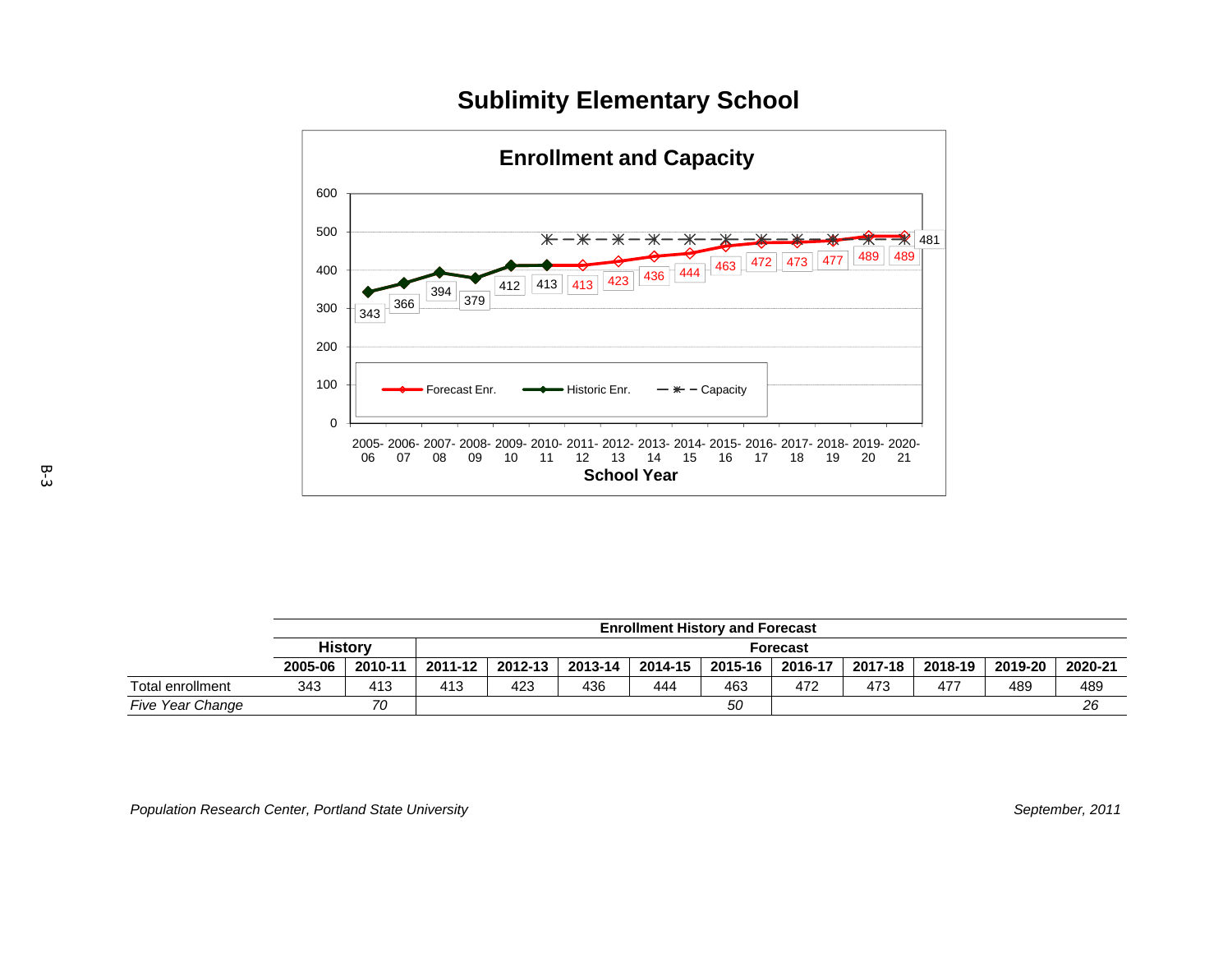



|                  |         |                |         |         |         | <b>Enrollment History and Forecast</b> |         |                 |         |         |         |         |
|------------------|---------|----------------|---------|---------|---------|----------------------------------------|---------|-----------------|---------|---------|---------|---------|
|                  |         | <b>History</b> |         |         |         |                                        |         | <b>Forecast</b> |         |         |         |         |
|                  | 2005-06 | 2010-11        | 2011-12 | 2012-13 | 2013-14 | 2014-15                                | 2015-16 | 2016-17         | 2017-18 | 2018-19 | 2019-20 | 2020-21 |
| Total enrollment | 596     | 594            | 578     | 581     | 592     | 603                                    | 618     | 624             | 615     | 618     | 614     | 611     |
| Five Year Change |         | -2             |         |         |         |                                        | 24      |                 |         |         |         |         |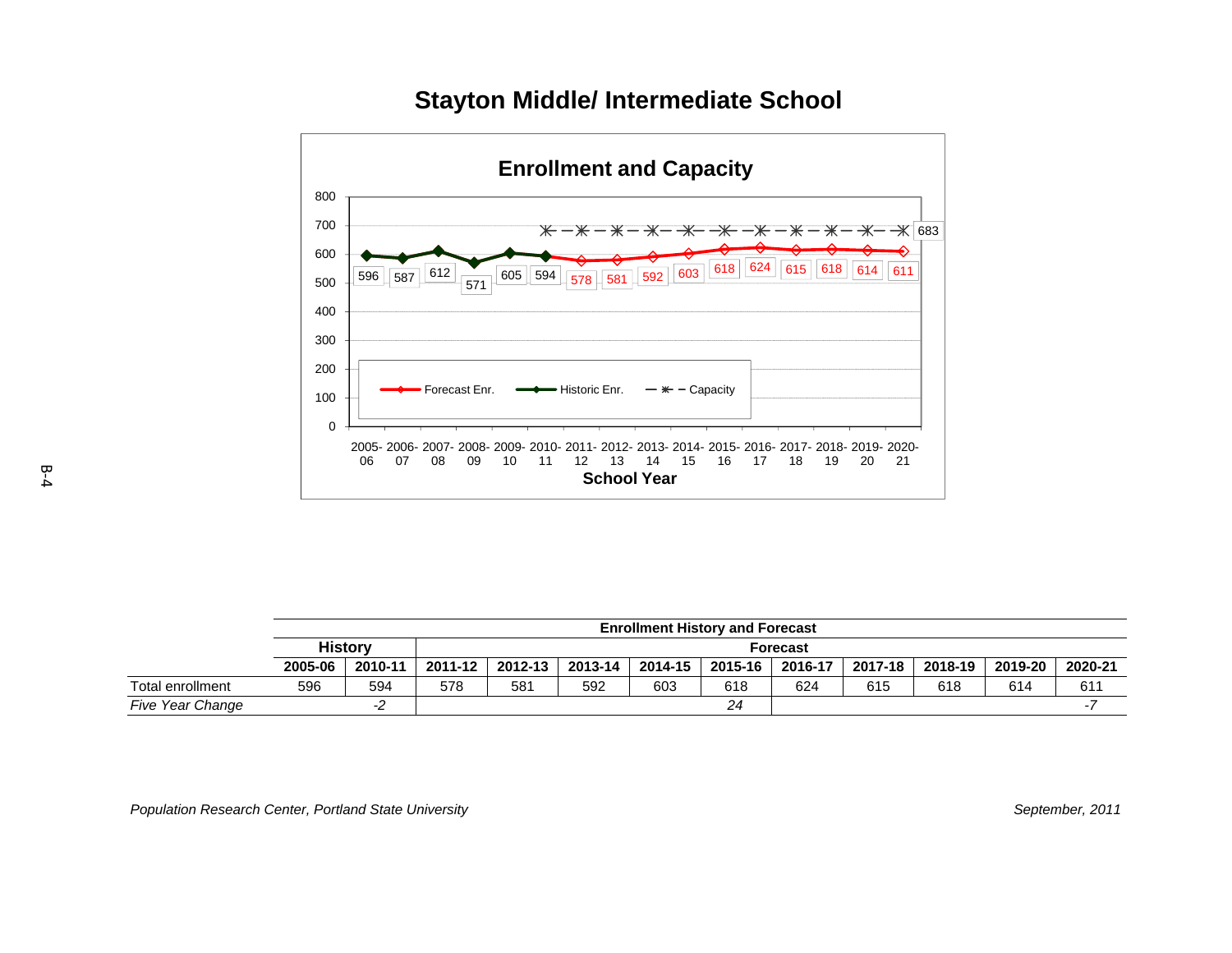# **Stayton High School**



|                         |         |                |         |         |         |         | <b>Enrollment History and Forecast</b> |                 |         |         |         |         |
|-------------------------|---------|----------------|---------|---------|---------|---------|----------------------------------------|-----------------|---------|---------|---------|---------|
|                         |         | <b>History</b> |         |         |         |         |                                        | <b>Forecast</b> |         |         |         |         |
|                         | 2005-06 | 2010-11        | 2011-12 | 2012-13 | 2013-14 | 2014-15 | 2015-16                                | 2016-17         | 2017-18 | 2018-19 | 2019-20 | 2020-21 |
| Total enrollment        | 773     | 775            | 780     | 767     | 766     | 773     | 751                                    | 750             | 806     | 816     | 854     | 867     |
| <b>Five Year Change</b> |         |                |         |         |         |         | $-24$                                  |                 |         |         |         | 116     |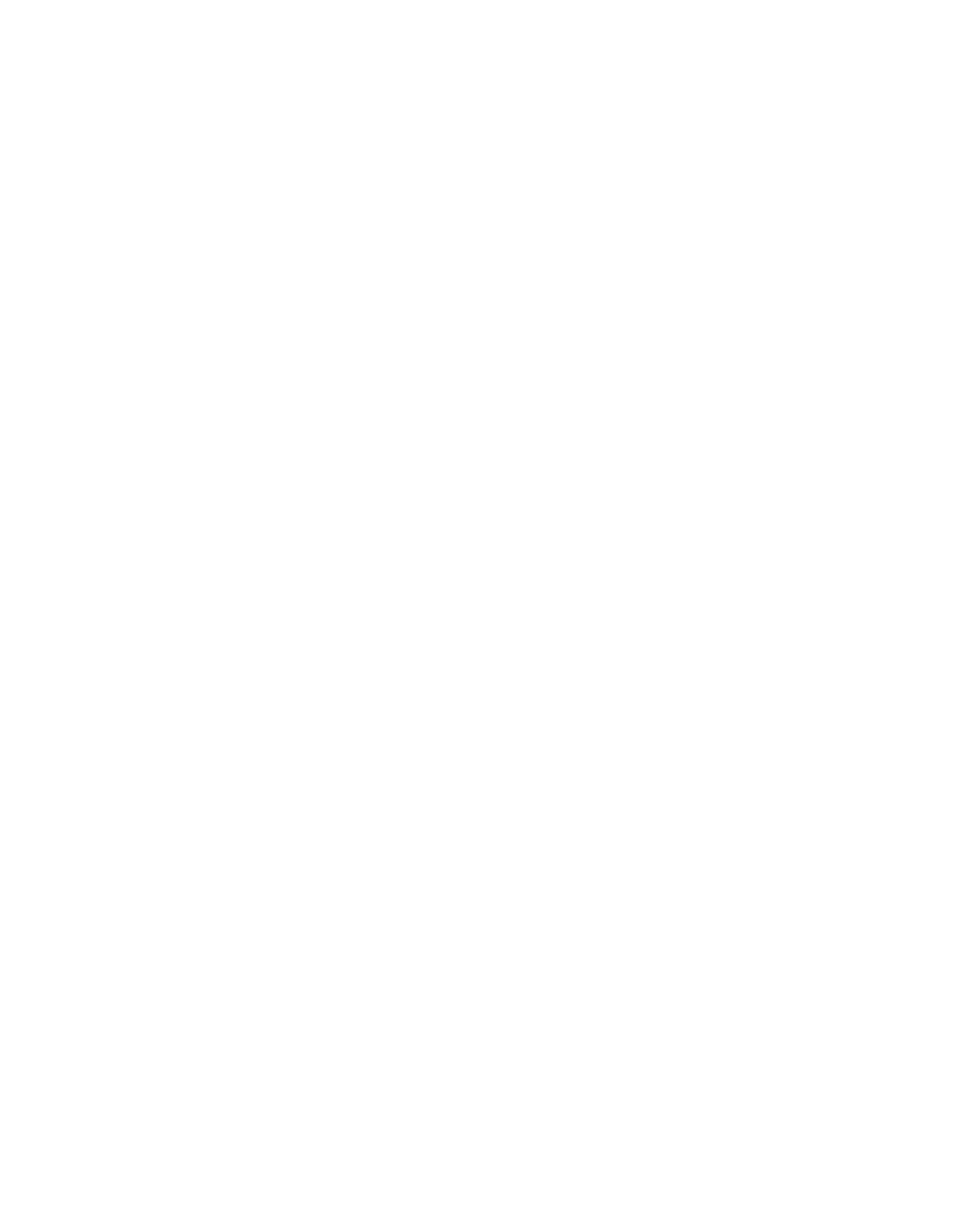**APPENDIX C**

**2000 and 2010 CENSUS COMPARISON PROFILE**